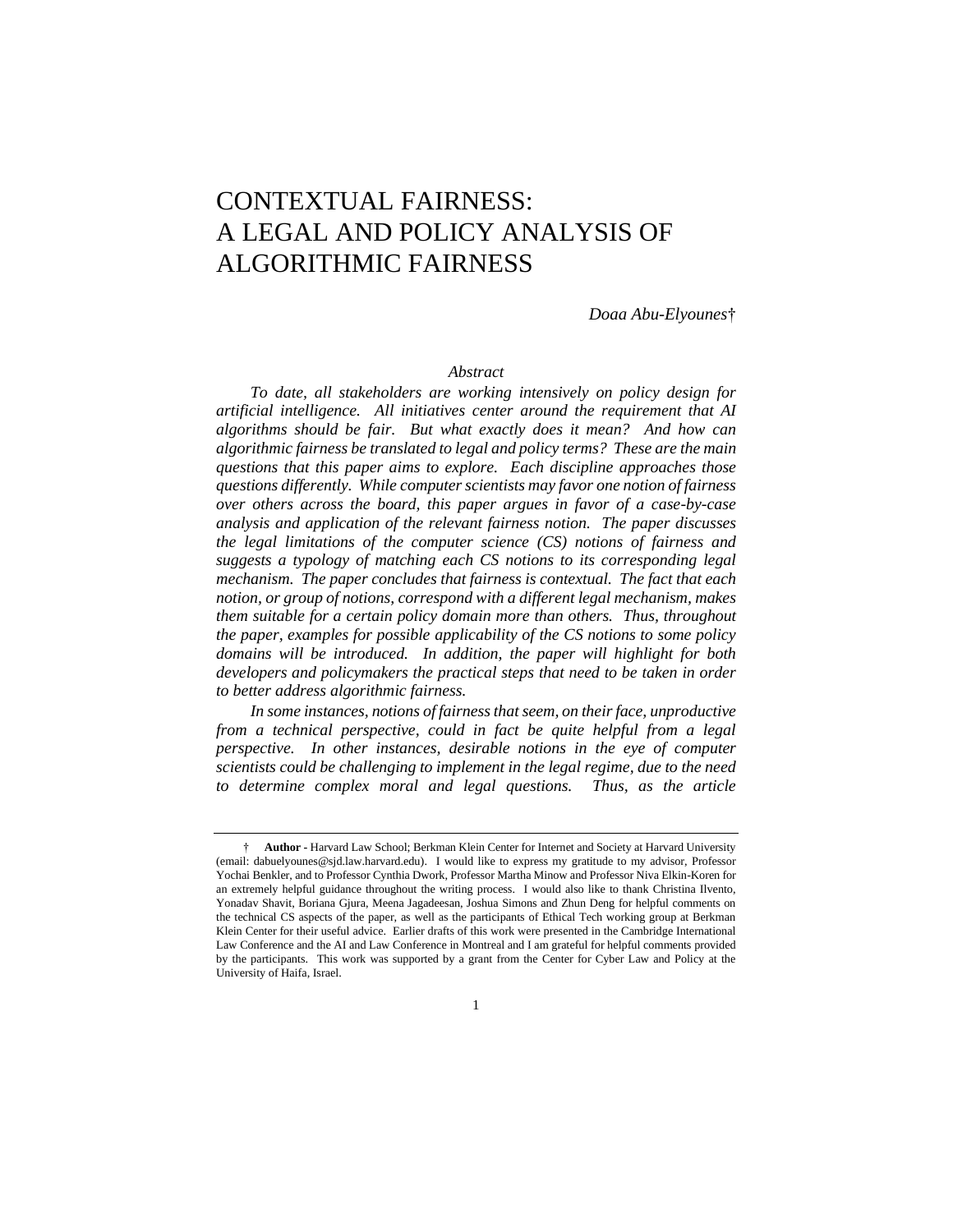*emphasizes, a one-size-fits-all solution is not applicable for algorithmic fairness. Rather, an approach that demonstrates a deep understanding of the specific context that a certain algorithm is operating in can guarantee a fairer outcome.*

#### TABLE OF CONTENTS

| I.   |                                                            |  |
|------|------------------------------------------------------------|--|
| H.   |                                                            |  |
|      |                                                            |  |
|      |                                                            |  |
| III. | Group Fairness and the Case of Affirmative Action15        |  |
|      |                                                            |  |
|      | B. Statistical Parity and Conditional Statistical Parity20 |  |
|      |                                                            |  |
|      |                                                            |  |
|      |                                                            |  |
| IV.  |                                                            |  |
|      | A. The Advantages of Causal Reasoning-Based Approaches31   |  |
|      |                                                            |  |
| V.   |                                                            |  |
| VI.  | Balancing Between Different Notions of Fairness38          |  |
|      |                                                            |  |
|      |                                                            |  |
|      |                                                            |  |
|      | 2. Increased Social and Cultural Understandings 47         |  |
|      |                                                            |  |
|      |                                                            |  |
|      |                                                            |  |
|      |                                                            |  |
| VII. |                                                            |  |

# I. INTRODUCTION

In the summer of 2016, a story about a racist algorithm named COMPAS used in the criminal justice system blew up in the media. COMPAS is a proprietary actuarial risk and needs assessment tool, developed by Northpointe (now owned by Equivant), and is being used by criminal justice agencies in many jurisdictions in order to determine defendants' risk to recidivate.<sup>1</sup> Due to its proprietary nature, the inner workings of COMPAS, as well as the way the score is calculated, are not known to the public or to defendants.<sup>2</sup> The media

<sup>1.</sup> EQUIVANT, PRACTITIONER'S GUIDE TO COMPAS CORE 1, 1 (2019), http://www.equivant.com/wpcontent/uploads/Practitioners-Guide-to-COMPAS-Core-040419.pdf.

<sup>2.</sup> Julia Angwin et al., *Machine Bias: There's Software Used Across the Country to Predict Future Criminals. And It's Biased Against Blacks.*, PROPUBLICA (May 23, 2016), https://www.propublica.org/article/ machine-bias-risk-assessments-in-criminal-sentencing.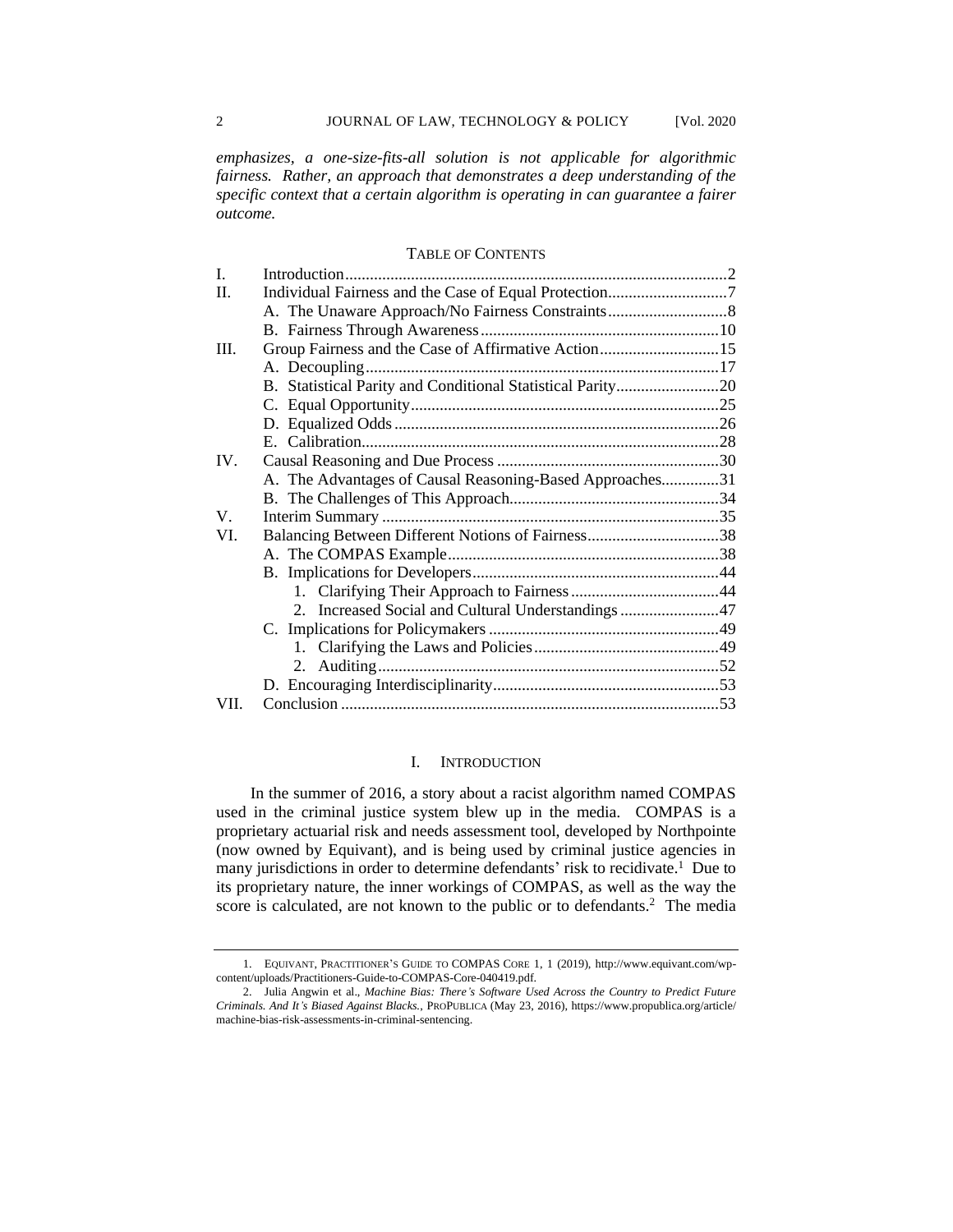outlet ProPublica examined the fairness of COMPAS's classification and if it is prone to racial bias by studying whether defendants who were released from jail actually recidivated after two years, as COMPAS anticipated.<sup>3</sup> ProPublica concluded that COMPAS is racially biased because it falsely labeled black defendants as future criminals twice as much as it did so for white defendants. While among black defendants, 42% of those who were released from jail and did not commit any future crimes were wrongly labeled high-risk, among white defendants, the algorithm made the same mistake in only 22% of cases.<sup>4</sup> Northpointe dissented from the findings, and published their own investigation showing how COMPAS is equally fair to black and white defendants.<sup>5</sup> The rebuttal attracted the attention of many other news organization and researchers that published conflicting results. 6 While some academics supported ProPublica's finding and became reluctant to the use of algorithms in the criminal justice system, $\frac{7}{1}$  others attributed the gap that ProPublica found to external factors such as the different base rate among black and white defendants. 8

To date, two key points are widely known: (1) the rebuttal between ProPublica and Northpointe centers on a disagreement about the appropriate definition of fairness that should be used in the algorithm. While for ProPublica fairness meant that the algorithm should make the same type of error equally for black and white defendants, for Northpointe the algorithm was fair since in each race category the same percentage of black and white defendants recidivated;<sup>9</sup> and (2) both from a policy and technical perspective, satisfying multiple notions of fairness simultaneously is mutually incompatible.<sup>10</sup>

7*. See, e.g.*, Karen Hao, *AI is Sending People to Jail—and Getting it Wrong*, MIT TECH. REV. (Jan. 21, 2019), https://www.technologyreview.com/s/612775/algorithms-criminal-justice-ai/.

9. DIETERICH, *supra* note 5, at 2–3.

<sup>3</sup>*. Id.*

<sup>4.</sup> Sam Corbett-Davies et al., *A Computer Program Used for Bail and Sentencing Decisions was Labeled Biased Against Blacks. It's Actually not that Clear.*, WASH. POST (Oct. 17, 2016, 4:00 AM), https://www.washingtonpost.com/news/monkey-cage/wp/2016/10/17/can-an-algorithm-be-racist-our-analysisis-more-cautious-than-propublicas/?utm\_term=.ef319d030999.

<sup>5.</sup> WILLIAM DIETERICH ET AL., COMPAS RISKS SCALES: DEMONSTRATING ACCURACY EQUITY AND PREDICTIVE PARITY, NORTHPOINTE INC. RES. DEP'T, 1, 2 (July 8, 2016), http://go.volarisgroup.com/rs/430- MBX-989/images/ProPublica\_Commentary\_Final\_070616.pdf.

<sup>6</sup>*. See, e.g.*, Anthony W. Flores et al*., False Positives, False Negatives and False Analyses: A Rejoinder to "Machine Bias: There's Software Used Across the Country to Predict Future Criminals. And It's Biased Against Blacks."* 80 FED. PROB. 38, 39–40 (2016); Jason Tashea, *Courts are Using AI to Sentence Criminals. That Must Stop Now*, WIRED MAG. (Apr. 17, 2017, 7:00 AM), https://www.wired.com/2017/04/courts-using-aisentence-criminals-must-stop-now/.

<sup>8.</sup> Corbett-Davies, *supra* note 4.

<sup>10</sup>*. See* Sorelle Friedler et al., *A Comparative Study of Fairness-Enhancing Interventions in Machine Learning*, *in* FAT\*19 Proceedings of the Conference on Fairness, Accountability and Transparency 329, 329 (2019); Richard Berk et al., *Fairness in Criminal Justice Risk Assessments: The State of the Art*, SOC. METHODS & RES. 1 (2018); Jon Kleinberg et al., *Inherent Trade-Offs in the Fair Determination of Risk Scores*, *in*  SIGMETRICS '18 Abstracts of the 2018 ACM International Conference on Measurement and Modeling of Computer Systems 40, 40 (2018); Alexandra Chouldechova, *Fair Prediction with Disparate Impact: A Study of Bias in Recidivism Prediction Instruments*, 5 BIG DATA 153, 153–54 (2017); Arvind Narayanan, *FAT\* 2018 Translation Tutorial: 21 Definitions of Fairness and Their Politics*, YOUTUBE (Apr. 18, 2018), https://www.youtube.com/watch?v=wqamrPkF5kk.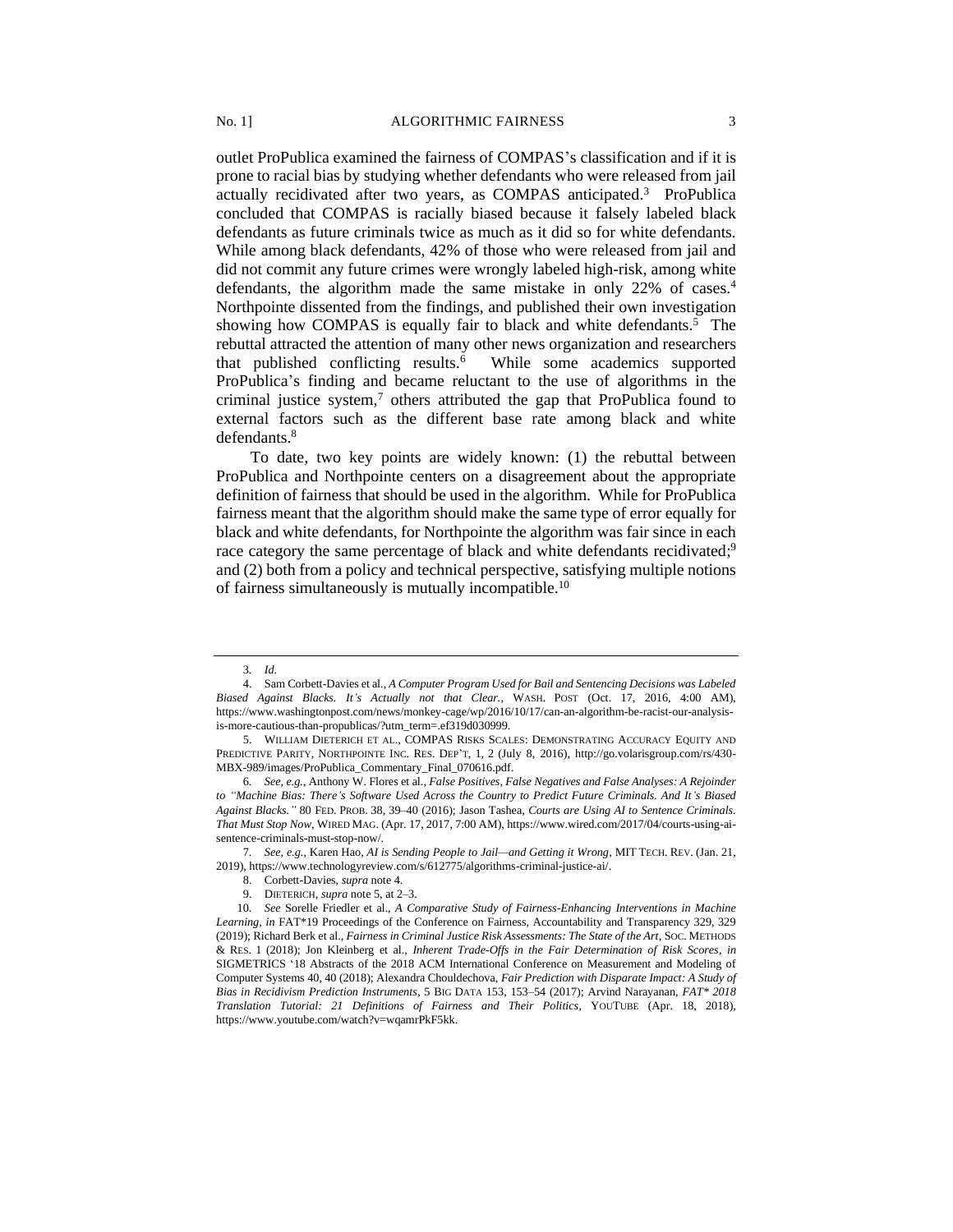Building on these two key points, this paper makes two contributions. First, it suggests a typology of matching the CS notions of fairness with their appropriate legal mechanisms, it acknowledges the legal limitations of each notion, and it provides examples for potential policy domains where each notion can be implemented. Second, it outlines the practical steps that are needed to be taken by developers and policymakers in order to implement the typology and better address algorithmic fairness. The paper concludes that algorithmic fairness is contextual. Each notion of fairness can fit in a specific legal framework that makes it suitable for some policy domains more than others. In all policy domains, achieving fairness requires balancing between competing values; however, the question is where to draw the line. For example, in the context of criminal justice, algorithmic fairness means finding the right balance between public safety and individual justice; in the context of healthcare, algorithmic fairness means balancing between providing patients with the best care and general resource allocation and management considerations.<sup>11</sup> In those areas, balancing between the accuracy of the prediction to fairness for all is very sensitive and could have a significant impact on the life of the individual; in other areas like marketing and advertising, the balance could be subjected to a lower standard of scrutiny. Thus, the legal and social frameworks surrounding the different policy domains require adopting a different type of notion of fairness to a certain set of rules and norms. Knowing the most suitable legal mechanism for each notion of fairness would allow policymakers to choose the right tool from the toolbox, the tool that best matches the domain that algorithms are implemented in. It would also allow developers to design algorithms that are more aligned with the legal requirements.

The computer science (CS) literature refers to more than twenty different notions of fairness. 12 A large chunk of each paper addressing a new notion of fairness is devoted to arguing and explaining why the chosen notion is better than previously discussed notions, and why it is fairer, more ethical, and accurate.<sup>13</sup> This high number of notions represents the various attempts to address legal and social criticisms surrounding the use of artificial intelligence (AI) algorithms and different technical ways to address protected attributes, mitigate bias, and enhance explainability.<sup>14</sup> The CS literature has proposed different ways of grouping the 20 or so definitions of fairness and finding a common denominator between them.<sup>15</sup> Previous work by legal scholars who

<sup>11</sup>*. See* Mark MacCarthy, *Standards of Fairness for Disparate Impact Assessment of Big Data Algorithms*, 48 COLUM. L. REV. 67, 101–02 (2017) (detailing the notions behind equal group error rates as a metric of fairness regarding case recidivism rates).

<sup>12.</sup> Sahil Verma & Julia Rubin, *Fairness Definitions Explained*, FairWare '18 Proceedings of the International Workshop on Software Fairness 1, 2–3 (2018); Narayanan, *supra* note 10.

<sup>13.</sup> Nripsuta-Ani Saxena et al., *How do Fairness Definitions Fare?: Examining Public Attitudes Towards Algorithmic Definitions of Fairness*, AIES '19: Proceedings of the 2nd AAAI/ACM Conference on AI, Ethics, and Society 1, 1–2 (2019).

<sup>14</sup>*. See id.* at 100 (suggesting that technological awareness of public attitudes can ensure that designs are sensitive to the prevailing notions of fairness in a society).

<sup>15</sup>*. See, e.g.*, Ninareh Mehrabi et al., *A Survey on Bias and Fairness in Machine Learning*, ARXIV 1908.09635v2, 1, 9–12 (Sept. 2019) (listing a taxonomy for fairness definitions that machine learning researchers have defined in order to avoid the existing bias AI systems); Babak Salimi et al., *Data Management*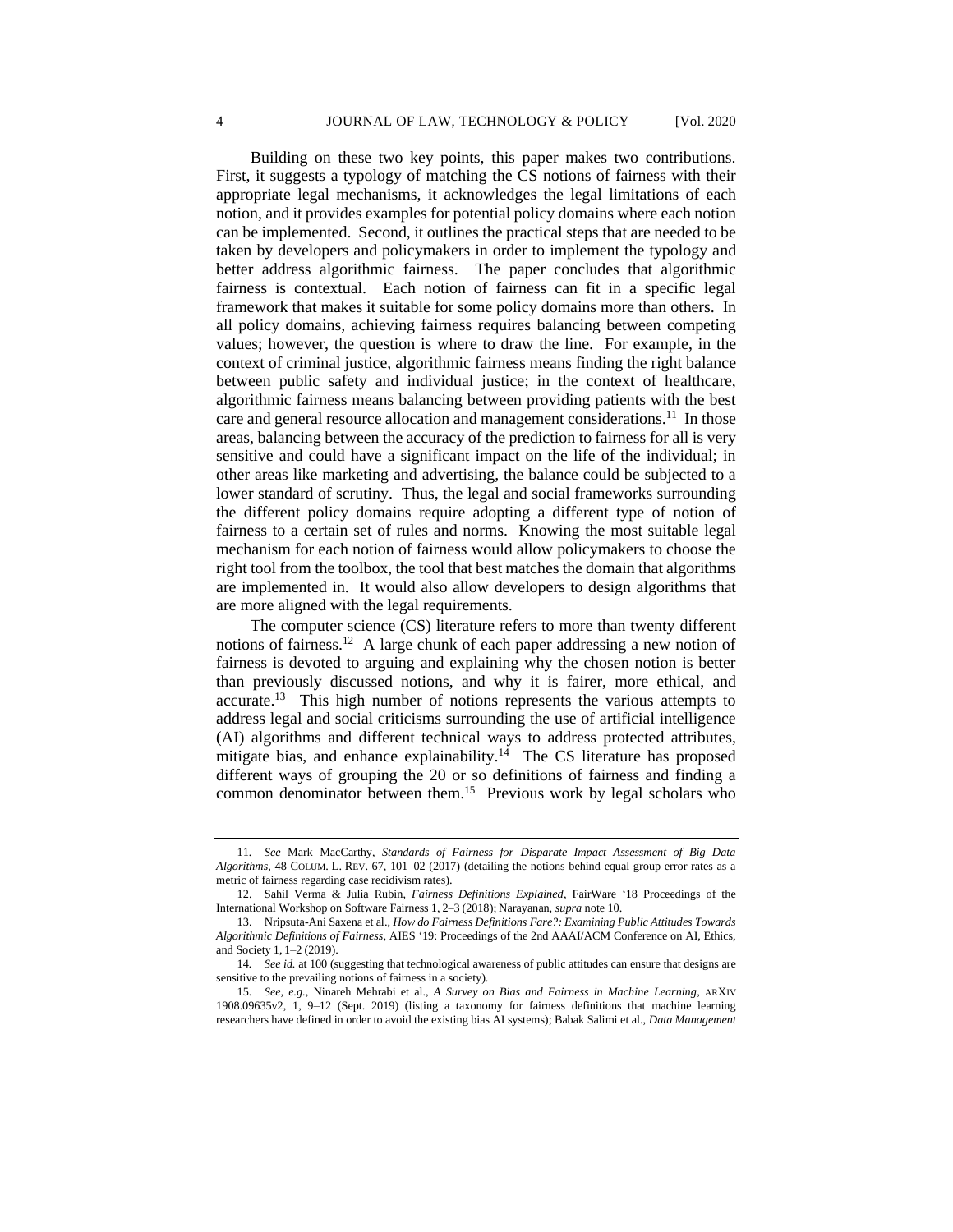<span id="page-4-0"></span>matched computational notions of fairness to legal mechanisms has focused predominantly on the compliance of the CS notions with anti-discrimination laws, mainly through the lenses of disparate impact and disparate treatment.<sup>16</sup> This distinction is particularly important given the central role that disparate impact and disparate treatment play in broader doctrines such as equal protection.<sup>17</sup> Under the disparate treatment theory, liability could be imposed if there is an explicit classification based on the protected attribute or if there was an intent or motive to discriminate.<sup>18</sup> Under the theory of disparate impact, even if the policy is neutral on its face, if there is a disproportionately adverse impact on minority groups, liability will be imposed.<sup>19</sup> The relevant questions are: whether there is a business justification for such outcome and whether there are less discriminatory means of achieving the result.<sup>20</sup> This distinction has been very helpful in directing the CS community in developing mathematical solutions for algorithmic bias.<sup>21</sup>

This paper introduces a typology that goes beyond the disparate impact and disparate treatment analysis, in order to match the main CS notions of fairness with more concrete legal mechanisms. The notions will be divided into three categories, since each category corresponds with a different legal principle: (1) individual fairness notions—aim to achieve fairness toward the individual regardless of his/her group affiliation and corresponds with the principle of equal opportunity; (2) group fairness notions—aim to achieve fairness toward the group that the individual belongs to, and corresponds with the principle of affirmative action; and (3) causal reasoning notions—put the focus on the causal relationship between the factors and the outcome, those notions correspond with the principle of due process. The sub-notions that belong to each category will be also addressed and tied to a more concrete mechanism of the corresponding legal principle. It is important to clarify that all the notions aim to be fair toward the individual, but they differ in the weight they give to certain characteristics. Individual fairness notions focus on finding similarities between individuals and they see the individual as a whole without highlighting any particular characteristics. Group fairness notions highlight the group affiliation of the individual like gender, race, age group, etc., and the debate is about which affiliation should be considered in order to achieve the fairest outcome. Causal reasoning notions ask, for each individual, what are the factors with the highest

*for Causal Algorithmic Fairness*, ARXIV 1908.07924v3, 1, 1–2 (Oct. 2019); Verma & Rubin, *supra* note 12, at 3.

<sup>16</sup>*. See* Solon Barocas & Andrew D. Selbst, *Big Data's Disparate Impact*, 104 CAL. L. REV. 671, 672–73 (2016) (stating that data mining will force society to rebalance the justifications for antidiscrimination law); *see also* MacCarthy, *supra* note 11, at 88 (describing the analysis of a responsible organization in turning to both recent computer science work as well as the law).

<sup>17.</sup> Deborah Hellman, *Measuring Algorithmic Fairness*, 106 VA. L. REV. (forthcoming 2020).

<sup>18.</sup> Barocas & Selbst, *supra* note 16, at 694–96.

<sup>19.</sup> *Id.* at 701–02.

<sup>20</sup>*. Id.* at 694–97.

<sup>21.</sup> Muhammad Bilal Zafar et al., *Fairness Constraints: Mechanisms for Fair Classification*, 54 J. MACHINE LEARNING RES. 1, 1–2 (2017); Hoda Heidari & Andreas Kraus, *Preventing Disparate Treatment in Sequential Decision Making*, 18 PROCS. OF THE 27TH INTL. JOINT CONF. ON ARTIFICIAL INTELLIGENCE 2248, 2248–49 (2018); Michael Feldman et al., *Certifying and Removing Disparate Impact*, KDD '15 259, 259–60 (2015).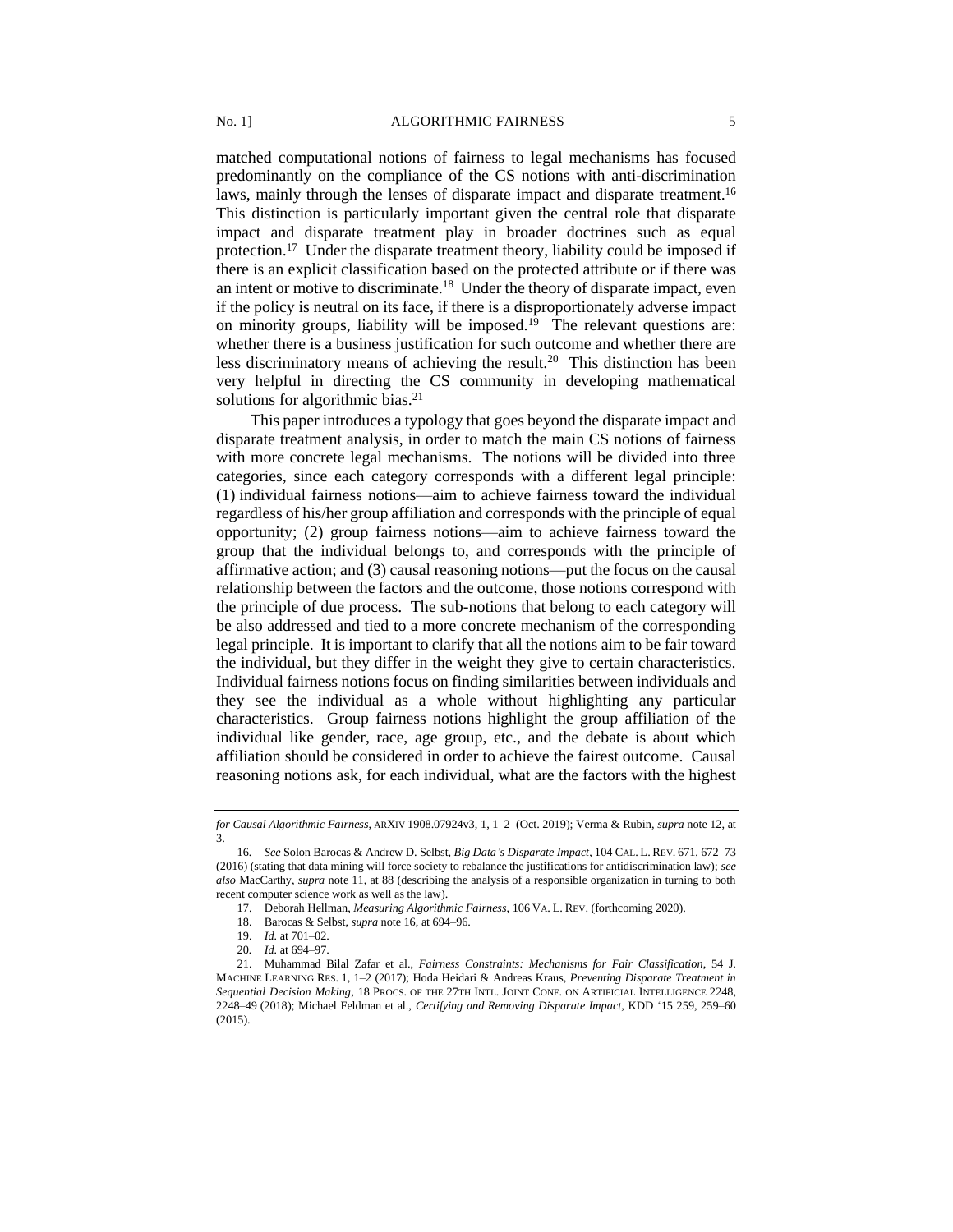correlation with the outcome that should be included in the prediction. This division into three groups facilitates the discussion on the deeper ties between the computational notions and the legal limitations of each one.

The goal of this typology is to highlight the fact that beyond antidiscrimination, there are other legal considerations and policy measurements that could tilt the balance toward choosing one notion over the other in a certain policy domain, like looking beyond the specific case and balancing between short- and long-term policy goals. For example, even though notions of fairness that are based on affirmative action are not always the most efficient way to go computationally, <sup>22</sup> legally speaking, if their use is approved by the court or the legislator, they could be very useful in remedying past discrimination or to ensure a better future. This could be the case, for example, in domains like hiring and school admission. In other instances, while computationally, notions that aim to equalize the types of errors that the algorithm makes are considered to be very accurate, $^{23}$  from the legal perspective, implementing them requires determining very complicated legal and moral questions such as how much individual fairness we are willing to compromise to protect public safety. These examples are meant to illustrate that the policy domains that algorithms are operating in are too complex, and one side of the equation can be overlooked if the whole picture is not available or if we focus on solving only a very narrow segment of the social problem.

In other words, there is no one-size-fits-all solution in the context of algorithmic fairness. The typology presented in this paper acknowledges that algorithms always trade off and are often incompatible with goals of justice, and there is no single optimized fair algorithm. It aims to help policymakers to choose the most suitable notion for the case at stake, to better understand the implications of their choice; and to decide who is the appropriate person or body to make the decision and when. Therefore, in addition to the typology, the paper will highlight for developers and policymakers the practical steps needed for implementing the typology and encourage greater openness about the chosen notion of fairness. For developers, addressing fairness means communicating openly why and what specific notion of fairness has been chosen in each case, and whether other notions were examined. In addition, developers need to broaden their understanding of the complex social problem that the algorithm intends to solve, as well as the legal toolkit that is applicable for governing the specific domain. Policymakers addressing fairness are required to think deeply about the specific domains that can be automatized and altered with machine learning. On one hand, regulation by its nature is designed to be flexible and adaptable to a wide variety of cases. On the other hand, AI-based algorithms will produce the best results when the instructions given to the algorithm are as specific as possible. Thus, balancing between the two is not an easy task and it is the responsibility of policymakers to clarify the laws and policies that can be automatized, as well as providing the instructions on how to do so.

Verma & Rubin, *supra* note 12, at 3.

<sup>23.</sup> Moritz Hardt et al., *Equality of Opportunity in Supervised Learning*, 29 ADVANCES NEURAL INFO. PROCESSING SYS. 3315, 3316–17 (2016).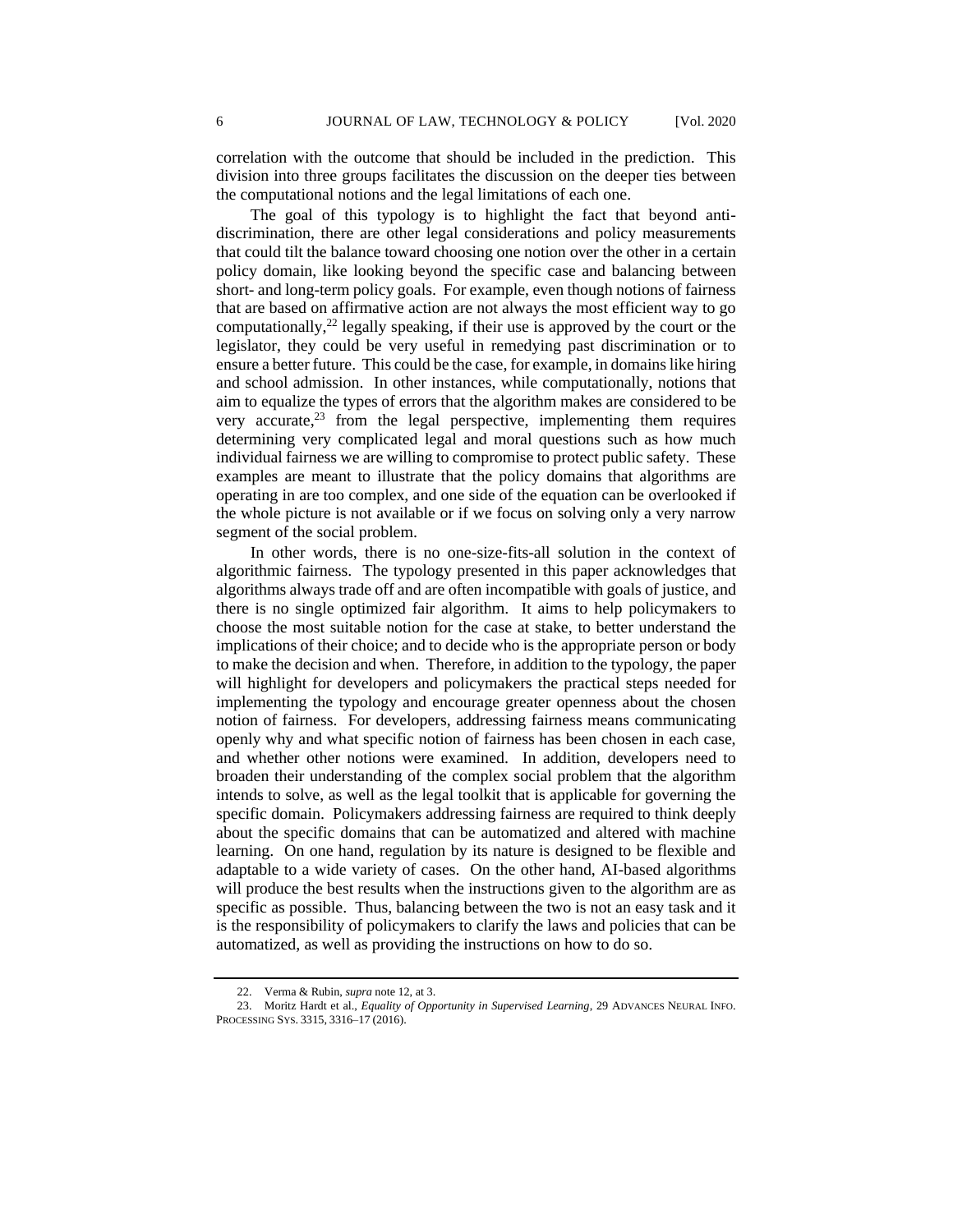# No. 1] ALGORITHMIC FAIRNESS 7

The paper will proceed as follows: first, the three groups (individual fairness approaches, group fairness approaches, and notions based on causal reasoning) and their sub-notions will be addressed along with their most suitable legal mechanisms. Next, in order to recap all the notions of fairness, the paper will return to the COMPAS example and use it as a case study to assess what will be the implications on pretrial procedures if we adopt each one of the fairness notions discussed in this paper. The final chapter outlines practical changes that both developers and policymakers can do in order to better address algorithmic fairness. The conclusion will follow.

The following table provides a glance into the typology that will be built in the paper. Later on, a more detailed version of this table that includes also some examples for potential policy domains that the typology can be implemented in will be used to conclude the discussion.

| <b>Notion</b>              | <b>Sub-notion</b>          | <b>Corresponding Legal Mechanism</b> |
|----------------------------|----------------------------|--------------------------------------|
| <b>Individual Fairness</b> | The unaware approach       | Equal opportunity as colorblindness  |
|                            | Fairness through           | Equal opportunity based on           |
|                            | awareness                  | similarities, and levels of scrutiny |
| Group fairness             | Decoupling                 | Affirmative action (as separate but) |
|                            |                            | equal)                               |
|                            | Statistical or conditional | Affirmative action (preferably       |
|                            | parity                     | through critical diversity)          |
|                            | Equal opportunity          | Affirmative action (as equal         |
|                            |                            | opportunity)                         |
|                            | Equalized odds             | Achieving equality by equalizing the |
|                            |                            | false positive and false negative    |
|                            |                            | errors                               |
|                            | Calibration                | Achieving equality by statistical    |
|                            |                            | significance                         |
|                            | Multicalibration           | Achieving equality by statistical    |
|                            |                            | significance, and accounting for     |
|                            |                            | intersectionality                    |
| Causal Reasoning           | Counterfactual fairness    | Due process                          |

Table 1: Notions of fairness and summary of their corresponding legal mechanisms.

#### II. INDIVIDUAL FAIRNESS AND THE CASE OF EQUAL PROTECTION

Individual fairness approaches focus on the individual regardless of his or her group affiliation. It is important to clarify for readers with technical expertise that the term "individual fairness" in this paper refers to a group of notions that evaluate the individual outside of his or her group membership. In other words, individual fairness is used here in a broader sense compared with the technical jargon that refers to individual fairness mainly as fairness through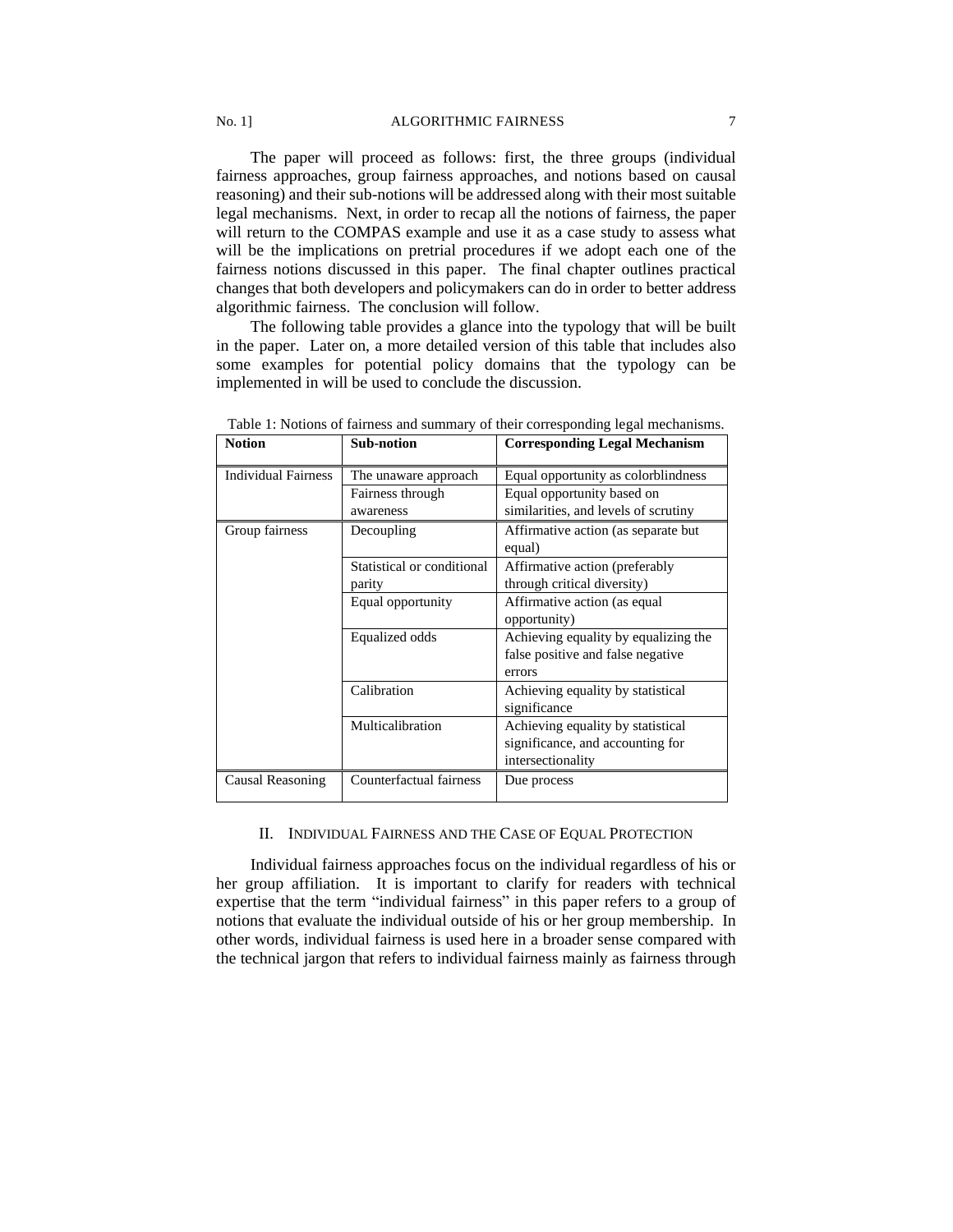awareness.<sup>24</sup> It includes the notions that do not aim to achieve equality to the group of individuals that share similar characteristics; but the focus is on the individual as a whole.

From a legal perspective, individual fairness approaches go hand in hand with an individualized justice notion and equality before the law. Equality before the law is a well-established principle that has received international recognition in several documents.<sup>25</sup> In the United States, the principle is anchored in the Fifth and Fourteenth Amendments to the Constitution, in particular in the Equal Protection Clause, which meant to limit the ability of the government to discriminate against individuals.<sup>26</sup>

Individuals vary much more than groups do, thus it could be claimed that it is inaccurate to draw any conclusion about the individual based on the performance of a group of people that share similar characteristics.<sup>27</sup> Basing the model on group prediction can contribute to increasing the efficiency of the system, but at the expense of traditional due process safeguards.<sup>28</sup> Therefore, when focusing on the individual, we eliminate the fear of exacerbating traditional biases by linking between group affiliation and the individual.<sup>29</sup> However, as will be demonstrated below, it may be undesirable to separate an individual from his or her group affiliation and it is hard to mathematically achieve and enforce this.

## *A. The Unaware Approach/No Fairness Constraints*

Mathematically, according to this approach, the algorithm should be blinded or unaware of any identifiable factors and prohibited attributes by law such as gender, race and sexual orientation. $30$  After removing the prohibited attributes, the factors with the highest correlation to the outcome will be considered.

Legally, this model is built on the traditional way to view equal protection: color and race blind.<sup>31</sup> The belief is that everyone can succeed in society in proportion to their effort and talent, and any recognition of race and ethnicity is

<sup>24.</sup> Cynthia Dwork et al., *Fairness Through Awareness*, TCS '12 Proceedings of the 3rd Innovations in Theoretical Computer Science Conference 214, 215–17 (2012) ("In order to accomplish this individual-based fairness, we assume a distance metric that defines the similarity between the individuals. This is the source of 'awareness' in the title of this paper.").

<sup>25</sup>*. See, e.g.*, International Covenant on Civil and Political Rights art. III, Dec. 16, 1966, S. Treaty Doc. NO. 95-20, 999 U.N.T.S. 171; International Covenant on Economic, Social and Cultural Rights art. II, Dec. 16, 1966, S. Treaty Doc. NO. 95-19, 993 U.N.T.S. 3; G.A. Res. (III) 217A, Universal Declaration of Human Rights art. VII, (Dec. 10, 1948).

<sup>26.</sup> U.S. CONST. amend. V, amend. XIV.

<sup>27.</sup> Sonja Starr, *Evidence-Based Sentencing and the Scientific Rationalization of Discrimination*, 66 STAN. L. REV. 803, 842 (2014).

<sup>28.</sup> Amber Marks et al., *Automatic Justice? Technology, Crime and Social Control*, *in* OXFORD HANDBOOK OF LAW, REGULATION AND TECHNOLOGY 705, 724 (R. Brownsword et al. eds., 2017).

<sup>29.</sup> Eric Silver & Lisa L. Miller, *A Cautionary Note on the Use of Actuarial Risk Assessment Tools for Social Control, Crime and Delinquency*, 48 J. RES. CRIME & DELINQ. 138, 139–40 (2002).

<sup>30.</sup> David Weinberger, *Playing with AI Fairness*, GOOGLE'S PEOPLE & AI RES. INITIATIVE: WHAT-IF TOOL, https://pair-code.github.io/what-if-tool/ai-fairness.html (last accessed Jan. 21, 2020). 31*. Id*.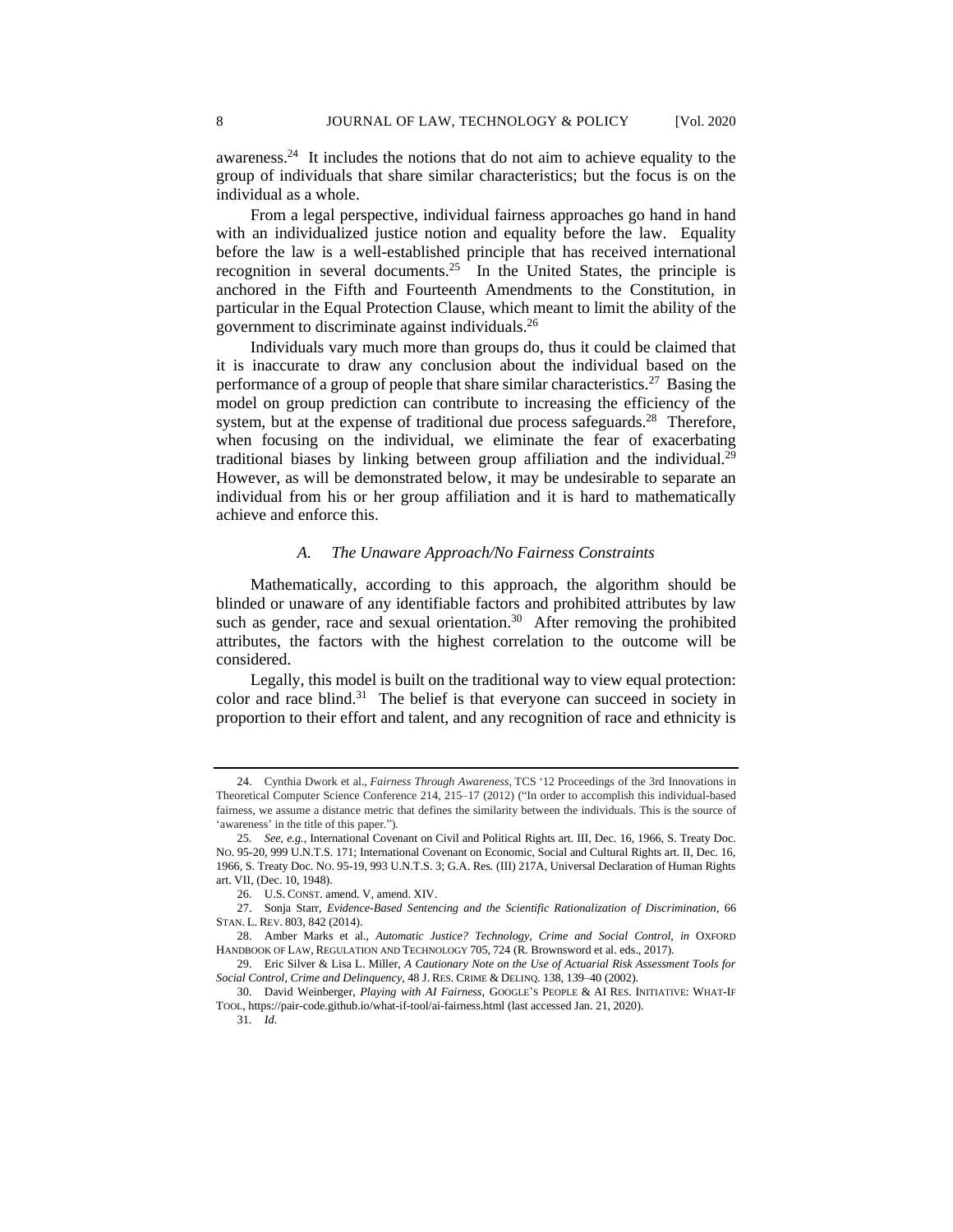understood to be mere stereotyping and denying individuality.<sup>32</sup> The colorblind standard was quite appealing after the American Civil War since the basis for the cruel discrimination which sparked the war was explicitly color.<sup>33</sup> In addition, framing the discussion around colorblindness bypassed the need to determine moral questions related to race and culture, since justice and morality were assumed to be embodied in colorblindness.<sup>34</sup> However, to date, there is growing criticism toward the concept of individual fairness and colorblindness.<sup>35</sup> There is wide recognition that success is not just a matter of talent and merit, but also reflects access to resources and opportunities that are key for achieving success in our highly competitive society.<sup>36</sup> Legal scholars thus reached the conclusion that individual fairness is not really promoting fair outcomes;<sup>37</sup> the model ignores group differences, identities, and life experiences that in fact lead to different outcomes.

From a computational perspective, stripping data of protected attributes is insufficient to guarantee that race is not factored into the decision because other factors can serve as proxies to race (e.g., zip code). There are empirical studies that quantify this criticism and show the ineffectiveness of race blindness.<sup>38</sup> These studies show that if we insist on race blindness, we will maximize the profit of the dominant party and push people from disadvantaged groups further to the margins. $39$ 

The unaware approach can work only in cases where inequality is not an issue; a highly sterilized environment where the group of individuals that the algorithm classifies between is very homogenic.<sup>40</sup> One example of such a situation is an algorithm used for marketing a niche product for a very specific segment of the population, such as luxurious cars or assistive devices for people with disabilities. Before implementing such an approach, it is worth taking a very close look at the group of individuals we are comparing and assessing whether they are in fact equal. For example, even among the richest 10%, in marketing a luxurious car, there is probably discrimination between males and females, and certainly females of color. Thus, the population of the wealthiest 10% is not, in fact, equal and a marketing algorithm that relies on the unaware approach will still not be deemed fair.

<sup>32.</sup> Hazel Rose Markus et al., *Colorblindness as a Barrier to Inclusion: Assimilation and Nonimmigrant Minorities*, *in* ENGAGING CULTURAL DIFFERENCES: THE MULTICULTURAL CHALLENGE IN LIBERAL DEMOCRACIES 453, 460 (Richard Shweder et al. eds., 2004).

<sup>33.</sup> John A. Powell, *Tracing the History of Racial Inclusion and Debunking the Color-Blind/Post-Racial Myth,* AM. BAR ASS'N (Jan. 1, 2014), https://www.americanbar.org/groups/crsj/publications/human\_rights\_ magazine\_home/2014\_vol\_40/vol\_40\_no\_1\_50\_years\_later/history\_racial\_inclusion\_color\_blind\_myth/.

<sup>34.</sup> Jerome M. Culp, *Colorblind Remedies and the Intersectionality of Oppression: Policy Arguments Masquerading as Moral Claim*s, 69 N.Y.U. L. REV. 162, 163 (1994).

<sup>35.</sup> Powell, *supra* note 33.

<sup>36.</sup> *Id.*

<sup>37.</sup> Neil Gotanda, *A Critique of "Our Constitution is Color-Blind*,*"* 44 STAN. L. REV. 1, 2–3 (1991); Randall Kennedy, *Colorblind Constitutionalism*, 82 FORDHAM L. REV. 1, 2–3 (2013); Martha Minow, *After Brown: What Would Martin Luther King Say?*, 12 LEWIS & CLARK L. REV. 599, 607–08 (2008).

<sup>38</sup>*. See* Hardt et al., *supra* note 23, at 3321–22.

<sup>39</sup>*. Id.*

<sup>40</sup>*. See* Markus et al., *supra* note 32 (demonstrating how damaging a colorblind approach could be when these factors are not present).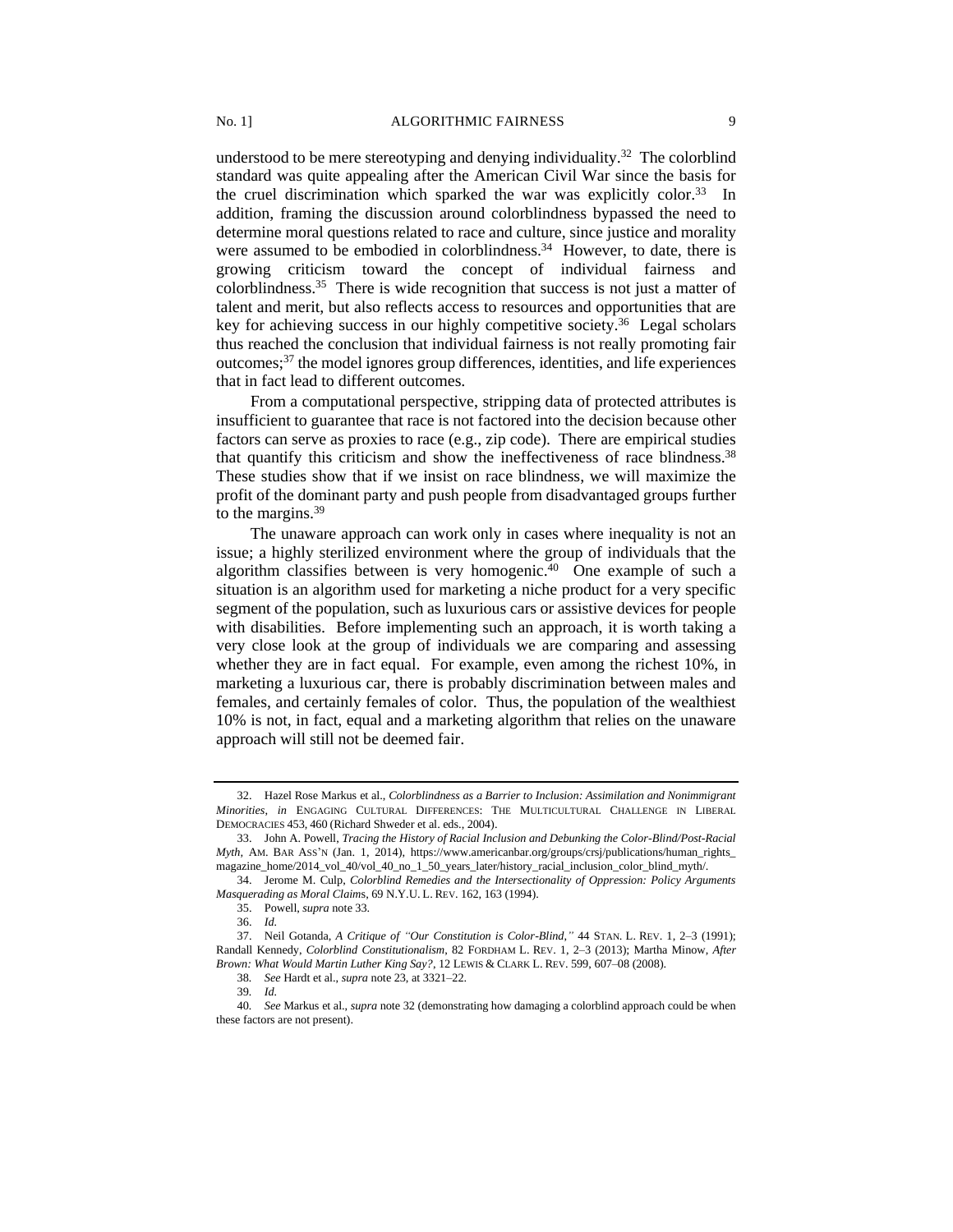#### *B. Fairness Through Awareness*

Still in the realm of individual fairness, this approach aims to treat similarly situated individuals similarly. The notion was coined in a prominent paper from 2011 by Professor Cynthia Dwork and her colleagues. This approach puts the focus on the individual and asks how he or she feels when someone that is as qualified as them is treated differently.<sup>41</sup> The similarity between individuals is defined using a mathematical metric, with its purpose being to make sure that the distance between each one of the compared individuals is similar.<sup>42</sup> The metric is society's best guess at the time, meaning that it can and should be updated based on developments in perceptions, beliefs, and agreements of society.<sup>43</sup> The metric is developed in consultation with experts in the specific domain that the algorithm is implemented in.<sup>44</sup> The experts educate the developers about findings that are considered state of the art, cutting edge research, and issues with a general agreement or conflicts about in the field. The developers then compute all the information and create the metric, which will be very nuanced up to the level that it will be able to determine whether a pair of individuals in the database are similarly situated. Social affiliation will be taken into account in the metric, but since it is supposed to be very nuanced, it will also be able to determine things like how much a person identifies herself with the group that we assume she is affiliated with. In other words, the metric applies more of a clinical assessment that is tailored to the individual and not an actuarial assessment.<sup>45</sup>

To illustrate this idea, consider the following example from the field of criminal justice: Black defendants are overrepresented in the criminal justice system.<sup>46</sup> They are over-policed, over-prosecuted, and over-convicted.<sup>47</sup> One of the factors with the highest correlation with recidivism is criminal history, and defendants with lengthier criminal histories are more likely to reoffend.<sup>48</sup> Therefore, any metric built for assessing the risk to recidivate will have to address this issue. Black defendants have, on average, lengthier criminal histories compared to white defendants, but since they are more frequently targeted, it would be fair to assume that some priors are for only minor crimes.<sup>49</sup> Imagine that, hypothetically a black defendant with five priors is equally as risky as a white defendant with three priors, such that these individuals would be similarly-situated defendants. Thus, while using the number of priors is easy to understand, this may ultimately be an unfair comparison because "priors" is a

<sup>41.</sup> Dwork et al., *supra* note 24, at 11–12.

<sup>42</sup>*. Id.* at 1.

<sup>43</sup>*. Id.* at 19.

<sup>44</sup>*. Id.*

<sup>45</sup>*. Id*. at 1.

<sup>46.</sup> BERNARD E. HARCOURT, AGAINST PREDICTION: PROFILING, POLICING AND PUNISHING IN AN ACTUARIAL AGE 1–2 (2007).

<sup>47</sup>*. Id.*

<sup>48.</sup> UNITED STATES SENTENCING COMMISSION, THE PAST PREDICTS THE FUTURE: CRIMINAL HISTORY AND RECIDIVISM OF FEDERAL OFFENDERS, 6 (2017).

<sup>49</sup>*. See* HARCOURT, *supra* note 46, at 1–2 (indicating that Black people are disproportionately likely to be charged with a crime).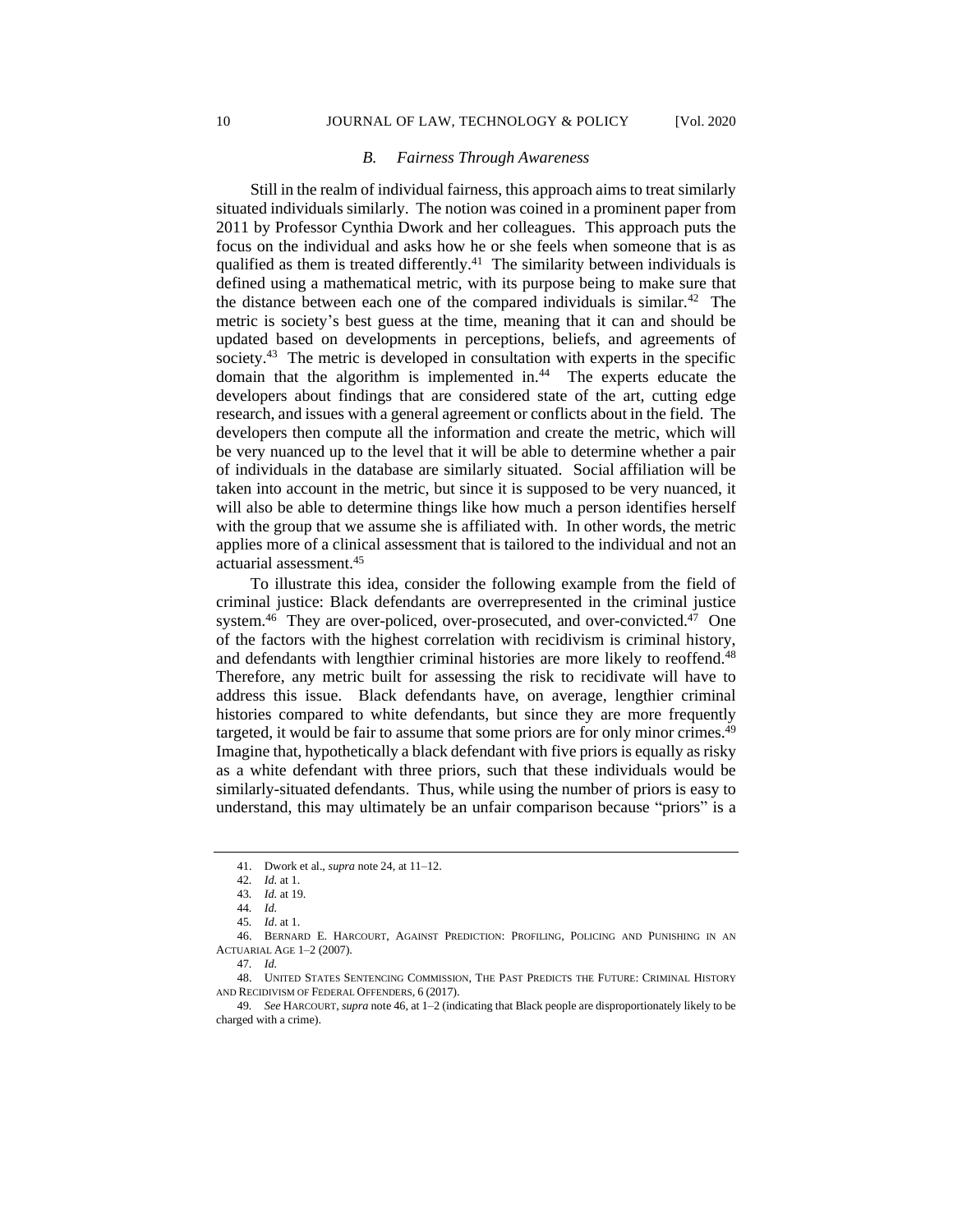very broad category, and someone might have only one prior, but it may be for something very severe, such as murder, so it would not be fair to treat him as less risky than another defendant who may have three minor priors. Therefore, the next—and more interesting—step would be to include the severity of the crime in the equation, meaning that different signals will get different weights. Similarly situated defendants will be those with not only similar numbers, but similar types of priors. Still, there are probably at least thousands of black and white defendants with a similar list of priors. Thus, after factoring in the metric of both the numbers and the severity of the crime, we will have to rely on the magic of the metric in finding small nuances that cannot be detected within the general discussion. For example, the metric can tell us that two defendants that both have two priors of the same type are not similarly situated because although both of them are black, one grew up in a very rich neighborhood, and has been given a very good reintegration plan in society. The other was raised in a very poor neighborhood, spent some time living on the street, and has been given inadequate legal representation in the past. The idea behind this example is to illustrate that the metric is allowed to take group affiliation into account, thus, proxies for race will no longer be a problem; and more attention will be given to the unique characteristics of white and black defendants.

Although group affiliation is taken into account, this approach should not be confused with group fairness notions that will be discussed in the next section. The focus of fairness through awareness is still the individual since the goal of the metric is to compare every pair of individuals in the dataset and to make sure that they are similarly situated.

The idea is that in order to maintain equality, the metric is the tool that will determine whom to compare to whom based on social determinations that will be communicated to the metric in the learning process. Given that in the creation of the metric experts from different disciplines are involved, they are responsible for making sure that the classifications that the metric suggests do not clash with equal protection as it will be now explained.

From the legal perspective, the difference between this approach and the unaware approach centers on this question: Who are we comparing the individual to when assessing if a law is discriminatory? Equal protection jurisprudence distinguishes between two schools of thought that offer different answers. According to the non-comparative justice school, we should draw a direct line between the individual and the law and assess if the treatment is discriminatory.<sup>50</sup> According to the comparative justice school, we cannot determine if the treatment is discriminatory without also looking at how others are treated.<sup>51</sup> To be more concrete, for example, in the case of determining the length of a particular sentence, retributivists belong to the non-comparative school, as they believe that the offender ought to get a punishment determined by culpability and desert theory.<sup>52</sup> In contrast, according to comparative justice,

<sup>50.</sup> Deborah Hellman, *Two Concepts of Discrimination*, 102 VA. L. REV. 895, 900–01 (2016) [hereinafter Hellman II].

<sup>51</sup>*. Id.* at 897.

<sup>52</sup>*. Id.* at 898.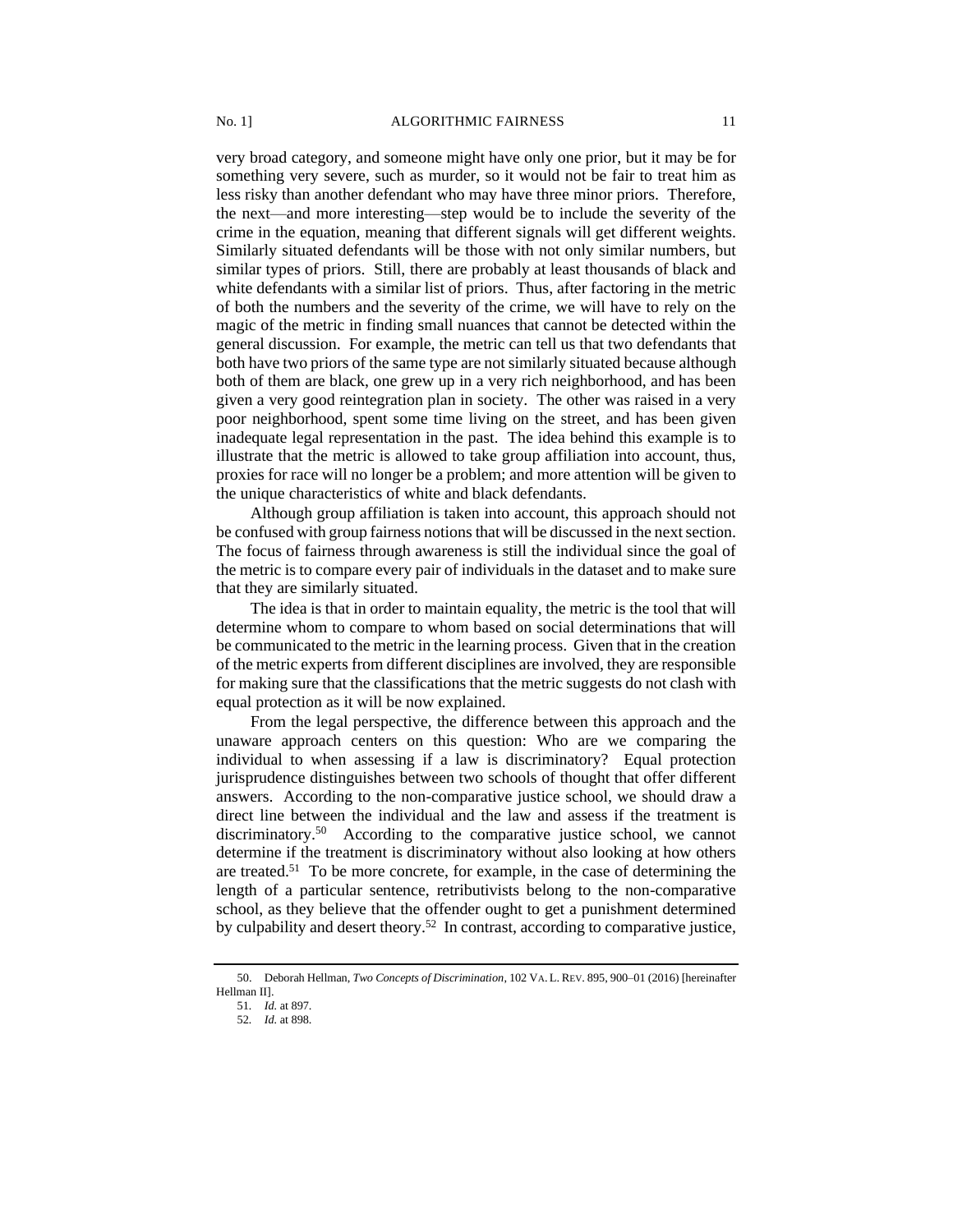the punishment needs to be determined based on a standard of proportionality and in a way similar to how others who committed the same crime were punished.<sup>53</sup> While the unaware approach belongs to the non-comparative school, the notion of fairness through awareness belongs to the comparative justice approach. The fairness through awareness approach's starting point is that regulation by its nature seeks to differentiate between individuals and groups, and that equal protection does not call for formal and universal equal treatment.<sup>54</sup>

Another way to understand the different legal implications of the fairness through awareness approach and the unaware approach is through the distinction between formal equality, substantive equality, and the anti-stereotyping approach. The formal equality approach, also known as the anti-classification approach, requires formal equal treatment of individuals who are members of different groups; and it perceives any information linking between the individual and the protected class as perpetuating discrimination, meaning that the law should be blinded to any protected attribute.<sup>55</sup> On the contrary, the substantive equality approach, also known as anti-subordination approach, aims to equalize opportunities and outcomes between members of different groups, meaning that it considers the protected attribute in order to avoid perpetuating social hierarchy.<sup>56</sup> Although the starting point of fairness through awareness is similar to the anti-subordination approach, it goes one step forward and is more associated with the approach that is called in the literature as the antistereotyping approach, which requires treating individuals equally within the group and neutralizing any stereotypes associated with the protected class they belong to. $57$  Hence, in the example presented above, the requirement is not to treat both black defendants equally just because they belong to the same protected group, but to eliminate any stereotypes associated with race.

Equal protection implies that similarly situated people should be treated similarly and not discriminated against.<sup>58</sup> The question is, what should the ground be for similarity, or in other words who are the similar people that should be treated similarly?<sup>59</sup> Equal protection analysis applies different levels of scrutiny based on the protected attribute. $60$  The courts have developed three levels of scrutiny that apply to cases based on the sensitivity of the challenged decision. The three levels of scrutiny demonstrate different levels of suspicion

<sup>53</sup>*. Id.* at 897–98.

<sup>54.</sup> Michael Klarman, *An Interpretive History of Modern Equal Protection*, 90 MICH. L. REV. 213, 252 (1991).

<sup>55.</sup> Stephanie Bornstein, *Antidiscriminatory Algorithms*, 70 ALA. L. REV. 519, 540–41 (2018).

<sup>56</sup>*. Id.* at 540–41.

<sup>57</sup>*. Id.* at 543–44.

<sup>58</sup>*. See Equal Protection of the Law*, BOUVIER LAW DICTIONARY (1st ed. 2012) ("Each law should treat similarly situated individuals in a similar manner.").

<sup>59.</sup> Cass R. Sunstein, *Public Values, Private Interests and the Equal Protection Clause*, SUP. CT. REV. 127, 164 (1983).

<sup>60</sup>*. See id.* at 137 ("The Equal Protection Clause is directed at the legality of classifications. When a classification is challenged, the first question is whether it is drawn on the basis of race or some other characteristic thought to call for 'heightened' scrutiny. . . . If there is such a classification, the statute must be invalidated unless it survives heightened scrutiny, either strict or intermediate.").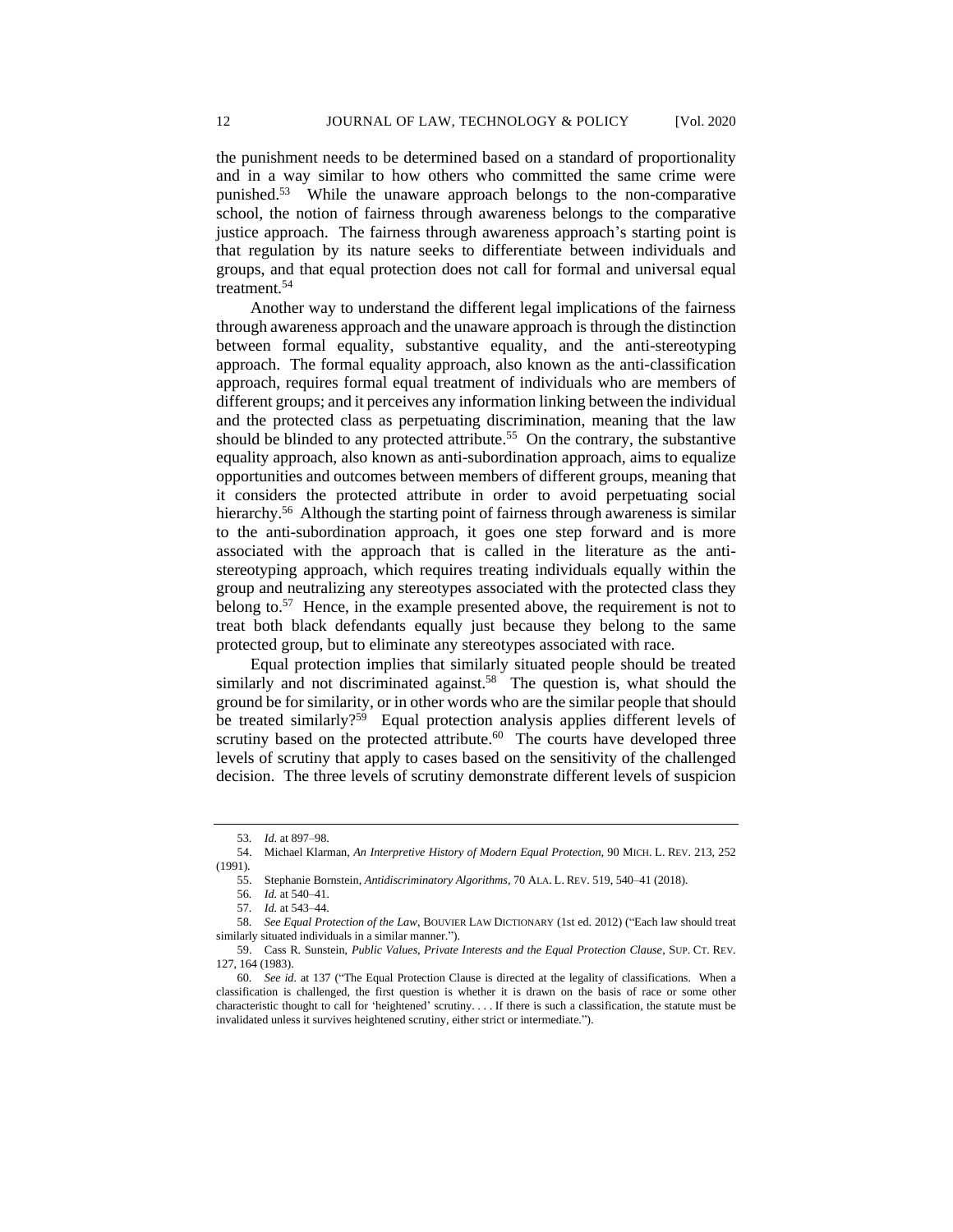that the court will apply when examining legislation that classifies based on category. In other words, in the same manner that fairness through awareness calls for treating equally those that are similarly situated, the division to three levels of scrutiny helps in identifying the similarly situated cases that courts should treat equally.

# Rationality Review/ Minimal Scrutiny

Located on one end of the spectrum, rationality review involves cases considered to be the "easiest" because they imply that the statutory classification is related to "a valid statutory purpose" and the court will view them without suspicion.<sup>61</sup> So long as the government action is reasonable and justifiable and not arbitrary or discriminatory, the involvement of the court will be minimal.<sup>62</sup> Such cases include, for example, the prerogative of the government to regulate the price of a certain product. $63$  In this case, if the metric identifies criteria for classification subjected to a rationality review they could be easily included.

## **Strict Scrutiny**

Located on the other end of the spectrum, strict scrutiny deals with the most sensitive cases, involving fundamental rights such as freedom of speech and privacy, or when a case refers to a protected attribute such as race.<sup>64</sup> Under strict scrutiny, the starting point is that the governmental action is not constitutional, unless the law is "narrowly tailored to achieve a compelling government interest" and there is no less restrictive alternative. 65 On its face, if the metric takes into account racial affiliation that might seem illegal. However, the use of a race as a classifying characteristic is not always constitutionally prohibited.<sup>66</sup> In the case of fairness through awareness, the highlight is on awareness, race is not used as a basis for discrimination, but it is one factor among many others used for the purpose of achieving a better prediction, meaning that it is a narrowly tailored use.<sup>67</sup>

### Intermediate Scrutiny

Located in the middle of the spectrum, this category was created for cases that, on one hand, involve important matters, but on the other hand, do not require the highest protection of strict scrutiny.<sup>68</sup> It includes cases involving gender classification or commercial speech. When examining such cases, the court will uphold the governmental action only if it is "substantially related to an important governmental interest." 69 With analogy from the strict scrutiny

<sup>61.</sup> Jeffrey M. Shaman, *Cracks in the Structure: The Coming Breakdown of the Levels of Scrutiny*, 45 OHIO ST. L.J. 161, 162–63 (1984).

<sup>62</sup>*. Id.*

<sup>63.</sup> Nebbia v. New York, 291 U.S. 502, 538–39 (1934).

<sup>64.</sup> Shaman, *supra* note 61 at 162.

<sup>65</sup>*.* Korematsu v. United States, 323 U.S. 214, 216 (1944); Shaman, *supra* note 61 at 162–63.

<sup>66.</sup> Shaman, *supra* note 61 at 175.

<sup>67.</sup> Jason R. Bent, *Is Affirmative Action Legal?*, 108 GEO. L.J. 55 (forthcoming 2020).

<sup>68.</sup> Shaman, *supra* note 61 at 162–163.

<sup>69</sup>*.* Craig v. Boren, 429 U.S. 190, 197 (1976); Shaman, *supra* note 61 at 163–64.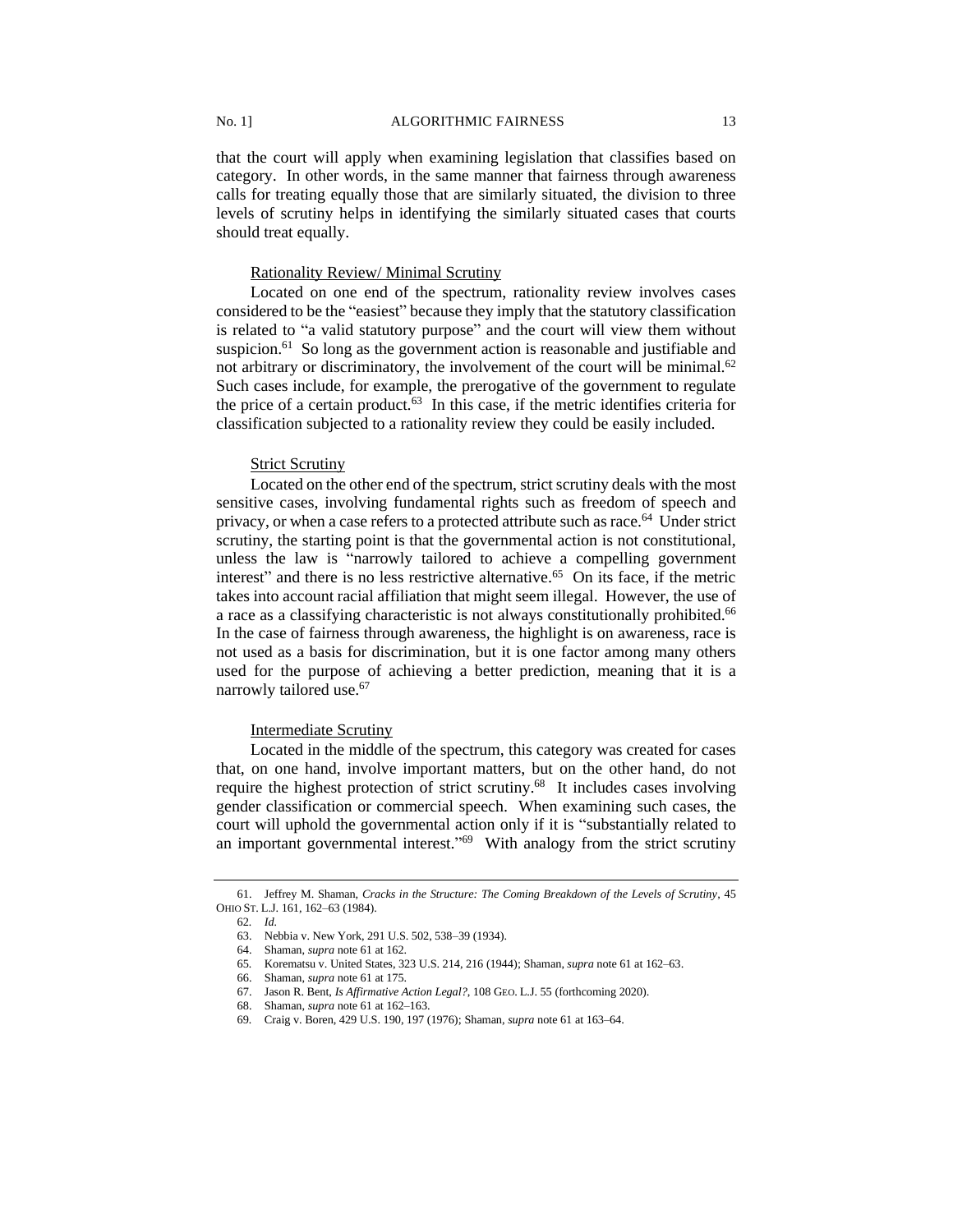analysis, including in metric classifiers, such as gender, could be justifiable so long as race is not the only factor and it does not impose discriminatory racial classification.

## Levels of Scrutiny and AI

Fairness through awareness could be legally justifiable so long as the public value that the classification is meant to serve is clear and has significant importance, given that the classification will be treated according to one of the three levels of scrutiny and in line with equal opportunity requirements. In addition, similar to the way the Supreme Court developed the three-tiered approach to judicial review, it is recommended that policymakers develop their own guidelines and hierarchy of categories to be examined under strict, middle, or minimum scrutiny. The risk that AI poses to each situation is different. The level of risk and therefore the level of scrutiny that needs to be applied should therefore be assessed carefully. There is no doubt that providing customers with financial advice or assisting judges in determining who should be jailed are very serious decisions in which the level of scrutiny that should be applied should be high.<sup>70</sup> On the contrary, in recommending ads or movies to watch we can tolerate lower levels of scrutiny. In the case of judicial review, the division into three levels of scrutiny is not always clear and there is an ongoing scholarly debate that calls for the creation of more scrutiny levels and application of stricter scrutiny to certain categories over others.<sup>71</sup> This is a healthy debate that should be encouraged in the event that levels of scrutiny for algorithmic systems will be created.

Fairness through awareness is a promising direction both mathematically and legally, and it has the potential to be implemented in highly sensitive cases such as finance and criminal justice due to its strong focus on the individual. However, researchers are still struggling to define the metric and decide on the proper categories for classifying the similarly situated individuals.<sup>72</sup> It is a very hard task from the policy perspective to identify the social denominators that can be computed in the metric. Controversies between scholars will always exist, but if the metric is open for review by experts, and the cohort of experts involved in building it is broad, the controversial questions could be clarified.<sup>73</sup>

<sup>70.</sup> Deloitte, AI AND RISK MANAGEMENT: INNOVATING WITH CONFIDENCE 18 (2018),

https://www2.deloitte.com/content/dam/Deloitte/global/Documents/Financial-Services/deloitte-gx-ai-and-riskmanagement.pdf.

<sup>71.</sup> Randall R. Kelso, *Standards of Review Under the Equal Protection Clause and Related Constitutional Doctrines Protecting Individual Rights: The "Base Plus Six" Model and Modern Supreme Court Practice*, 4 U. PA.J. CONST. L. 225, 226–27 (2002).

<sup>72</sup>*. See, e.g.*, Dwork et al., *supra* note 24, at 3 ("As noted above, the metric should (ideally) capture ground truth. Justifying the availability of or access to the distance metric in various settings is one of the most challenging aspects of our framework, and in reality the metric used will most likely only be society's current best approximation to the truth.").

<sup>73.</sup> *Id.* at 1–3.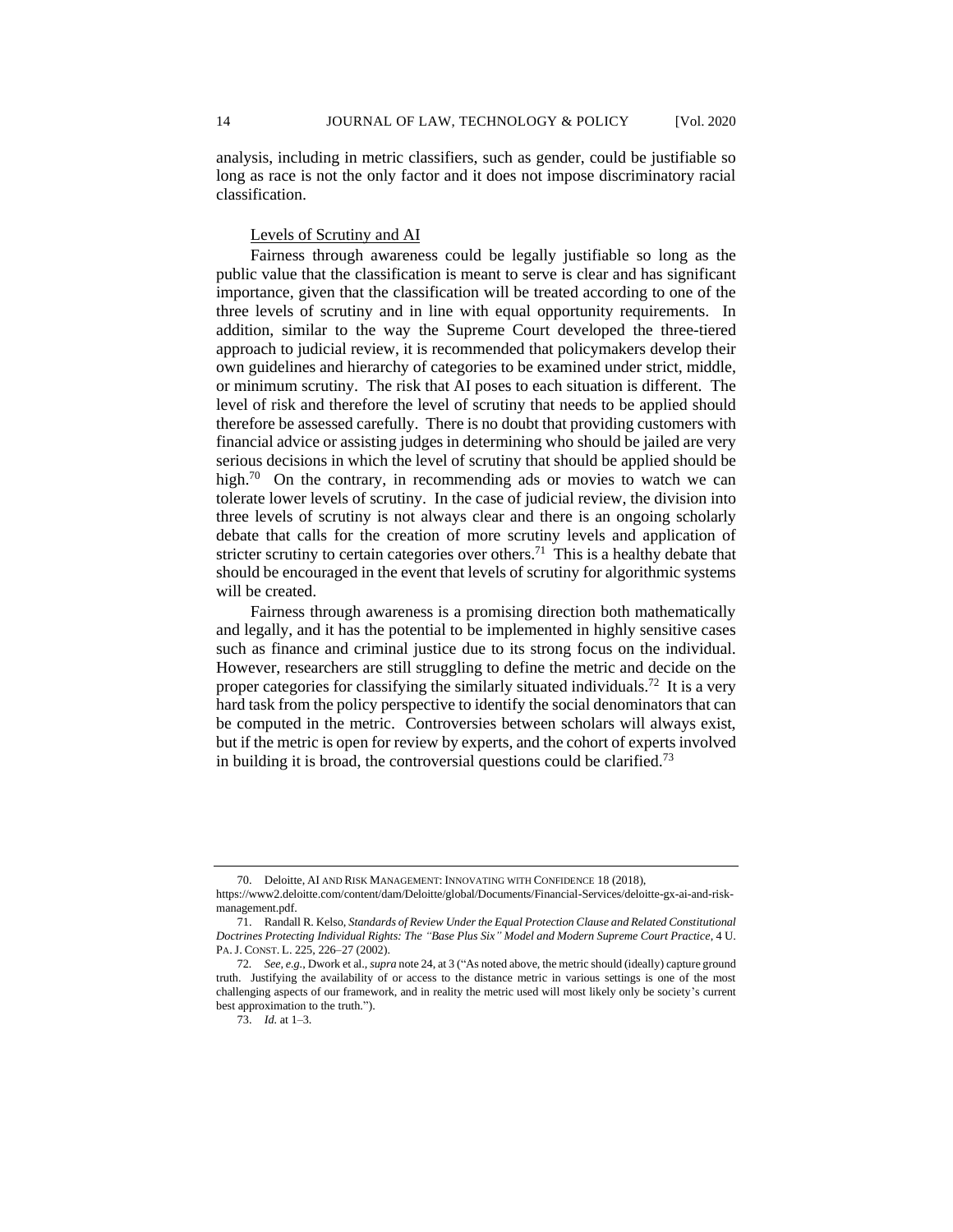## III. GROUP FAIRNESS AND THE CASE OF AFFIRMATIVE ACTION

Mathematically, group fairness is the largest category of fairness and includes many different sub-notions. Since historical discrimination has revealed that different groups react differently to specific situations, then according to the group fairness approach, the needs and unique characteristics of each group should be addressed not individually, but collectively. Group fairness focuses on the fairness of the outcome and asks whether the outcome systematically differentiates between people who belong to different groups.<sup>74</sup> As will be demonstrated below, there are many different group-level outcomes one can quantify, and there is a different notion of group fairness for each of them, including mechanisms for equalizing the outcome between all the groups in question.

Legally, group fairness approaches aim to improve the position of disadvantaged minority groups in society, hence they represent different attempts to equalize certain aspects of the equation for achieving a better result.<sup>75</sup> Thus, group fairness notions are associated with the affirmative action mechanism.<sup>76</sup> Group fairness notions constitute affirmative action in the sense that they are affirmative active measures, intended to achieve actual equality or nondiscrimination, whose success metrics are defined by whether their effects are in fact more equal or nondiscriminatory.<sup>77</sup> They seek to achieve those outcomes but treating differently groups that in the real world are treated unequally or have unequal outcomes, by designing that differential treatment to achieve equal treatment or outcomes of the groups.

Affirmative action is a legal mechanism that aims to improve the position of historically disadvantaged minorities in the society by prioritizing them in resource allocation.<sup>78</sup> Affirmative action policies arose in the late 1960s after courts and governmental agencies were struggling to implement the rulings of *Brown v. Board of Education*, <sup>79</sup> in part because of pressure from and frustration among the black American community.<sup>80</sup> The set of scenarios in which courts and legislators approve of affirmative action is very narrow and mainly includes hiring, school admission, and the awarding of government contracts and licenses.<sup>81</sup> One example of such policy is the change in the requirements for government contractors: In addition to the standard requirement that they not

<sup>74.</sup> David Madras, *Fairness in Machine Learning: An Overview*, U. TORONTO: MACHINE LEARNING GROUP 8 (Nov. 27, 2017), www.cs.toronto.edu/~madras/presentations/fairness-ml-uaig.pdf.

<sup>75</sup>*. See, e.g.,* Dwork et al., *supra* note 24, at 3 ("[W]e can envision classification situations in which it is desirable to "adjust" or otherwise "make up" a metric, and use this synthesized metric as a basis for determining which pairs of individuals should be classified similarly.").

<sup>76</sup>*. Id.* ("[The group fairness approach] is consistent with the practice, in some college admissions offices, of adding a certain number of points to SAT scores of students in disadvantaged groups.").

<sup>77</sup>*. Id.*

<sup>78.</sup> John Valery White, *What is Affirmative Action?*, 78 TUL. L. REV. 2117, 2119–20 (2004).

<sup>79.</sup> Brown v. Bd. of Educ. of Topeka, Kan., 349 U.S. 294 (1955).

<sup>80.</sup> ANDREW KULL, THE COLOR-BLIND CONSTITUTION 166–67 (1998).

<sup>81</sup>*. Id.* at 198–99.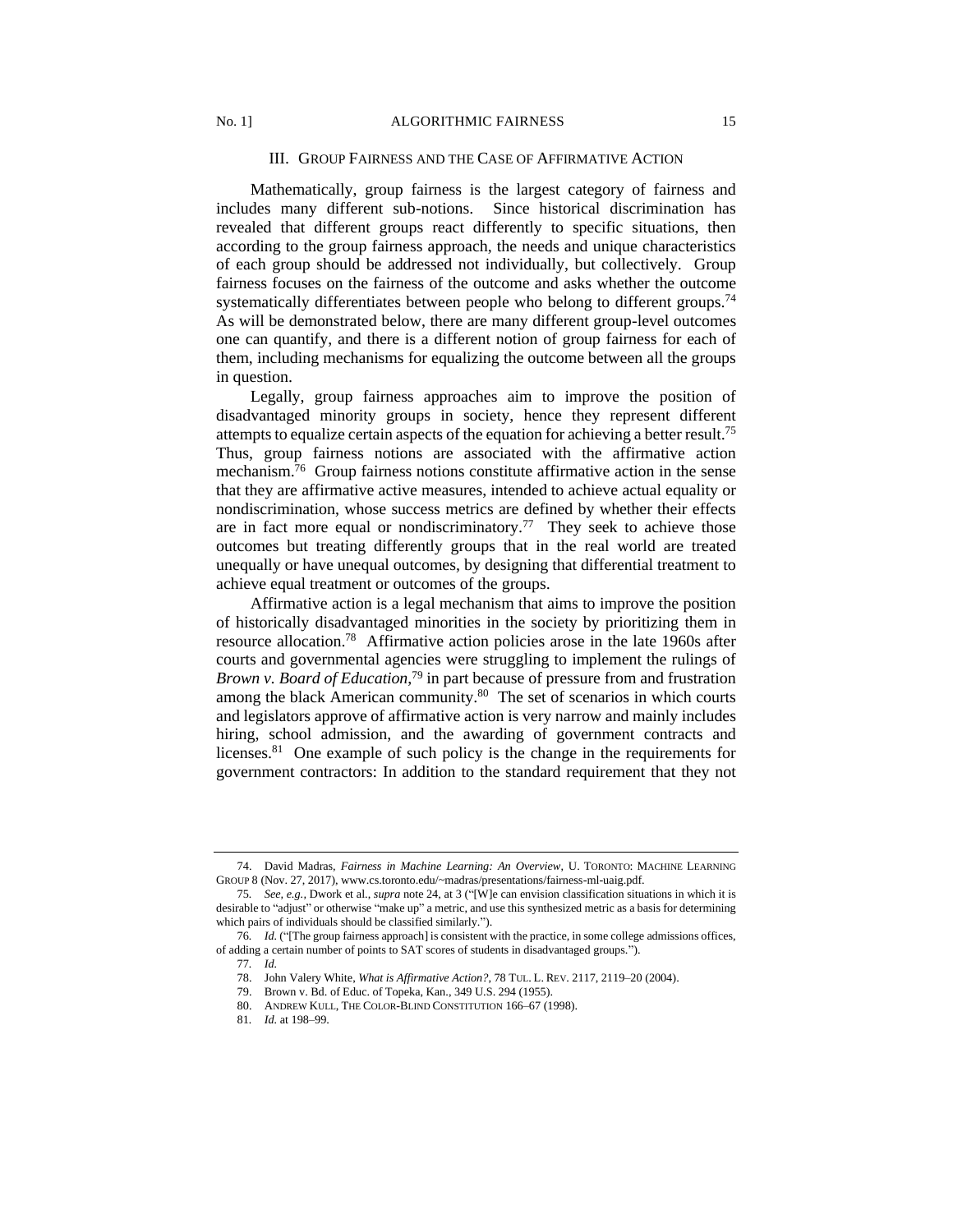discriminate, they are required to develop detailed programs with concrete steps they will take to increase diversity among their workers.<sup>82</sup>

Successful affirmative action requires a full understanding and definition of the discrimination at play. As is the case in school admissions, giving black applicants the opportunity to sit for elite schools' admission tests did not increase the number of blacks that were accepted to the program because the tests were designed with cultural references that advantaged applicants from the dominant group.<sup>83</sup>

Legal scholars disagree about the effectiveness and benefits of affirmative action. While some scholars highlight the importance of affirmative action as reinforcing diversity and inclusion, ${}^{84}$  others believe that affirmative action is a threat to fundamental values such as fairness, equality, and democratic opportunity.<sup>85</sup> At the core of the disagreement is the differential treatment of individuals on the basis of merit. While for some, guaranteeing equal protection cannot mean one thing when applied to different individuals, for others, the content of the right might justify the difference and call for applying a different level of scrutiny.<sup>86</sup> Affirmative action has more than one dimension, and there are many legal theories of affirmative action that correspond with the different  $CS$  notions that will be discussed in this chapter.<sup>87</sup> The different theories center around different ways to address diversity. The colorblind diversity model and the segregated diversity model are theories that put the focus on quotas and raceor gender-based preferential treatment.<sup>88</sup> According to these theories, embracing cultural differences is extrinsic to the discussion about disparities in power, status, wealth and access.<sup>89</sup> This approach could lead to "silencing" discussions about reasons for discrimination in the first place and individuals who might criticize how affirmative action is being implemented.<sup>90</sup> In addition, even if the society becomes more diverse in general but at the intersection of power the majority group will still be dominant, this can strengthen the fear that only privileged individuals from the minority group will benefit from affirmative action.<sup>91</sup> On the contrary, critical diversity calls for linking between cultural differences and equity and parity. $92$  The starting point is that resources are not distributed equally, so in order to promote diversity, we ought to dedicate special resources to traditionally disadvantaged groups in order to sustain the

<sup>82</sup>*. Id.*

<sup>83.</sup> Jeffrey B. Wolff, *Affirmative Action in College and Graduate School Admissions—The Effects of Hopwood and the Actions of the U.C. Board of Regents on Its Continued Existence*, 50 SMU L. REV. 627, 638– 39 (1997).

<sup>84.</sup> Elise C. Boddie, *The Future of Affirmative Action*, 130 HARV. L. REV. F. 38, 39 (2016).

<sup>85.</sup> White, *supra* note 78, at 2119–120.

<sup>86.</sup> Ric Simmons, *Quantifying Criminal Procedure: How to Unlock the Potential of Big Data in Our Criminal Justice System*, 2016 MICH. ST. L. REV. 947, 972 (2016).

<sup>87</sup>*. See* Cedric Herring & Loren Henderson, *From Affirmative Action to Diversity: Toward a Critical Diversity Perspective*, 38 CRITICAL SOC. 629, 630–32 (2012) (discussing the dimensions of affirmative action and a history of the meaning of diversity).

<sup>88</sup>*. Id.* at 632.

<sup>89</sup>*. Id.*

<sup>90</sup>*. Id.* at 633.

<sup>91</sup>*. Id.*

<sup>92</sup>*. Id.* at 636.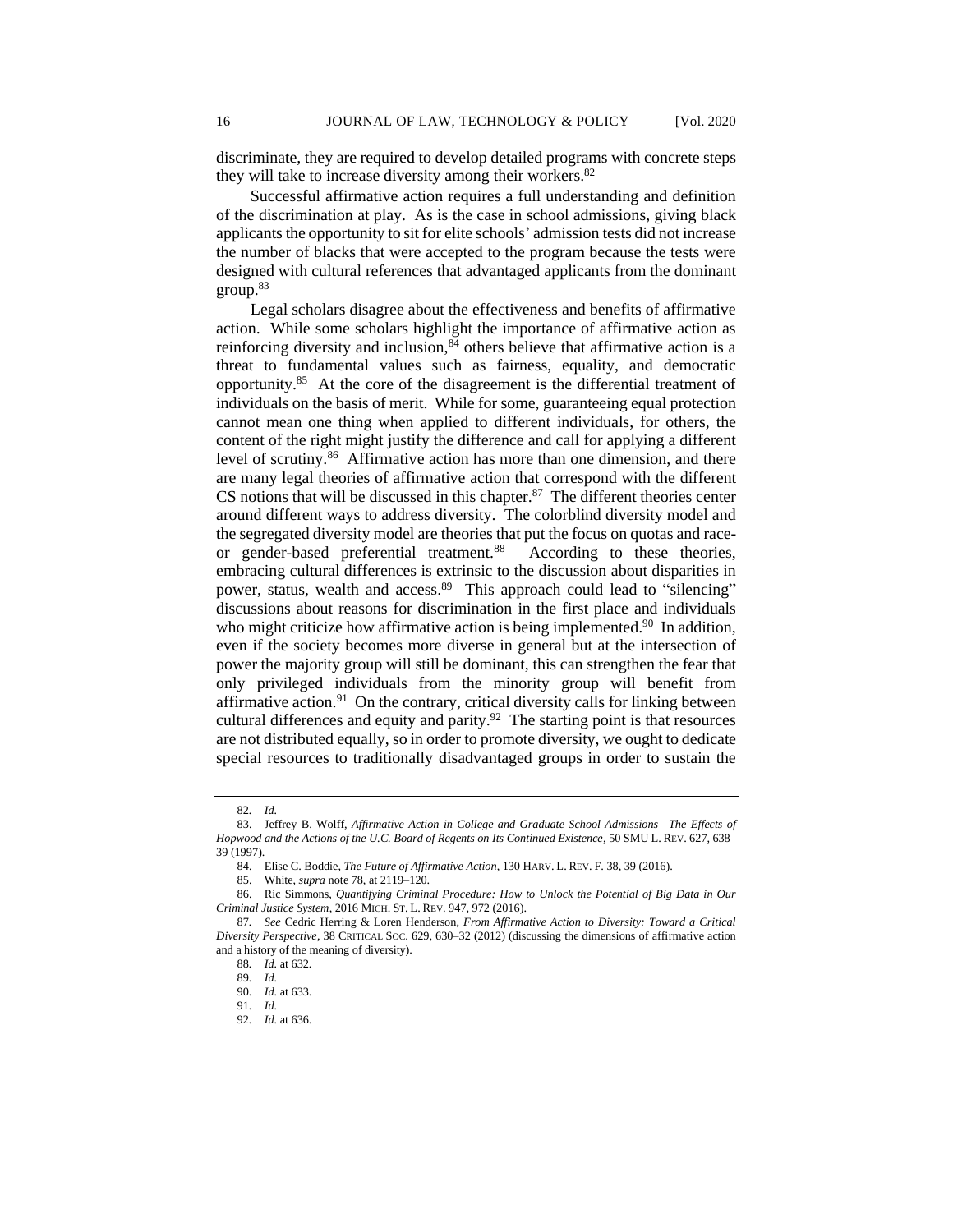well-being of all members of society and to help them fulfil their talents. The redistribution of resources should be done in accordance with need and equity. Critical diversity is linked with business success, because it aims to bring a new and unique talent and enhances open-mindedness, creativity, and good performance.<sup>93</sup>

It is important to mention that the CS group fairness notions mentioned in this section aim to achieve affirmative action but the term group is interpreted in a broader sense. Meaning that in some instances the classification is based on a certain characteristic of the individual or a protected attribute like race, gender, or age, and we would aim, for example, to achieve affirmative action in loan determination for women in general.<sup>94</sup> In other instances, however, the classification could focus on a certain subgroup inside the main group, for example women who are more likely to return the loan.<sup>95</sup> The way affirmative action will be achieved could also vary and in some instances it requires equalizing the outcome, while in other instances it requires adapting the dataset, tuning the calculations and the innerworkings of the algorithms, etc. That's what affirmative action is: treating groups that face differently discriminatory conditions outside the context differently, so as to achieve outcomes within the context that are less tainted by the discriminatory treatment those groups face outside of the context.<sup>96</sup>

# A. *Decoupling*

The first notion of group fairness calls for classifying individuals based on their group affiliation and creating a different algorithm for each group. In other words, this approach aims to identify, for each group, the classifiers with the highest correlation with the outcome, acknowledging that the list of factors and their weight might vary across groups. $97$  The advantage of this approach is that it helps in overcoming the problem of lack of data about underrepresented groups and minorities.<sup>98</sup> This approach distinguishes between individuals based on the sensitive attribute and avoids biases that might occur where the classifier was optimized according to the majority group but not to the minority.<sup>99</sup>

COMPAS, a risk assessment tool used to estimate recidivism risk, applies such an approach. COMPAS is comprised of two different algorithms, COMPAS general and COMPAS Women, which is more tailored to the needs and unique characteristics of women. COMPAS Women was created because females comprise a very small (statistically insignificant) portion of the criminal justice system,<sup>100</sup> so the general algorithm might miss attributes specific to

<sup>93</sup>*. Id.* at 636–37.

<sup>94</sup>*. Id.* at 635.

<sup>95</sup>*. Id.* at 638.

<sup>96</sup>*. Id.* at 631.

<sup>97.</sup> Cynthia Dwork et al., *Decoupled Classifiers for Group-Fair and Efficient Machine Learning*, 81 PROC. MACHINE LEARNING RES. 1, 1–2 (2018) [hereinafter Dwork II].

<sup>98</sup>*. Id.* at 1.

<sup>99</sup>*. Id.* at 2.

<sup>100</sup>*. See* FED.BUREAU PRISONS,INMATE STATISTICS:INMATE GENDER (Nov. 2018), https://www.bop.gov/ about/statistics/statistics\_inmate\_gender.jsp; SENTENCING PROJECT, FACT SHEET: INCARCERATED WOMEN AND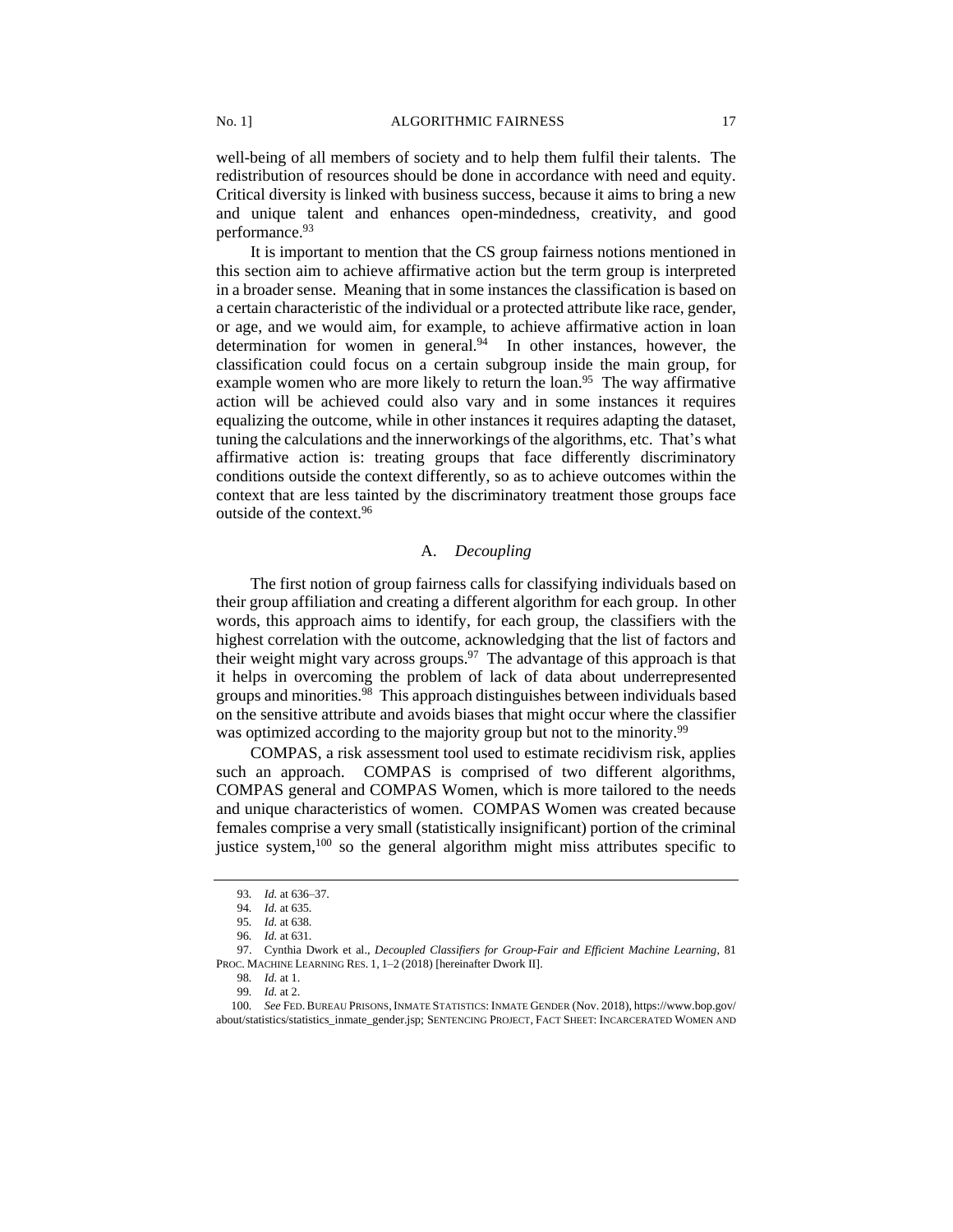women derived from the data. In addition, COMPAS Women is meant to be more sensitive to the specific needs of women. Thus, it takes into account economic marginalization, trauma, victimization and abuse, mental health, dysfunctional intimate relationships, self-efficacy, and parental stress.<sup>101</sup> The developers of COMPAS (Equivant, previously named Northpointe) do not provide sufficient information about the difference between the general version of COMPAS and COMPAS Women, and it is not clear whether factors such as marginalization and trauma are simply not considered in the general algorithm or if they are taken into account but given a different weight. Those differences can completely change the outcome and impact fairness. COMPAS developers claim that integrating gender sensitivity into the risk assessment tool will help agencies to achieve fairer results. It is important to mention in this context that a State Supreme Court case that analyzed the reliance of COMPAS on gender ruled that the use of gender by COMPAS is non-discriminatory but the opposite, its purpose is to increase the accuracy of the prediction; and in addition, this does not violate defendants' right to due process.<sup>102</sup>

# The Challenges of This Approach

First, while creating different algorithms for different groups might put disadvantaged groups in a better position, a remaining open question is whether we as a society are willing to allow this. In the same manner that we have COMPAS Men and COMPAS Women, is it acceptable to have also COMPAS White and COMPAS Black? Can we create a different risk assessment tool for transgender or homosexual individuals to integrate their unique needs? These are tricky questions, and one fear is that having separate algorithms for separate groups might give the impression that we are back to the separate but equal era. It is no secret that separate but equal is not equal. True equality was not the main motivation behind the Jim Crow laws enacted in the late 1800s and early 1900s. The segregation, especially when enforced by the law, showed superiority of whites and inferiority of blacks which had a detrimental effect on the quality and level of services and goods provided to blacks in the separate premises.<sup>103</sup> Early on, the doctrine was used to reinforce racial segregation and discrimination. Decoupling takes a different approach; the idea is to use a similar doctrine in order to reduce disparities between disadvantaged and advantaged groups. Decoupling implies that in some cases where society is already divided, there is no formula that works identically for all groups, so separation is necessary in order to achieve equality. Nevertheless, when the classification is based on a sensitive attribute such as race, the stamp itself is iniquitous.<sup>104</sup> Flagging the black community as a community that needs to be

<span id="page-17-0"></span>GIRLS (2018), https://www.sentencingproject.org/wp-content/uploads/2016/02/Incarcerated-Women-and-Girls.pdf (noting in the federal system, 7% of all inmates are female, and in the state system, although the number of women is constantly growing, they still make up only a very small fraction of the total correctional population).

<sup>101</sup>*. COMPAS WOMEN*, NORTHPOINTE, http://www.northpointeinc.com/files/downloads/Womens.pdf.

<sup>102.</sup> State v. Loomis, 881 N.W.2d 749, 767 (Wis. 2016).

<sup>103.</sup> KULL, *supra* note 80, at 165.

<sup>104</sup>*. Id.* a[t 103.](#page-17-0)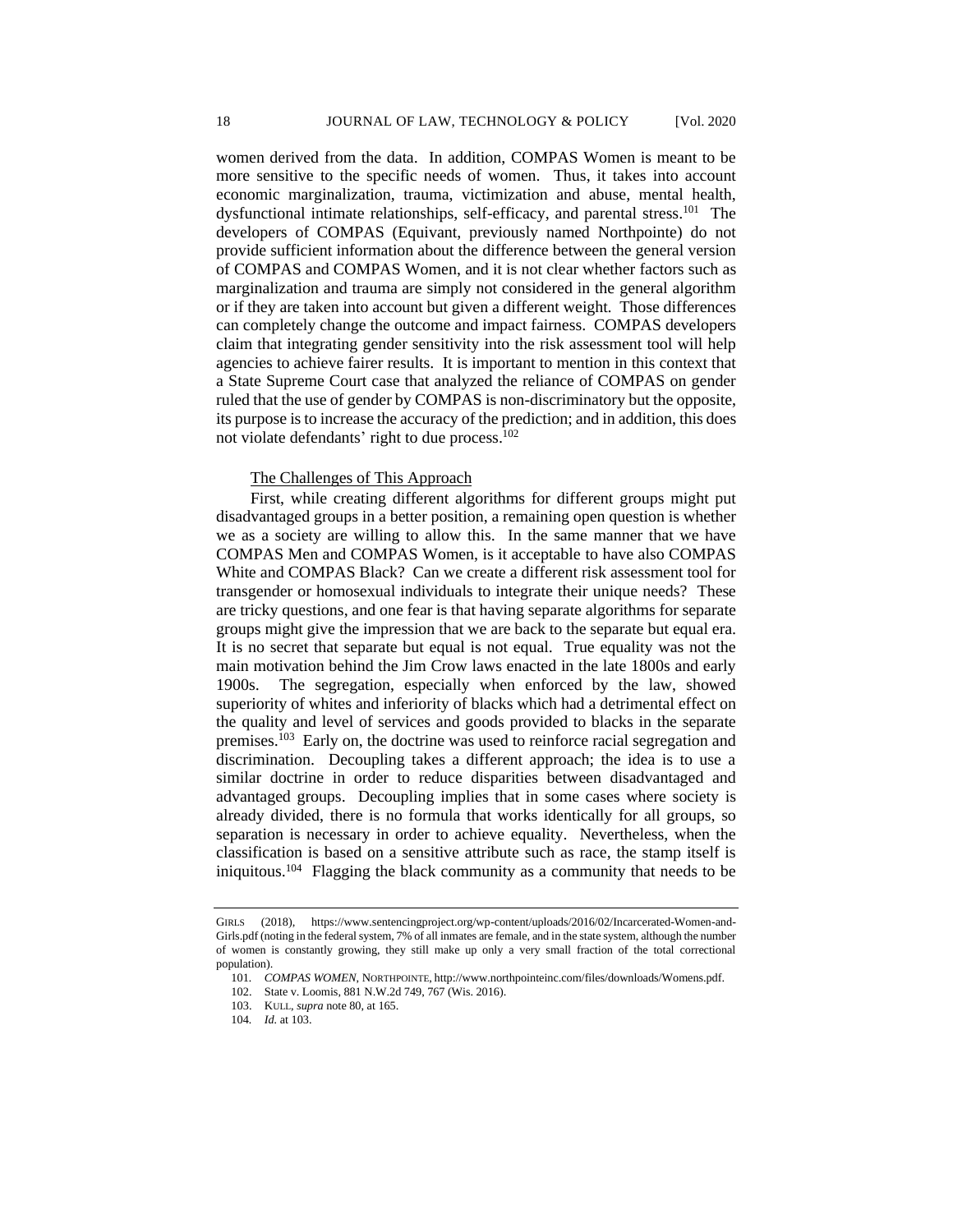separated from the rest of the population using the excuse of equality could be very dangerous. Even after the rulings in *Brown*, it took many years to end the segregation in practice, and federal troops had to intervene in several cases to ensure that the ruling was implemented. Classification based on gender is also sensitive, but in the case of COMPAS Women, the fact that women make up a truly small portion of the criminal justice system is the justification for such practice. The fact that black defendants are overrepresented in the criminal justice is already causing prejudice, so creating a separate algorithm for scoring their risk is likely to increase the disparity.

Second, intersectionality and enumeration could pose a significant challenge to this approach. Individuals could belong to more than one group, or one might be discriminated against on several grounds. Therefore, it is not always clear how to define the subgroups, or how far to subdivide, since the information might be obscured.<sup>105</sup>

Third, some legal scholars assert that using race explicitly in the algorithm would constitute a disparate treatment on the basis of race and therefore it is prohibited to include in the algorithm a feature that its predictive power is different across groups.<sup>106</sup> However, the answer to the question whether using race as a determinative factor for a separate algorithm would vary based on the context.<sup>107</sup> But if the algorithm is using different but relevant information in order to evaluate each group similarly, this does not constitute disparate treatment.<sup>108</sup> For example, if housing stability is a good predictor for recidivism for white defendants but not for black defendants, not including this criteria in the algorithm that evaluates black defendants will improve fairness and accuracy without causing a disparate treatment.<sup>109</sup> In any case, a social debate about the impact of such separation needs to take place.

Given the limitations, decoupling as a notion of fairness will be most useful only in a very particular set of cases where we can identify a specific minority group that is very small and unique.<sup>110</sup> The idea is that, without a separate classifier, the needs and distinctive characteristics of this minority group will be ignored.

It is very important to mention that in this section, decoupling has been discussed as a separate notion of fairness that creates different classifiers for different groups. However, decoupling is in fact a broader concept, and some sort of explicit or implicit decoupling could be embodied in many other notions of group fairness.<sup>111</sup> So the limitations of this approach should also be taken into account when considering other notions. In practice, the classifiers themselves can be designed to enforce other group notions of fairness since other notions often create different thresholds for different groups in order to equalize

<sup>105.</sup> Dwork II, *supra* note 97, at 3.

<sup>106.</sup> Hellman, *supra* note 17, at 38–39.

<sup>107</sup>*. Id.*

<sup>108</sup>*. Id.* at 40.

<sup>109</sup>*. Id.* at 38–39.

<sup>110.</sup> Dwork II, *supra* note 97, at 2.

<sup>111</sup>*. Id.*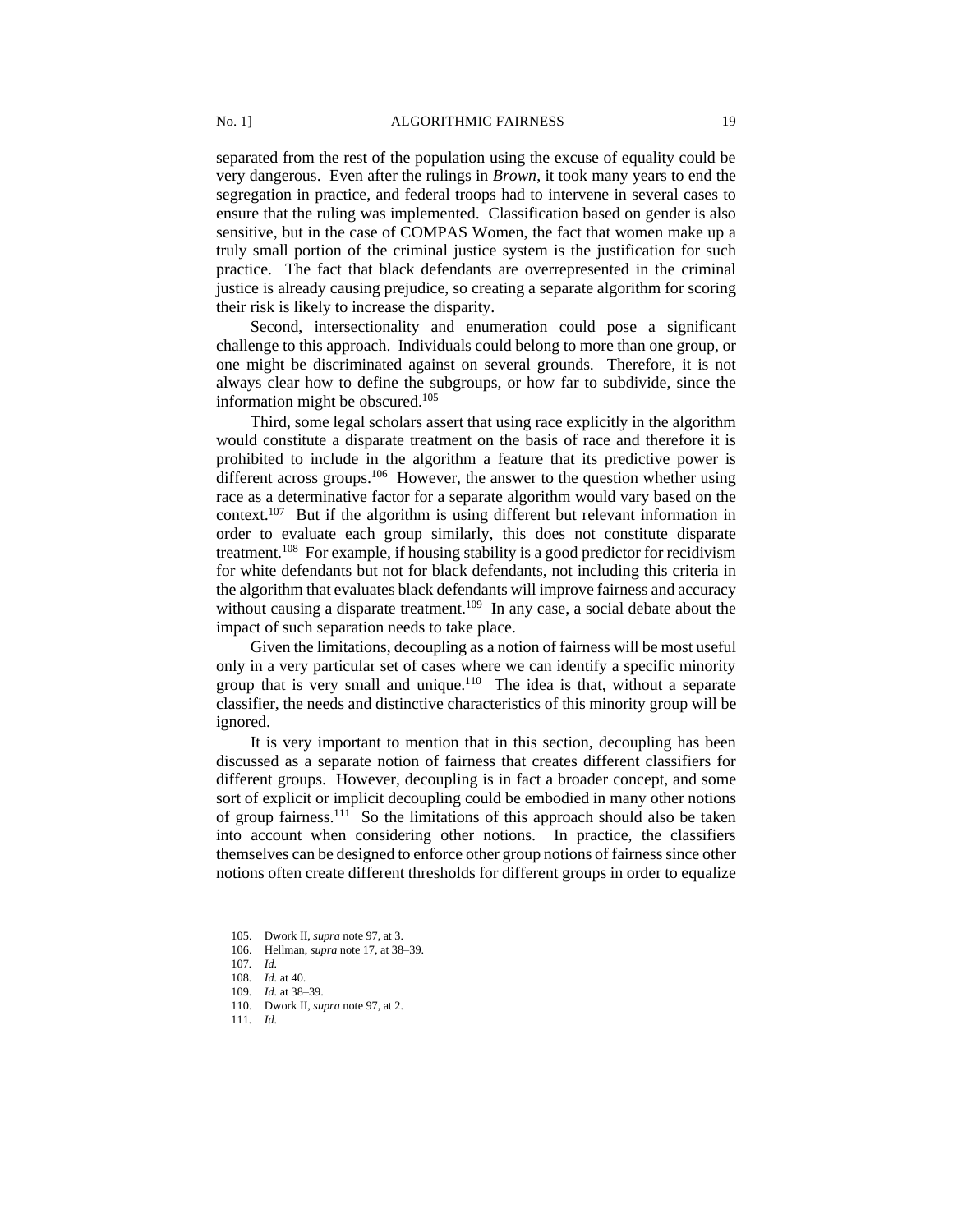the true positives, true negatives, false positives, or false negatives.<sup>112</sup> Also, a complex algorithm could be performing a form of implicit decoupling if it is given some information that correlates with sensitive attributes.<sup>113</sup> For example, an algorithm given the zip code of defendants could combine the inputs differently based on zip code, such that white and black defendants are, on average, subject to a slightly different classifier.<sup>114</sup> In other words, there is a difference between the definition of fairness and its actual implementation, and this could have a direct impact from a legal or policy perspective. On the one hand, if it is not legal to subject different groups to different classifiers and de facto this is what is happening, this needs to be addressed and may be hard to overcome. On the other hand, there might be a benefit in declaring that everybody is subject to the same algorithm and some adjustments are made under the hood to accommodate group differences if those notions are effective.<sup>115</sup>

## *B. Statistical Parity and Conditional Statistical Parity*

Statistical parity, sometimes called demographic parity, aims to ensure that the fraction of people from group A who receive a particular outcome is the same as the fraction of group A of the whole population.<sup>116</sup> For example, since women make up 50% of the U.S. population, 50% of granted loans should be given to women.<sup>117</sup> Or in the context of the criminal justice system, if blacks make up approximately 15% of the American population, 15% of all those who will be classified as low-risk or high-risk should be black defendants. 118

Conditional statistical parity is a unique form of statistical parity.<sup>119</sup> It aims to equalize the outcomes between different groups, conditioned on some factors.<sup>120</sup> For example, if the factors that a credit-scoring algorithm considers are the requested loan amount, employment, and age, conditional statistical parity would make sure that both men and women between twenty and thirty years of age would get loans at the same rate, or that an employed female and employed male will be assigned the same probabilities of repaying a loan.<sup>121</sup> In criminal justice, if an algorithm that predicts the risk to recidivate considers, for example, the number of priors, socio-economic status, and age, conditional statistical parity will make sure that among black and white defendants with two priors the score will be distributed equally.<sup>122</sup>

<sup>112.</sup> Hellman II, *supra* note 50, at 38.

<sup>113.</sup> Dwork II, *supra* note 97, at 1–2.

<sup>114</sup>*. Id.* at 2.

<sup>115.</sup> Alex Beutel et al., *Putting Fairness Principles into Practice: Challenges, Metrics, and Improvements*, *in* AAI/ACM Conference on Artificial Intelligence, ETHICS AND SOCIETY 453, 455 (2019).

<sup>116</sup>*. Id.*

<sup>117.</sup> Verma & Rubin, *supra* note 12, at 3.

<sup>118.</sup> Sam Corbett-Davies et al., *Algorithmic Decision Making and the Cost of Fairness*, *in* Proceedings of the 23rd ACM SIGKDD International Conference on Knowledge Discovery and Data Mining 797, 798 (2017).

<sup>119.</sup> Verma & Rubin, *supra* note 12, at 3.

<sup>120</sup>*. Id.*

<sup>121.</sup> *Id.*

<sup>122</sup>*. See* Corbett-Davies et al., *supra* note 118, at 798 (describing how to define algorithmic fairness).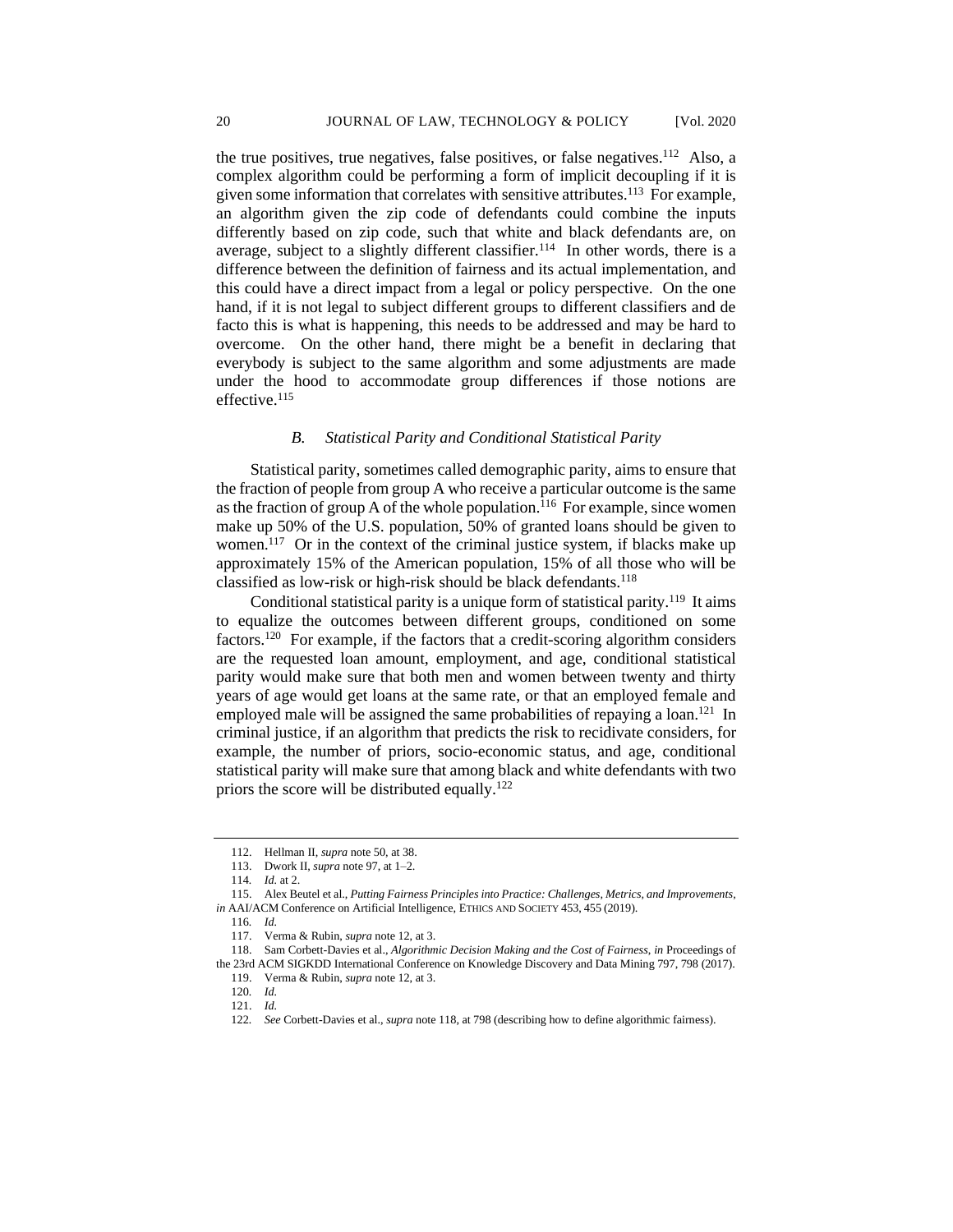# The Challenges of These Approaches

Statistical parity and conditional statistical parity are often dismissed by computer scientists as valid notions of fairness due to the following reasons.

First, legally statistical parity and conditional statistical parity calls for affirmative action that is more focused on the outcome and less on the process that led to the outcome. The common perception is that affirmative action based equal outcome calls for numerical quotas and reverse discrimination of minorities at the expense of qualified members from the majority group.<sup>123</sup> However, this view is both inaccurate and unconstitutional.<sup>124</sup> Rather. affirmative action institutions, also those that focus on the outcome, aim to encourage diversity.<sup>125</sup> They have the intention to break down racial and gender class hierarchies by treating people formally unequally to achieve real-world equality.<sup>126</sup> Maintaining successful affirmative action at the stage of the outcome is a very complex task that requires both the commitment of all stakeholders involved and the flexibility to internalize different conceptual goals of different disciplines.<sup>127</sup> If required to implement affirmative action in hiring, a certain company could, for example, hire the best candidates in the majority group and the worst candidates in the minority group, such that they will be able to fire them in a short amount of time. The company could also pose unrealistic working conditions that will make employees from the minority group quit, or employers could decide to hire only those from the minority group who are unlikely to accept the job. In other words, there are many things that an employer could do to sabotage affirmative action efforts, and those deeds could have a long-term effect that will broaden the gap between the majority group and minorities, and reinforce traditional biases.<sup>128</sup> It is very important to select the most qualified applicants in the pool in order to increase the chance of success of affirmative action, however, in cases where there are no sufficiently qualified applicants in the pool, affirmative action urges employers to hire anyway because it may help in achieving long-term goals.<sup>129</sup> Balancing between the short-term goals and the long-term goals, and computing this balance, is not easy given that each stakeholder has a completely different agenda.<sup>130</sup> To sum, it is not clear what has to be done in order to make affirmative action work in practice, and the variety of options might limit its success.<sup>131</sup>

<sup>123.</sup> Sherri L. Wallace & Marcus D. Allen, *Affirmative Action Debates in American Government Introductory Textbooks*, 47 J. BLACK STUD. 659, 661 (2016).

<sup>124</sup>*. See id.* (relaying that these myths on affirmative actions have consequences)*.*

<sup>125.</sup> *See* Herring & Henderson, *supra* note 87, at 639 (discussing how affirmative action attempts to assist in diversity).

<sup>126</sup>*. Id.*

<sup>127</sup>*. See generally* Uduak Archibong & Phyllis W. Sharps, *A Comparative Analysis of Affirmative Action in the United Kingdom and United States*, 3 J. PSYCHOL. ISSUES ORGANIZATIONAL CULTURE 28 (2013) (discussing the complexity and difficulty of addressing discrimination).

<sup>128</sup>*. See id.* at 43 (discussing the revolving door problem without resources to continue the programs)*.*

<sup>129</sup>*. See id.* at 33 (emphasizing that promoting qualified candidates is essential).

<sup>130.</sup> *See id*. at 45 (describing how the policy implemented to improve equal opportunity must be meaningful to the employer).

<sup>131.</sup> Dwork et al., *supra* note 24, at 218–20.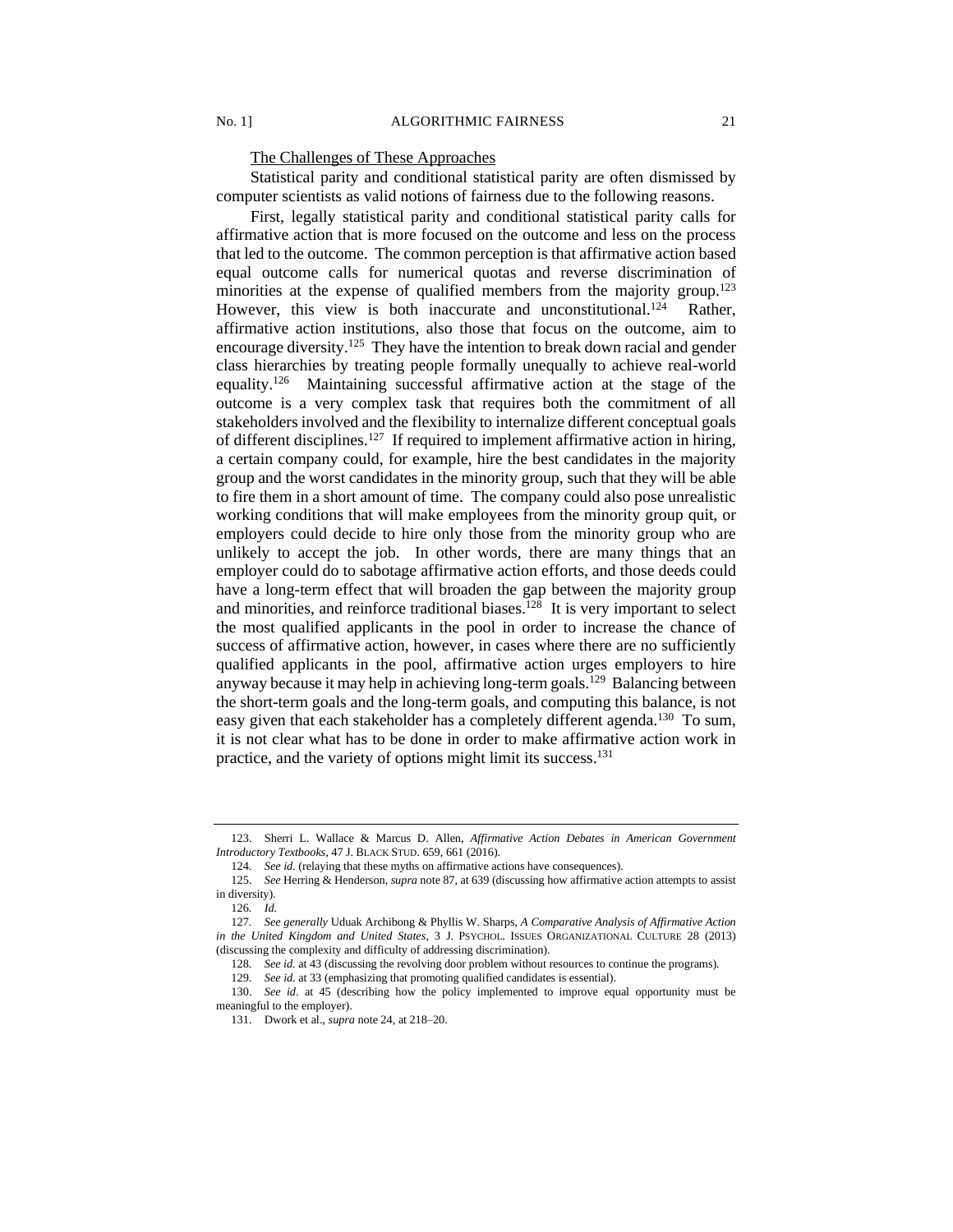Second, both statistical parity and conditional statistical parity call for equalizing the outcome without considering the reasons that led to this outcome. This approach ignores the fact that historical data might be biased, that the base rate of an outcome may be higher in certain groups, and that not all groups are equally represented in the system.<sup>132</sup> Thus, in order to satisfy this notion of fairness, the algorithm will have to set different thresholds for each protected group; and in a certain domain this could legally be considered disparate treatment, for example, to decide that white defendants with a score of six will be considered high risk, while black defendants only above the score of eight will be considered high risk.<sup>133</sup> In other domains, like school admission, we might temporarily accept the different thresholds because this is the only way to plant change in a broken and discriminatory system.

Third, it is not clear in regard to statistical parity what the overall population that the fraction of the minority group should be equalized to is; whether it is their fraction in the national population, state–based population, the applicant pool, or so on. Choosing a different definition will change the outcome significantly.<sup>134</sup> For example, choosing one practice over the other might cause a situation like congressional redistricting, where institutions will divide the population in a way that will maximize their interest as opposed to actually promoting a fair outcome.<sup>135</sup> Or if the total population is used as the number of applicants, we have to take into account that minority groups who have already suffered from the treatment of the system, lack trust in it, and therefore they apply less so the number of male and female applicants will not be equal.<sup>136</sup> Thus, we will end up giving loans to many men and fewer women, believing that we are satisfying statistical parity when in fact we are increasing disparities.<sup>137</sup>

Fourth, affirmative action is a civil mechanism, and the set of cases in which statistical parity will be implementable is quite narrow. This section uses the criminal justice system as an example of a case where applying statistical parity is complex.<sup>138</sup> Law enforcement is an individual act; thus, formal equality before the law means that everyone who commits a crime should be punished, and for the same crime, people should be punished in a similar way.<sup>139</sup> But since racial discrimination permeates every aspect of the criminal justice system, some researchers are trying to advocate for affirmative action in order to reduce the

<sup>132</sup>*. Id.* at 225.

<sup>133.</sup> Hellman, *supra* not[e 17,](#page-4-0) at 38.

<sup>134.</sup> Dwork et al., *supra* note 24, at 215.

<sup>135.</sup> Pamela S. Karlan, *Easing the Spring: Strict Scrutiny and Affirmative Action After the Redistricting Cases*, 43 WM. & MARY L. REV. 1569, 1575–76 (2002).

<sup>136</sup>*. See* Verma & Rubin, *supra* note 12, at 7 (indicating a disparity between the treatment of male and female applicants).

<sup>137</sup>*. See id.* at 2 (describing the outcomes for similar males and females).

<sup>138</sup>*. See* Hellman, *supra* note 17, at 31 (describing some of the issues in the algorithm in the criminal justice context).

<sup>139</sup>*. See* Paul Butler, *Affirmative Action and the Criminal Law*, 68 U. COLO. L. REV. 841, 857 (1997) (describing the tension between formal equality and unfair sentencing).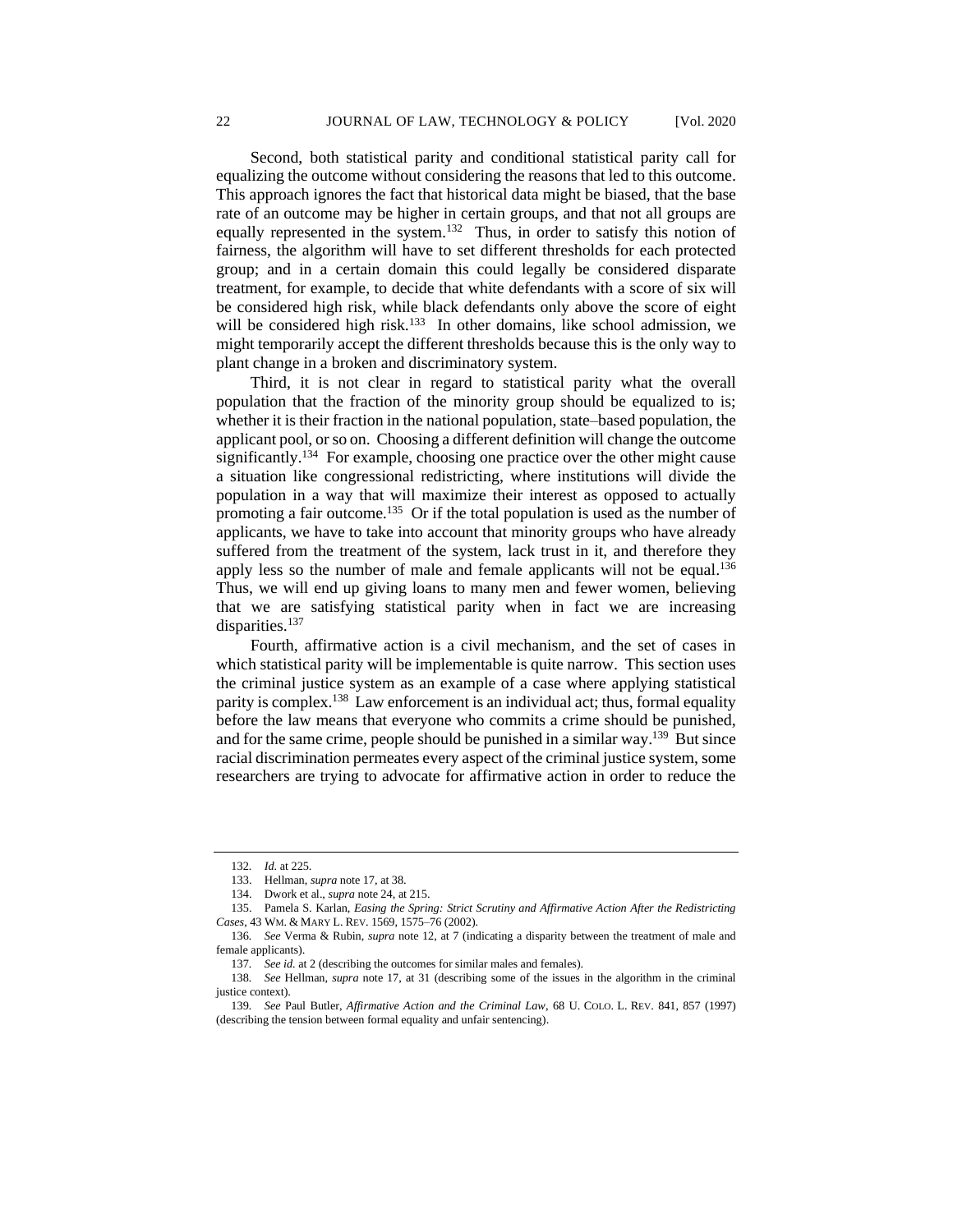involvement of blacks in criminal justice.<sup>140</sup> At the core of the suggested solution is to strike a different balance between the various goals of the criminal justice system and to move from a retributive justice based system to a more restorative justice-based system.<sup>141</sup> Such change was implemented in Canada with the enactment of Bill C-41 in  $1995$ .<sup>142</sup> One restorative justice element in the bill includes giving judges the option of conditional sentences, meaning, the option to allow defendants who were sentenced to less than two years in prison to serve their sentence in the community in order to be held accountable to the victim and the community and to focus on repairing the injury.<sup>143</sup> In addition, in order to reduce the high number of aboriginal defendants in prison, the bill directed judges to take into account the particular factors that might have played a role in bringing the specific offender in front of the court, and to consider all types of sentencing procedures and sanctions, including alternative restorative justice options, which might be more appropriate for the aboriginal defendant.<sup>144</sup>

Other affirmative action inspired solutions are to use rehabilitation as the primary criminal justice goal when deciding the length of the sentence for a black defendant as opposed to retribution, or to arrest black defendants for drug possession offenses only in proportion to their percentage in society.<sup>145</sup>

Despite the challenges, from a legal and policy perspective, statistical parity is a relatively easy notion to implement because influencing the outcome will have a relatively immediate impact; thus, it can be utilized for implementing policies.<sup>146</sup> In fact, statistical parity is being used in practice in domains such as hiring, school admission, and government contracting.<sup>147</sup>

The following example is meant to illustrate that even if statistical parity and conditional statistical parity are not perfect notions, they should be taken seriously by computer scientists and policymakers in areas where it is legally possible because this notion allows for a good balance between short and long term policy goals and achieving a real change in individuals' lives.<sup>148</sup> Take the case of a manager of an information technology (IT) company hiring software engineers. Since the conditions of the job are quite appealing and given that positions for software engineering are quite competitive, the manager decides to

<sup>140</sup>*. See* May Lydia Yeh, *Restorative Justice, Affirmative Action Sentencing Legislation and the Canucks: Lessons from our Northern Neighbor*, 7 WASH. U. GLOBAL STUD. L. REV. 661, 664 (2008) (explaining the "war on drugs" racial disparity); Mari J. Matsuda, *Crime and Affirmative Action*, 1 J. GENDER RACE & JUST. 309, 311–12 (1998) (demonstrating that affirmative action is necessary to address inequality in the criminal justice system); *id.* at 842 (illustrating the barriers minorities face in society); Kennedy Green, *Restorative Justice*, CLAREMONT J.L. & PUB. POL'Y (Aug. 30, 2016) https://5clpp.com/2016/08/30/restorative-justice/ (considering racism within a restorative justice program).

<sup>141</sup>*. See* Yeh, *supra* note 140, at 673 (describing growing influence of restorative justice).

<sup>142</sup>*. Id.* at 674.

<sup>143</sup>*. Id.*

<sup>144</sup>*. Id.* at 674–75.

<sup>145.</sup> Butler, *supra* note 139, at 877.

<sup>146</sup>*. See* Dwork et al., *supra* note 24, at 217 (indicating adjusting outcomes are simple with the statistical models used).

<sup>147</sup>*. See* Fisher v. Univ. of Tex. at Austin, 570 U.S. 297, 304–06 (2016) (describing factors the University of Texas considers in admissions); United Steelworkers of Am. v. Weber, 443 U.S. 193, 197–99 (1979) (explaining the negotiated affirmative action "bargain").

<sup>148</sup>*. See* MacCarthy, *supra* note 11, at 110 (illustrating an example of statistical parity).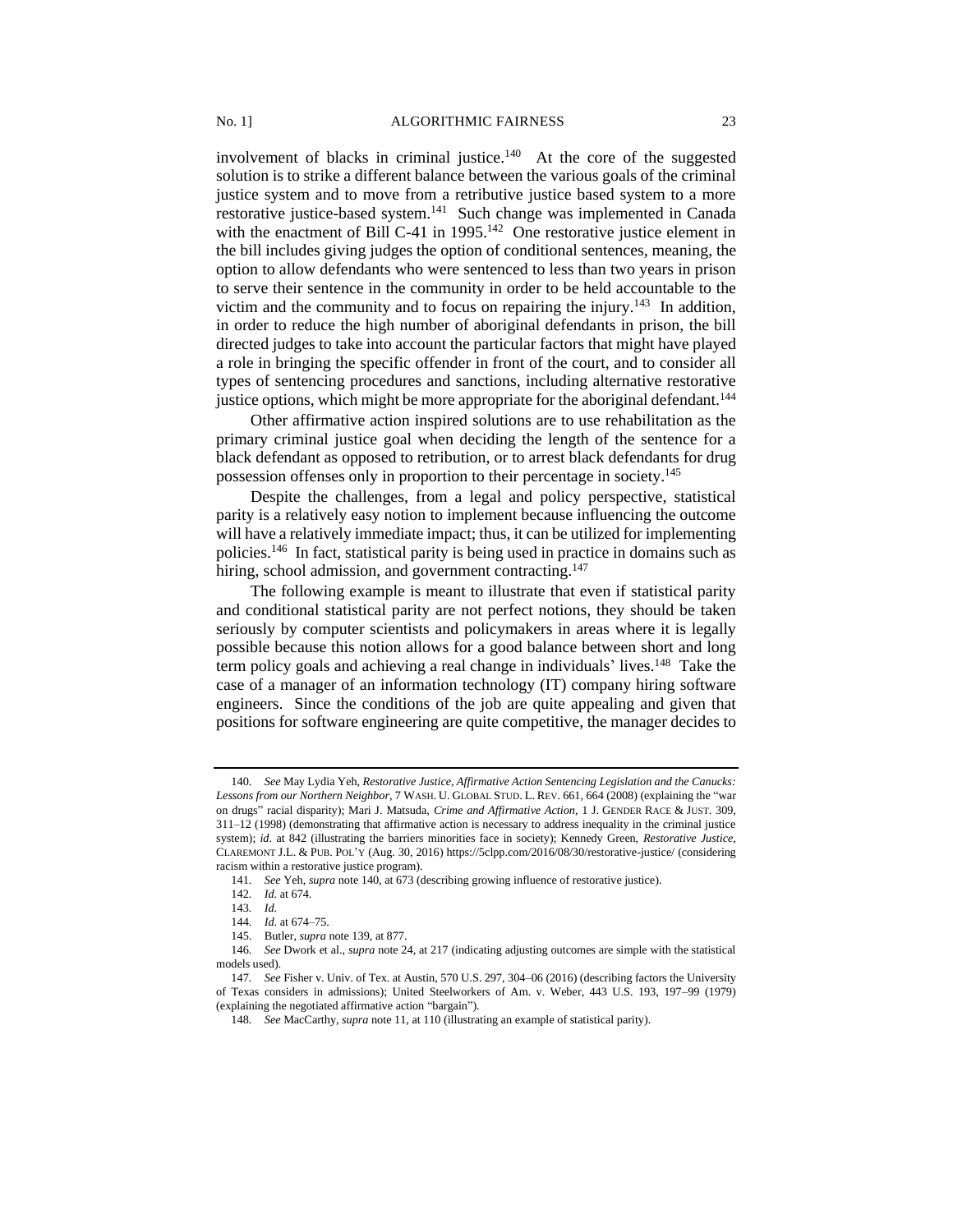use an algorithm in helping him narrow down the number of applicants who will be invited for an interview. The manager is aware of the fact that most software engineers that are working in the company are men and fearing reinforcing a bias against women, the manager is trying to find an algorithm that is sensitive to fairness. Critics might claim that an algorithm that is based on statistical parity will not produce the best results because the algorithm will try to select the most qualified women, but some of them might still be less qualified than men in order to satisfy affirmative action.<sup>149</sup> However, it can be argued that statistical parity in general, and conditional statistical parity in particular, can increase fairness toward women both in the short and long term.<sup>150</sup> Research has shown that there are many reasons why women are underrepresented in highly competitive IT-related jobs.<sup>151</sup> Women are six times less likely to receive ads about high-paying jobs; thus, they have to put more effort into finding such positions.<sup>152</sup> In addition, the few ads that women manage to see are often worded in very masculine terms, sometimes in a way hostile toward women, which makes women less interested in applying even if they are qualified for the job.<sup>153</sup> Therefore, in many instances, the real problem is not that there are not enough qualified women to fill the vacancies, but that employers are not broadening the search process or adjusting the traditional language and attitudes to accommodate more women. Given that it is in the employer's interest to hire the best candidates, putting the burden on the employer to satisfy statistical parity might push them to find creative solutions and deal with the factors that caused the discrimination beforehand.

The most beneficial way to apply statistical parity will be through the lenses of affirmative action as critical diversity. It would be worthwhile to contrast the outcomes of a statistical parity based algorithm and a conditional statistical parity algorithm in the context of hiring in order to determine which one is preferable. It is likely that in some cases conditional statistical parity will be preferable, since it allows for a higher degree of compatibility to the job.<sup>154</sup> For instance, by considering level of education as a factor, conditional statistical parity ensures that the women who will be accepted will likely be those with relatively more education. However, in other circumstances, conditional statistical parity might pose too many limiting factors. For example, if we set the bar at ten years of experience or more, and further condition compatibility

<sup>149</sup>*. See id.* at 112–13 (explaining the judgement of statistical parity is that less qualified individuals will be selected).

<sup>150</sup>*. See* Verma & Rubin, *supra* note 12, at 3 (describing the results in the conditional statistical parity study).

<sup>151.</sup> Kasee Bailey, *The State of Women in Tech 2019*, DREAMHOST (Mar. 7, 2019), https://www.dreamhost.com/blog/state-of-women-in-tech/.

<sup>152.</sup> Samuel Gibbs, *Women Less Likely to be Shown Ads for High Paid Jobs on Google, Study Shows*, GUARDIAN (July 8, 2015), https://www.theguardian.com/technology/2015/jul/08/women-less-likely-ads-highpaid-jobs-google-study.

<sup>153</sup>*. See* Danielle Gaucher et al., *Evidence that Gendered Wording in Job Advertisements Exists and Sustains Gender Inequality*, 101 J. PERSONALITY & SOC. PSYCHOL. 109, 109–110 (2011) (describing the bias in advertisements as well as the obstacles women face in the job market).

<sup>154</sup>*. See* Verma & Rubin, *supra* note 12, at 3 (describing the better results for women under conditional statistical parity).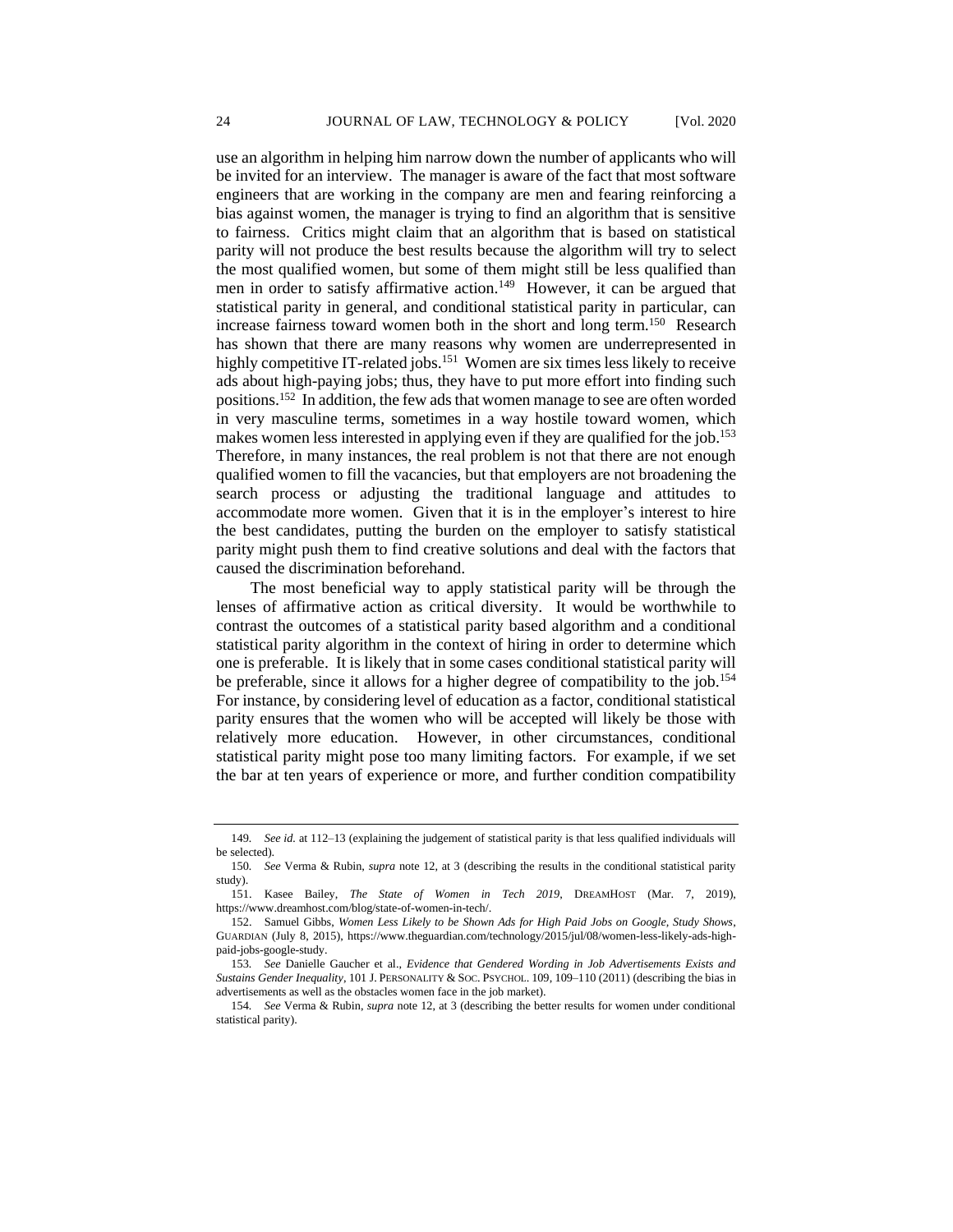based on personal characteristics such as charisma, leadership, and management, we run the risk of excluding females because those characteristics are more associated with men. In such cases, general statistical parity is favorable for achieving our overall goal of reducing disparities. In order to decide whether to adopt a statistical parity or conditional statistical parity based algorithm, particular attention needs to be given to the factors that will be considered by the algorithm and whether or not they have the potential to discriminate.<sup>155</sup> It is important to mention that this approach does not rely on the altruistic motives of the potential employer, but on the realization that change is a lengthy and complicated process.<sup>156</sup> Thus, if employers will initially hire women and fire them after a couple of months, "forcing" them to do so year after year will increase the chances that they will invest in long-term solutions and accept women as part of the workforce.

A similar analogy can be made to school admissions. Indeed, with schools it might be an even "easier" case because schools, from the start, should be more invested in the pillars of affirmative action: enhancing diversity, promoting education for all, and providing students with the best tools for success. It is possible that requiring schools and universities to admit a certain number of students from diverse backgrounds will urge them to take the necessary steps for identifying the right candidates, such as adjusting their admission tests, enlarging their recruitment outreach, and providing ongoing support to admitted students who might be at risk to withdraw from the program.<sup>157</sup>

Lastly, a recent study that examined the public perception toward algorithmic fairness found that the majority of people favor statistical parity over more complicated notions of fairness even when the stakes are high.<sup>158</sup> Public perception is perhaps not the only factor that needs to be taken into account, but because algorithms inherently impact people's lives, developing policies that respect people's perceptions of fairness will increase the chances that algorithms will be adopted and trusted.

## *C. Equal Opportunity*

According to this approach, the group that should be favored is the group of individuals who belong to the positive class. "Individuals who qualify for a desirable outcome should have an equal chance of being correctly classified for this outcome," <sup>159</sup> meaning that, in the loan example, both men and women who in reality will return the loan should have equal opportunity to actually receive

<sup>155</sup>*. See* MacCarthy, *supra* note 11, at 94 (describing how in "algorithmic fairness," it is important to look at non-discriminatory classifiers).

<sup>156</sup>*. See* Archibond & Sharps, *supra* note 127, at 32 (describing how Title VII implementation allows for affirmative action in employment).

<sup>157.</sup> *Cf. id.* (showing how Title VII leads to better outcomes)*.*

<sup>158.</sup> Megha Srivastava et al., *Mathematical Notions vs. Human Perception of Fairness: A Descriptive Approach to Fairness for Machine Learning*, in Proceedings of the 25th SIGKDD International Conference on Knowledge Discovery & Data Mining 2459, 2459–60 (2019); *See* Saxena et al., *supra* note 13, at 2 (describing fairness).

<sup>159.</sup> Moritz Hardt, *Equality of Opportunity in Machine Learning*, GOOGLE AI BLOG (Oct. 7, 2016), https://ai.googleblog.com/2016/10/equality-of-opportunity-in-machine.html.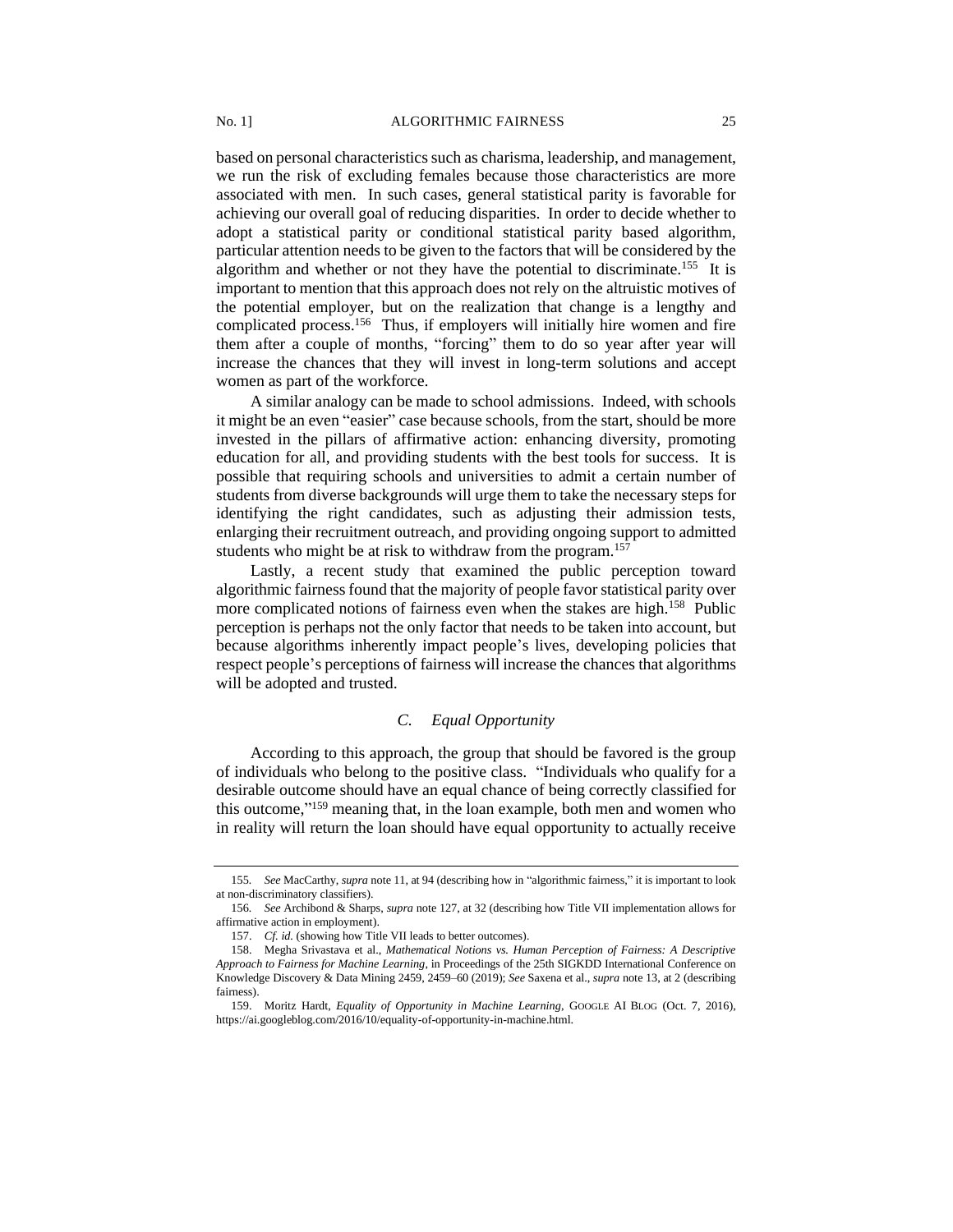it.<sup>160</sup> Similarly, both low-risk black and white defendants should have equal opportunity to be released at the same rate. <sup>161</sup> In other words, equal opportunity calls for giving the group that truly belong to the positive class the chance to be classified as so and makes sure that this group represents all members of society.

This approach goes hand-in-hand with a growing number of researchers who call for using risk assessment tools for identifying only low-risk defendants.<sup>162</sup> In such a case the tool will help in increasing the positive outcome (release), and the task of sending high-risk defendants to jail will be kept in the hands of the judge.<sup>163</sup> The challenge of this approach is that it shifts the focus from the hardest and most controversial cases to the "easy cases."<sup>164</sup> The term "easy cases" might not be the best fit for criminal justice since jeopardizing liberty is always at stake. However, a criticism of this approach is that it ignores the most vulnerable segment of society, those who are classified as high-risk, and any potential disparities within such a classification.<sup>165</sup>

From the legal perspective, as its name implies, this approach is associated with affirmative action as equal opportunity, in this case, an opportunity to be classified to the positive class for those who truly belong to this group.<sup>166</sup> While theories that are based on equality of outcome focus on the end point and demand equality directly in the outset, equal opportunity theories focus on providing an equal ground and allocating resources for filling any gap in the starting point.<sup>167</sup> The fairness notion equality of opportunity aims to favor in resource allocation those who belong to the positive group, meaning those who are most qualified to be included in the positive group.<sup>168</sup>

# *D. Equalized Odds*

Equalized odds, sometimes called equal accuracy, has two conditions: (1) to satisfy equal opportunity; and (2) to achieve equal opportunity in the negative class.<sup>169</sup> Equalized odds is essentially saying that we want equal opportunity for all truly positive people to be classified as positive and equal negative opportunity for all truly negative people to be classified as negative.<sup>170</sup> In other words, this approach tries to equalize false positives and false negatives. It ensures that the errors that the algorithm might make are equal across all groups, and that the percentage of incorrect classifications is also equal.<sup>171</sup> By

<sup>160</sup>*. See* Weinberger, *supra* note 30 (describing a demographic parity situation).

<sup>161.</sup> *Cf. id* (explaining that in the equal opportunity situation the same amount of men and women should receive loans).

<sup>162.</sup> Matt DeLisi et al., *Inverting Risk Assessment: Considering the Lowest Risk Clients in the Federal Criminal Justice System*, 30 CRIM.JUST. POL'Y REV. 1043, 1046–47 (2018).

<sup>163</sup>*. Id.*; Seena Fazel et al., *Use of Risk Assessment Instruments to Predict Violence and Antisocial Behaviour in 73 Samples Involving 24,827 People: Systematic Review and Meta-Analysis*, BMJ (2012).

<sup>164.</sup> DeLisi et al., *supra* note 162.

<sup>165.</sup> Weinberger, *supra* note 30.

<sup>166.</sup> Wallace & Allen, *supra* note 123, at 662.

<sup>167</sup>*. Id.*

<sup>168</sup>*. Id.*

<sup>169.</sup> Verma & Rubin, *supra* note 12, at 4.

<sup>170</sup>*. Id.*

<sup>171.</sup> Hardt et al., *supra* note 23, at 3316–17.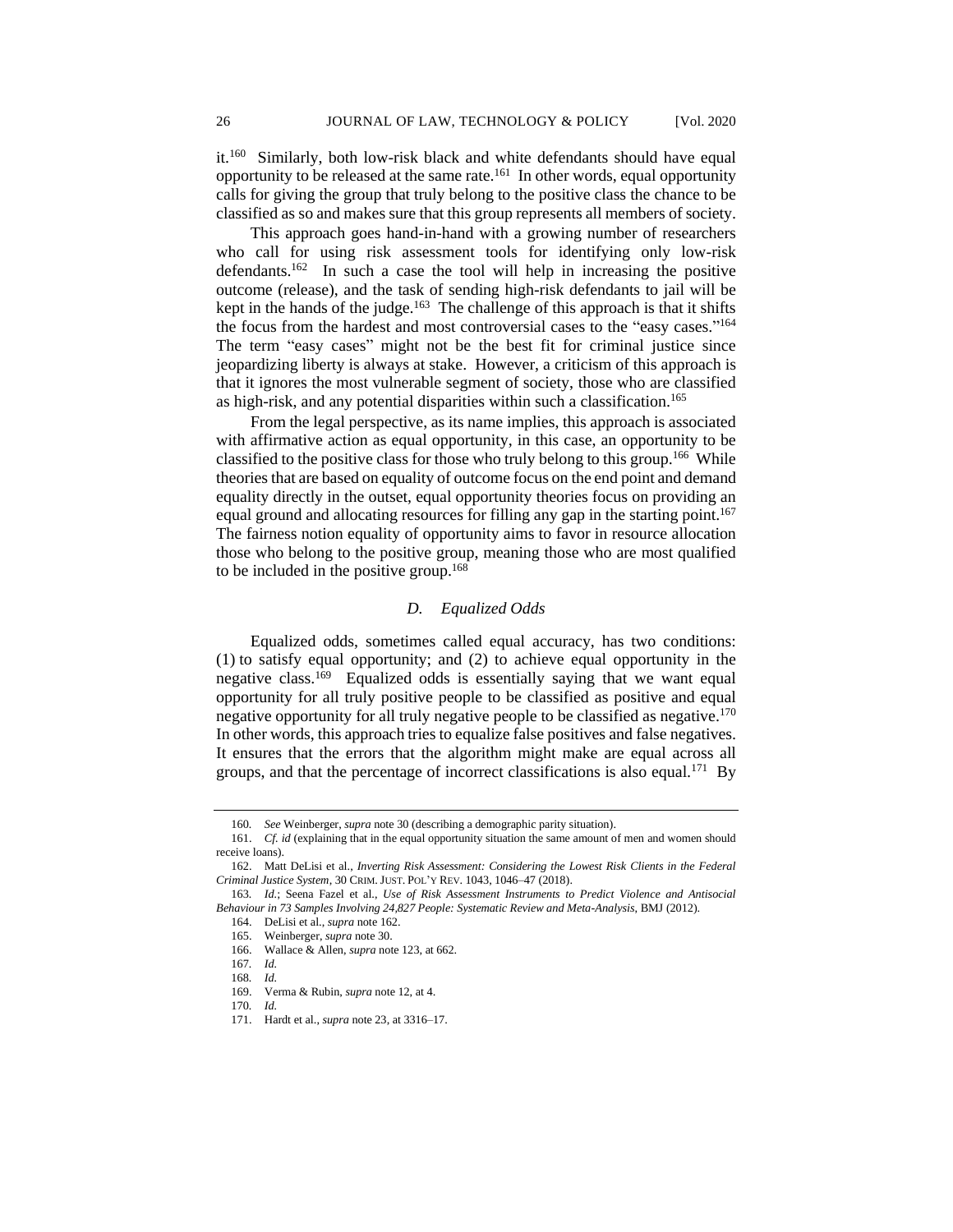analogy to the examples discussed above, if the credit scoring and loan determination algorithm has a 0.85 statistical significance, it is considered to be an algorithm with a high accuracy rate.<sup>172</sup> Still, the algorithm is expected to wrongly classify 15% of the cases. Among those 15% there will be people who got a loan despite the fact that they will not be able to repay it, as well as people who did not qualify for a loan although they are able to repay it on time. Equalized odds explicitly holds that both the false positive rate and the false negative rate should be the same for men as for women. In the criminal justice context, equalized odds will ensure that not all of those who are wrongly sent to jail are black and not all the defendants who are released and recidivated are white. This is an important approach, but it is not easy to achieve or to agree on the way to enforce it due to the following caveats that need to be taken into account.

First, the challenge with equalizing false positives and false negatives is that society values them differently, and their economic cost is also different.<sup>173</sup> Setting the threshold and deciding on an error rate our society is willing to tolerate is not an easy task.<sup>174</sup> In some cases, false negatives will be more expensive than false positives. Take, for example, the case of testing for breast cancer. While a false positive may cause extra stress, a false negative could potentially lead to the loss of life. Still, this example should be examined cautiously because even in such a case, there is still a balance between the two. It certainly is not useful for everyone to test for breast cancer all the time to make sure absolutely no false negatives occur. In other cases, false positives could be more costly; an individual will suffer more if the algorithm incorrectly classifies him or her as high risk.<sup>175</sup> Spending unnecessary time in jail, for instance, is very costly for the individual and will have a direct impact on his or her current case, any future cases, and any attempt to reintegrate into society.<sup>176</sup> In addition, a presumption against false positives and focus on the individual is inherent in legal standards such as the Due Process Clause, the presumption of innocence, and the "beyond a reasonable doubt" standard at the center of our criminal justice system.<sup>177</sup> This is demonstrated by the well-known maxim: "Better that ten guilty men go free than that one innocent man be punished." These wellestablished legal principles, therefore, set a high burden on the government to prove the defendant's guilt. But again, individual justice should always be balanced with public safety, as the key for increasing overall fairness is achieving the right balance between public safety and individual justice.<sup>178</sup> Lastly, unequal odds and no other notion of fairness considers who is in the best position to bear the burden of the law. In some instances, we would explicitly put the burden of the law on the stronger party in order to achieve certain societal

<sup>172</sup>*. Id.*

<sup>173.</sup> Hellman, *supra* note 17, at 17.

<sup>174</sup>*. Id.*

<sup>175</sup>*. See id.* (measuring the fairness of algorithms).

<sup>176</sup>*. Id.*

<sup>177</sup>*. Id.*

<sup>178.</sup> Adam Crawford, *Governing Through Anti-Social Behaviour: Regulatory Challenges to Criminal Justice*, 49 BRITISH J. OF CRIMINOLOGY 810, 811 (2009).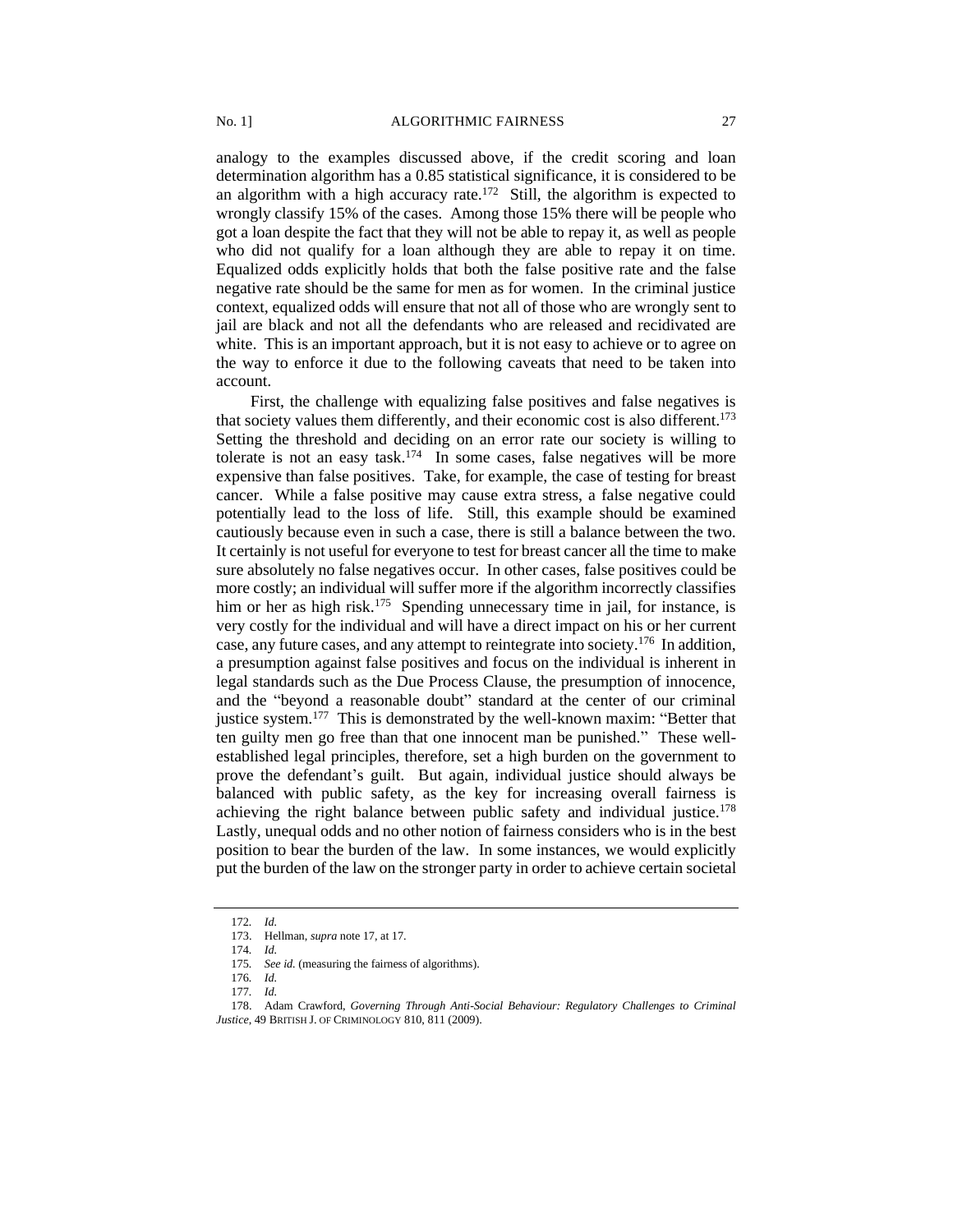goals.<sup>179</sup> Hence, when a person is denied a loan for which they could have repaid, that person bears the burden—they can't buy a house or a car which could impact other opportunities related to jobs, education, etc. When a person cannot repay a loan, the lender bears the risk of nonrepayment, and it means they will make a marginally smaller return on investment, given a portfolio of loans. Balancing between false positives and false negatives will vary in severity depending on context and translating this balance to a numeric error rate is a combined technical and policy task that needs to be undertaken after consulting with all relevant stakeholders.<sup>180</sup>

Second, when equalizing false positives and false negatives, we do not have access to the counterfactual outcome that would have resulted if we had assigned someone the positive outcome instead of the negative, and vice versa.<sup>181</sup> In such cases, it becomes difficult to estimate false negative and positive rates.<sup>182</sup> It is impossible to know whether imprisoned individuals would have committed a crime if they had been released instead, if those who did not get a loan would have defaulted, or what would have happened to a patient who did not receive a certain treatment, if they had received it. $183$  The difficulty of estimating counterfactual outcomes, details about how data was collected, and how false positive and negative rates were measured must be taken into account when practitioners attempt to enforce fairness through balancing of false positives and false negatives.

Third, it is not possible to simultaneously equalize the error rates and ensure that the algorithm is calibrated.<sup>184</sup> In other words, when equalizing the error rates, we will not be able to be sure that the positive predictive value is also equal; and this might lead policymakers to not trust the algorithm. The meaning and importance of calibration will be discussed next, and this limitation will be addressed again for better clarification.

# *E. Calibration*

An algorithm that has been calibrated is an algorithm that achieved equality within any given score category that it creates.<sup>185</sup> An inherent aspect of algorithmic tools is calibration. Calibration in practice means that probabilities should carry semantic meaning. If we look at the set of people who receive a predicted probability of *p* for being positive in reality, we would like a *p* fraction of the members of this set to actually be positive instances of the classification problem, and vice versa.<sup>186</sup> For example, if there are one hundred defendants in our dataset and the classifier assigns everyone in the dataset a 0.6 probability of

<sup>179</sup>*. Id.*

<sup>180.</sup> Hellman, *supra* note 17, at 17.

<sup>181</sup>*. Id.*

<sup>182</sup>*. Id.*

<sup>183.</sup> Kleinberg et al., *Human Decisions and Machine Predictions*, 133 Q.J. ECON. 237, 261 (2017).

<sup>184.</sup> Kleinberg et al., *supra* note 10, at 42.

<sup>185.</sup> Geoff Pleiss et al., *On Fairness and Calibration*, 30 ADVANCES NEUTRAL INFO. PROCESSING SYS. 5680, 5680–81 (2017).

<sup>186</sup>*. Id.*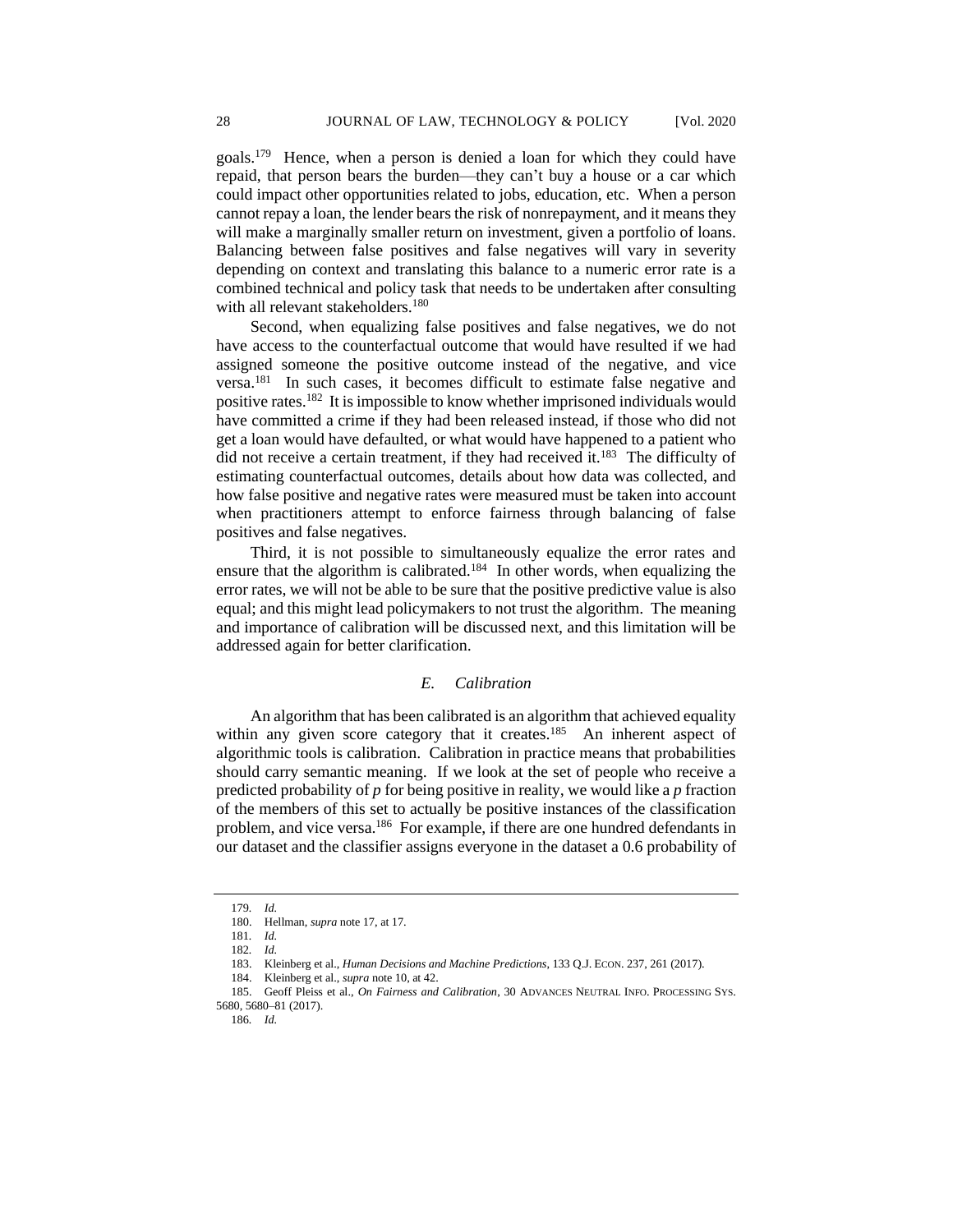belonging to the positive class, we expect sixty defendants to ultimately be in the positive class in reality, and that among those sixty defendants the percentage of blacks and whites is equalized.<sup>187</sup> Calibration is important for ensuring that decision makers have confidence in the prediction and that they will treat people who belong to the same class similarly.<sup>188</sup> Imagine that for a certain risk level, the algorithm predicted a general probability of 0.8 to recidivate, but when looking deeper into the data, we discover that among those who were flagged with this probability, 95% are black and only 5% are white. It is important to clarify that this is not necessarily an error rate; all those who were flagged at this risk level could in fact be risky. But the algorithm is not calibrated for different groups, so this is the reason for the difference. A judge that receives such result would probably release any white defendant that is ranked in this category because they are aware of the fact that the vast majority of defendants ranked in this category are black, so the probability that a white defendant in this category would recidivate is low. Lack of calibration would mean that black and white defendants will have different aggregated probabilities of belonging to this class. In other words, calibration justifies treating people with the same score comparably with respect to the actual outcome.<sup>189</sup> In addition, research that examined the public perception toward algorithmic notions of fairness found that calibration as a method is perceived as especially significant in the public eye.<sup>190</sup>

Calibration seems appealing as a notion of fairness; however, one complication in its use is in the way calibration interacts with other notions of fairness, especially equalized odds.<sup>191</sup> Mathematically it is impossible to achieve calibration, equal false positive rates, and equal false negative rates between two groups, unless you have a perfect classifier, or the two groups in question have the same base rate for the outcome.<sup>192</sup> For example, imagine that in a certain clinic the satisfaction rate for the doctors is approximately 80%. The algorithm that yielded this estimation rate is not calibrated, but the false positive and false negative rates are equalized. Assume that you are a patient who is trying to pick a doctor, so you dig a bit deeper in the data and discover that the satisfaction rate for the female doctors is actually 95% and 60% for male doctors. Naturally you will pick a female doctor given the huge difference between the groups. Thus, an algorithm that is not calibrated could lead policymakers to discriminate based on protected attributes, or at least to take them into account even if they are not supposed to.

In some policy domains we will prefer calibration, which means we will have to give up the goal of equalizing false positives and false negatives.<sup>193</sup> In those cases, we might want to use an auditing method to check that the results are not biased and that a certain type of error does not occur more than others.

<sup>187</sup>*. Id.*

<sup>188.</sup> Hellman, *supra* note 17, at 22.

<sup>189.</sup> Kleinberg et al., *supra* note 10, at 43.

<sup>190.</sup> Saxena et al., *supra* note 13, at 6.

<sup>191.</sup> Pleiss et al., *supra* note 185, at 5681.

<sup>192</sup>*. Id.*

<sup>193</sup>*. Id.*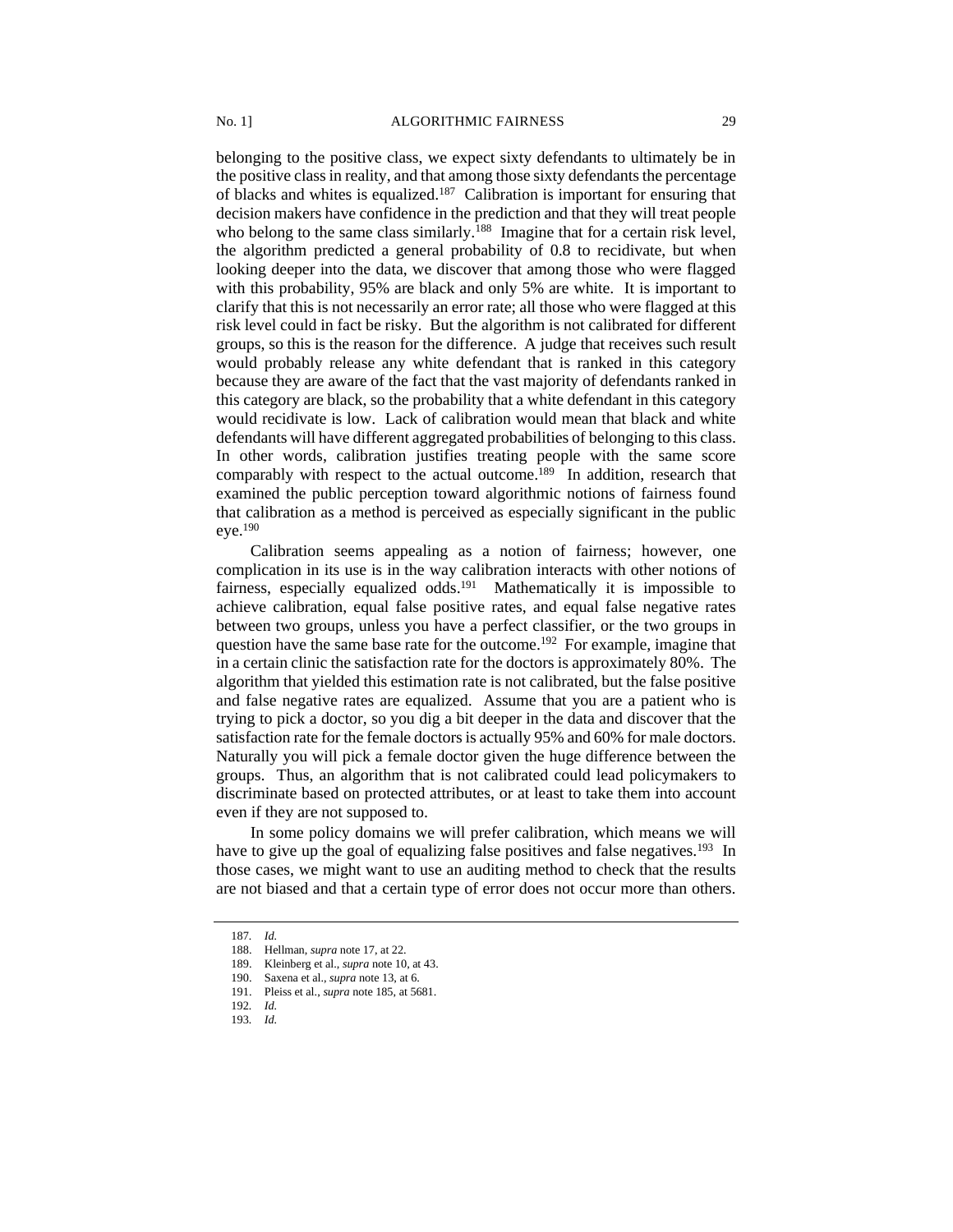In other policy domains, the errors that the algorithm might make would be especially important to avoid, so we would choose equalized odds.

Multicalibration is a new approach in computer science that attempts to achieve a better balance between individual fairness and group fairness; and it takes intersectionality into account.<sup>194</sup> It defines calibration as the metric for fairness, and it does not attempt to deal with false positive and negative rates.<sup>195</sup> It does allow for the creation of slightly different classifiers and different thresholds for different sub-groups (some sort of decoupling), but it does not create these thresholds for false positives and negatives.<sup>196</sup> Instead, the main insight of multicalibration is that we might not be able to tell you which groups and intersectional groups are important to consider from day one.<sup>197</sup> Multicalibration does not require you to say, for example, that Hispanic women often get inaccurate predictions, and to therefore make sure that we are calibrated on them. Instead, multicalibration automatically notices that you are not calibrated on that intersectional group and tries to improve its calibration, but there is no guarantee about the equalization of false positive or negative rates.<sup>198</sup> The challenges of multicalibration are to therefore identify and compute all potential intersectionality and to carefully generalize from the small learning dataset to the real data. In addition, multicalibration does not deal with the problem of lack of data about underrepresented groups in the dataset, so if one of the sub-groups is too small it is not guaranteed that it will be calibrated. Lastly, the choices of the features considered by the algorithm affects which subgroups can be identified.<sup>199</sup> For example, if marital status is not included as a feature, it might be hard for the algorithm to ensure fairness for married versus divorced versus single people. Multicalibration is a new approach that will be interesting to observe in its development and application to new case studies.

# IV. CAUSAL REASONING AND DUE PROCESS

Causal reasoning approaches focus on the causal relationship between the factors and the outcome, meaning that not all factors with a high correlation will be immediately included, only those that have been proven or agreed upon by experts to actually cause the outcome.<sup>200</sup> Supporters of causal reasoning approaches believe that the traditional group fairness approaches based on observational criteria are unable to determine if disparate impact will be eliminated even after "removing" all predicted attributes and proxies.<sup>201</sup>

<sup>194.</sup> Ursula Hébert-Jonson et al., *Multicalibration: Calibration for the (Computationally-Identifiable) Masses*, 80 PROCS. OF THE 35TH INTL. CONF. ON MACHINE LEARNING 1939, 1940 (2018).

<sup>195</sup>*. Id.*

<sup>196</sup>*. Id.* 197*. Id.*

<sup>198</sup>*. Id.* at 1945.

<sup>199</sup>*. Id.*

<sup>200.</sup> JOSHUA LOFTUS ET AL., CAUSUAL REASONING FOR ALGORITHMIC FAIRNESS, *available at https://arxiv.org/abs/1805.05859* (May 15, 2018).

<sup>201.</sup> Niki Kilbertus et al., *Avoiding Discrimination Through Causal Reasoning*, *in* Proceedings of the 31st International Conference on Neural Information Processing Systems 656, 657–58 (2017).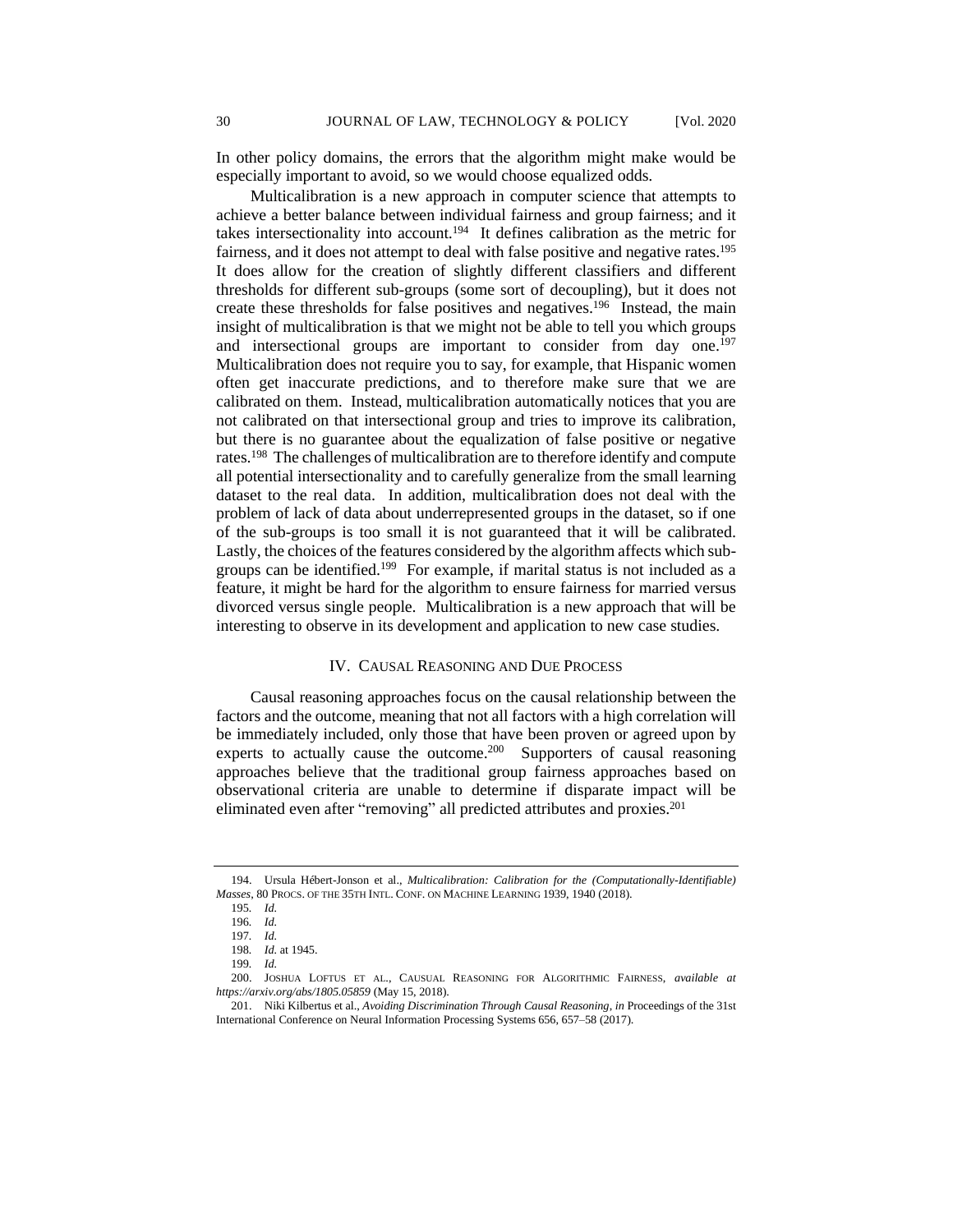Mathematically, causal reasoning-based approaches aim to achieve counterfactual fairness.<sup>202</sup> Counterfactual fairness identifies the factors that can cause discrimination and attempt to single out the effect of such factors.<sup>203</sup> They do so by creating a counterfactual world in which the individual belongs to the dominant group.<sup>204</sup> Since it is a very complex task to mitigate all the proxies that can cause bias, this approach addresses all the relationships between the attributes and intervenes by assigning different values to each attribute.<sup>205</sup> For example, it asks what would happen if a black defendant was a white defendant in the counterfactual world, or if a female job applicant was a man with the same characteristics and qualifications.

Legally, researchers claim that counterfactual causal reasoning approaches are the most common in law and social science disciplines for detecting racial discrimination.<sup>206</sup> This is because, for example, researchers are often asked to provide empirical evidence demonstrating what would happen to a nonwhite individual in a circumstance if they were white in order to measure the causal effect of race on discrimination, in other words if there is disparate impact.<sup>207</sup> In addition, courts interpret the constitutional equal protection requirement as treating similarly situated individuals similarly.<sup>208</sup> Thus, in order to show that a particular practice is discriminatory, the litigant has to prove an intent to discriminate or discriminatory impact.<sup>209</sup> In other words, that a similarly situated individual of another race or ethnicity should have been, but was not subject to the same treatment as the defendant.<sup>210</sup>

# *A. The Advantages of Causal Reasoning-Based Approaches*

Relying mainly on correlations could be misleading: one of the strengths of machine learning techniques is their ability to learn from examples, generalize, and find patterns in the data.<sup>211</sup> The patterns are correlations between the factors fed into the machine and the outcome.<sup>212</sup> But correlation does not imply causation, meaning that there is no causal relationship between the factors that the algorithm identified and the outcome.<sup>213</sup> Supporters of implementing machine learning algorithms in our daily life claim that an algorithm based on

<sup>202.</sup> LOFTUS ET AL., *supra* note 200.

<sup>203.</sup> Matt J. Kusner et al., 'Counterfactual Fairness' *in* Proceedings of the 31st International Conference on Neural Information Processing Systems, NIPS, Long Beach, CA, USA, 4069 (2017).

<sup>204</sup>*. Id.*

<sup>205</sup>*. Id.* at 4071–74.

<sup>206.</sup> Issa Kohler-Housman, *Eddie Murphy and the Dangers of Counterfactual Causal Thinking about Detecting Racial Discrimination*, 113 NW. L. REV. 1163, 1181 (2019).

<sup>207</sup>*. Id.* at 1182.

<sup>208</sup>*. Id.* at 1183.

<sup>209</sup>*. Id.* at 1184.

<sup>210</sup>*. Id.* at 1183.

<sup>211.</sup> Chandu Siva, *Machine Learning and Pattern Recognition*, DZONE (Nov. 30, 2018) https://dzone.com/ articles/machine-learning-and-pattern-recognition.

<sup>212</sup>*. Id.*

<sup>213.</sup> VICTOR MAYER-SCHONBERGER & KENNETH CUKIER, BIG DATA, A REVOLUTION THAT WILL TRANSFORM HOW WE LIVE, WORK, AND THINK 53 (2013); Pedro Domingos, *A Few Useful Things to Know About Machine Learning*, 55 COMMS. OF THE ACM 78, 87 (2012).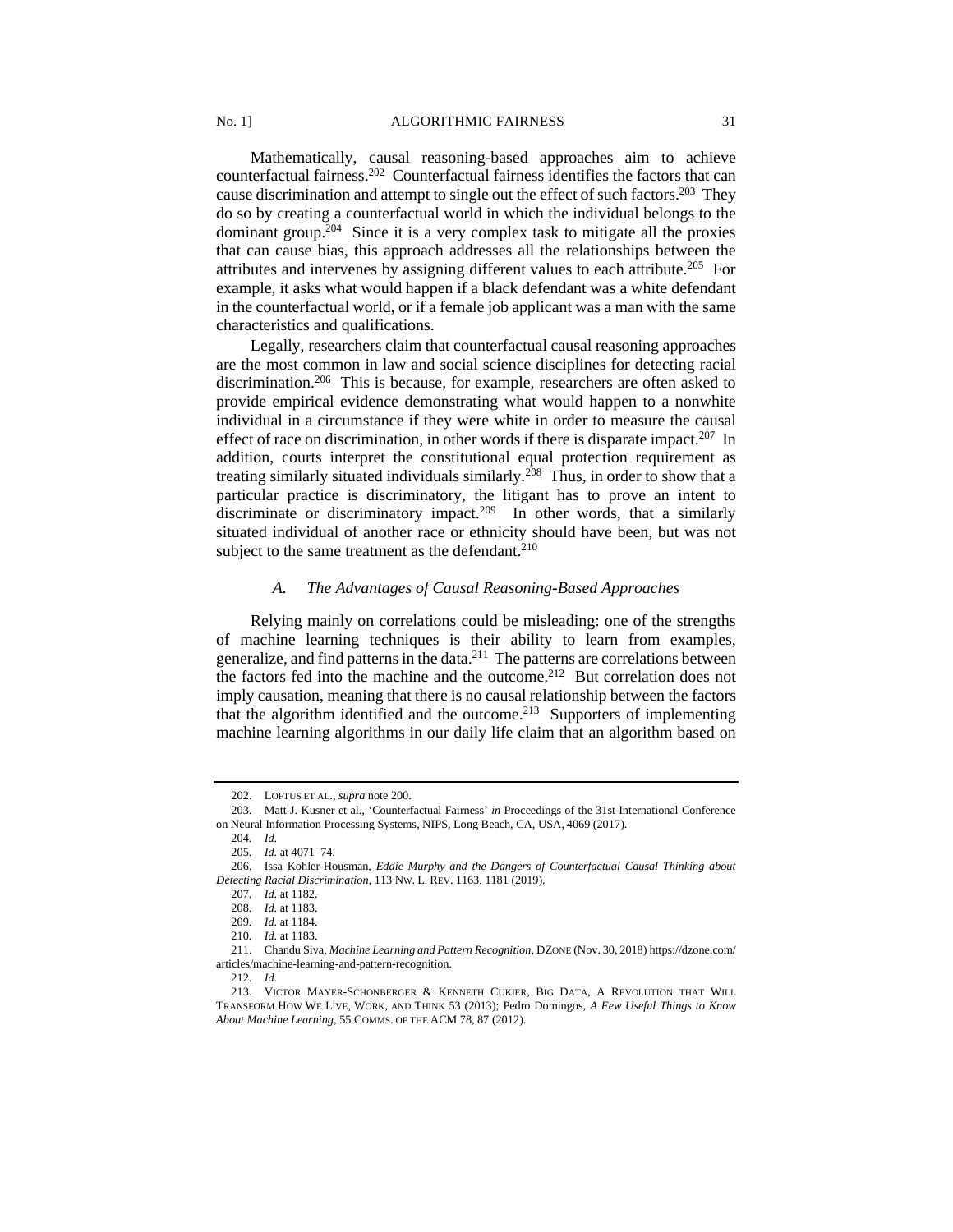correlations will provide much more accurate results when compared with a traditional causality-based algorithm, but causality is deeply rooted in human behavior and reasoning patterns.<sup>214</sup> Consider, for example, the case of discovering a correlation between increased ice-cream sales and homicide. There is statistical evidence that demonstrates that when ice-cream sales increase, the homicide rate also increases.<sup>215</sup> Hopefully, such a correlation would not lead police agencies to consider ice-cream consumption in its algorithms, or governmental agencies to decide to limit the ice-cream sales in an effort to combat murder.<sup>216</sup> There could be several reasons for this correlation, ranging from mere coincidence to the warm weather in the summer that both urges people to buy more ice-cream and also makes people angrier and less likely to control their nerves.<sup>217</sup> Thus, an algorithm that considers only factors that cause the outcome reduce the risk of unintentionally including something like ice-cream consumption.

Improved explainability: some researchers claim that relying only on causality would enhance the explainability of the output produced by the algorithm.<sup>218</sup> First, the debate about which factors cause the outcome would have to happen between human who can explain their actions and choices. However, studies show that people consciously and unconsciously weigh more than just legal factors written in a book in their decision making and that their intuitions can often be misleading.<sup>219</sup> Second, the number of factors in an algorithm based causality would naturally be smaller, so situations in which even the engineers who built the algorithm cannot explain which combination of factors led to the end result, let alone policymakers further removed from the algorithm, would be reduced. $220$ 

Better compliance with constitutional due process requirements: giving that causality based notions enhance explainability and reduce the reliance on solely correlations, they could adhere to due process requirements. $221$  Due process protects the individual against the arbitrary use of government power by ensuring that the same process applies to all regardless of race, gender, socioeconomic status, and so on.<sup>222</sup> Due process requires, at a minimum, the right to receive notice, the right to be heard, and the opportunity to respond in a

<sup>214.</sup> MAYER-SCHONBERGER & CUKIER,*supra* note 213, at 53.

<sup>215.</sup> Justin Peters, *Warm Weather Homicide Rates: When Ice Cream Sales Rise, Homicides Rise. Coincidence?*, SLATE (Jul. 9, 2013, 2:59 PM), https://slate.com/news-and-politics/2013/07/warm-weatherhomicide-rates-when-ice-cream-sales-rise-homicides-rise-coincidence.html.

<sup>216</sup>*. Id.*

<sup>217.</sup> David Trafimow, *The Probability of Simple Versus Complex Causal Model in Causal Analyses*, 49 BEHAV. RES. 739, 743–44 (2017).

<sup>218</sup>*. See id.* (describing how causality increases the explainability and gives the models more credibility). 219. Jennifer Doleac, *Let Computers Be the Judge*, MEDIUM (Apr. 20, 2017), https://medium.com/ @jenniferdoleac/let-computers-be-the-judge-b9730f94f8c8.

<sup>220.</sup> Zachary C. Lipton, *The Mythos of Model Interpretability*, 16 ACM QUEUE MAG. 30, 35 (2018); *see* Richard A. Berk & Jordan M. Hyatt, *Machine Learning Forecasts of Risk to Inform Sentencing Decisions*, 27 FED. SENT'G REP. 222, 222–23 (2015) (explaining the limitations of an algorithm based on causality).

<sup>221.</sup> William N. Eskridge, Jr., *Destabilizing Due Process and Evolutive Equal Protection*, 47 UCLA L. REV. 1183 (2000).

<sup>222</sup>*. Id*. at 1190.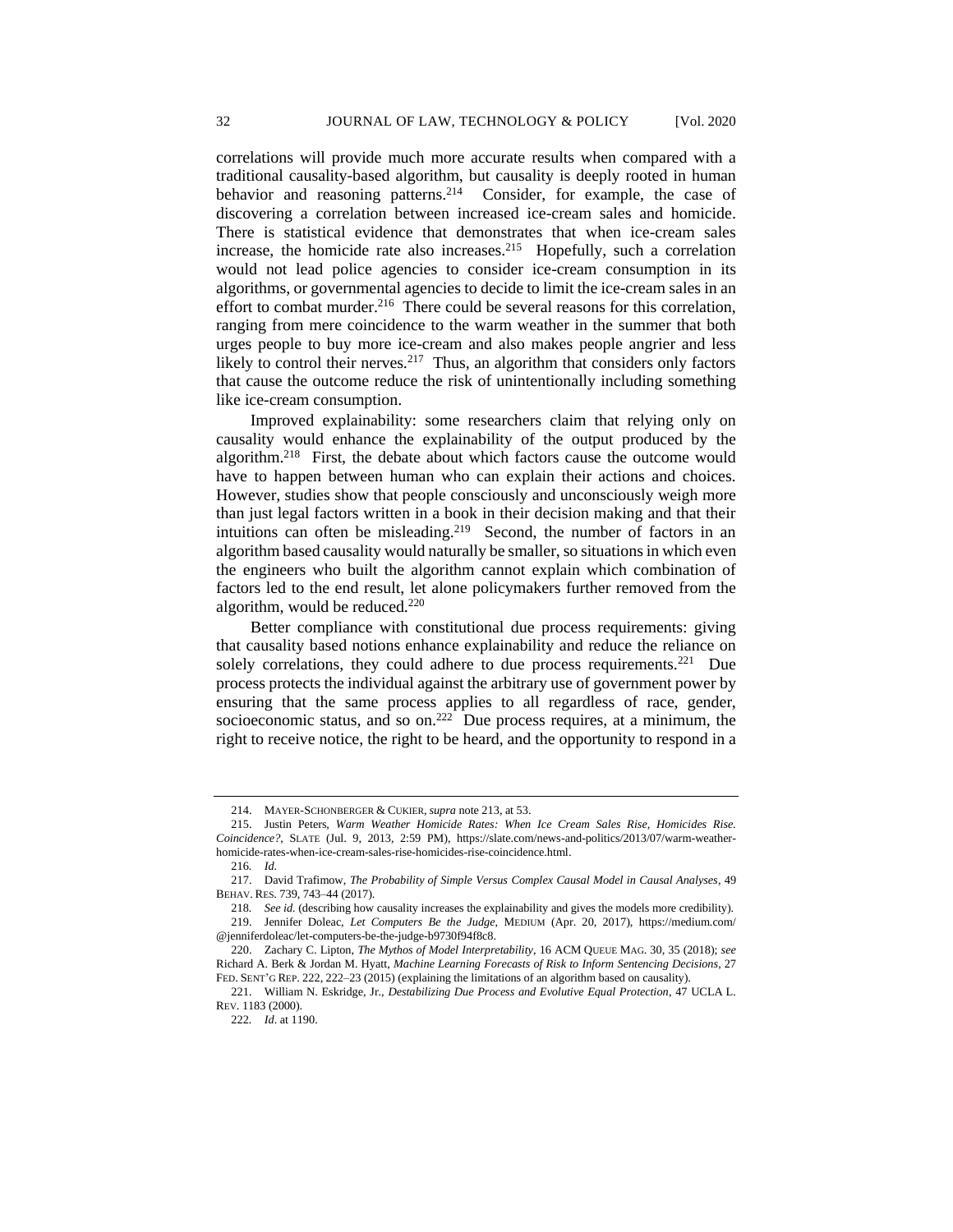legal trial.<sup>223</sup> One goal of due process is to strengthen public confidence in the system, which will increase compliance with the law, and if the operation of algorithms is clearer and more coherent, it would increase the likelihood that they would be adopted by the public more smoothly.<sup>224</sup> As a procedural requirement, the judge, or the administrative body taking any action or making a decision in a specific case, has to provide an explanation that consists of two parts: the general rule of law that guided the decision and a specific link and application to the facts of the case.<sup>225</sup> This allows the individual to challenge the decision on one or both grounds. The perception of a fair trial has significant importance to the individual. Thus, people can perceive a trial as fair even if, at the end of the day, they lost—so long as they had a real opportunity to be heard.<sup>226</sup>

The level of explainability, as well as the procedural requirements and the tie to causality varies a lot between different algorithms, and for each social problem, the suitable type of explanation is different.<sup>227</sup> On one end of the spectrum, there will be unexplainable decisions that it will not always be possible to pinpoint the relationship between their factors and the outcome, but still they will be accepted.<sup>228</sup> In the same manner that very important real-life decisions are being determined by a lottery system, such as an army draft or green card determination, there will be decisions that AI algorithms make that do not pose substantial harm to due process, which we will accept. Next, there will be decisions that might not comply with some of the due process requirements, but the benefits of automatizing them using AI will be substantial, so we might consider reconfiguring the balance between due process and other rights.<sup>229</sup> On the other end of the spectrum, there will be decisions suggesting that lack of causality could significantly harm due process, so for them only explainable algorithms will be accepted.<sup>230</sup> Interestingly, when courts were faced with claims regarding violation of due process, they concluded that the use of a risk assessment tool in the sentencing phase of a criminal trial, did not violate the defendant's right to due process so long that the judge use the output of the algorithm as one factor among many others and has the discretion to diverge from its conclusion if needed.<sup>231</sup> This was the outcome of State v. Loomis,<sup>232</sup> a decision from the Supreme Court of Wisconsin. Loomis's claims related to due process centered around the fact that he was sentenced to six years

<sup>223.</sup> William Wagner & Joshua R. Castillo, *Friending Due Process: Facebook as a Fair Method of Alternative Service*, 19 WIDENER L. REV. 259, 262 (2013).

<sup>224.</sup> Tracey L. Meares, *What's Wrong with Gideon?*, 70 U. CHI. L. REV. 215, 216–17 (2003).

<sup>225.</sup> Franck I. Michelman, *Formal and Associational Aims in Procedural Due Process*, 18 NOMOS 126, 132–33 (1977).

<sup>226.</sup> Josh Bowers & Paul H. Robinson, *Perceptions of Fairness and Justice: The Shared Aims and Occasional Conflicts of Legitimacy and Moral Credibility*, 47 WAKE FOREST L. REV. 211, 211–12 (2012).

<sup>227.</sup> Trafimow, *supra* note 217, at 743.

<sup>228</sup>*. Id.* at 744.

<sup>229.</sup> Eskridge, *supra* note 221, at 1201.

<sup>230</sup>*. Id.*

<sup>231.</sup> Recent Case, *Criminal Law—Sentencing Guidelines—Wisconsin Supreme Court Requires Warning Before Use of Algorithmic Risk Assessments in Sentencing—State v. Loomis, 881 N.W.2d 749* (Wis. 2016), 130 HARV. L. REV. 1530, 1532–33 (2017).

<sup>232.</sup> State v. Loomis, 881 N.W.2d 749 (Wis. 2016).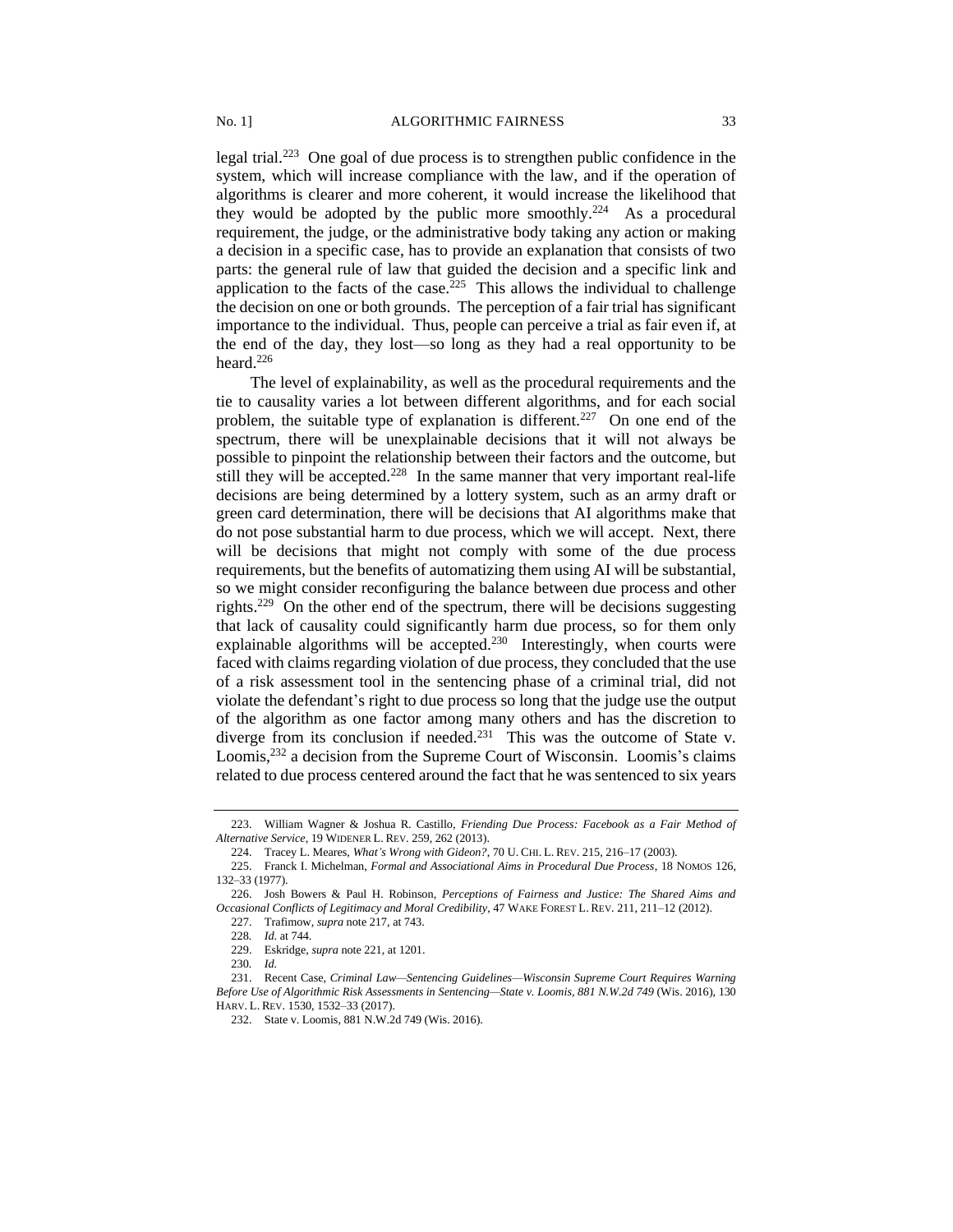in prison based on an assessment of a proprietary algorithm that its methodology in calculating the risk is a trade secret.<sup>233</sup> The court concluded that since the information that the algorithm relies on in the assessment are publicly available and data from a questionnaire filled by Loomis himself, so he could verify the accuracy of the information even though the exact way the algorithm calculated the score is not known. Nevertheless, the court warned that these algorithms should be used cautiously, the algorithm cannot be the determinative factor in deciding if the defendant will be incarcerated or the severity of the sentence, and the algorithm should be validated for the population it is used on.<sup>234</sup> It is important to mention that there was an attempt to challenge this decision in the U.S. Supreme Court, but certiorari was not granted.<sup>235</sup> Hence, the court set a high bar on violation of due process by algorithms.<sup>236</sup> Interestingly, the instructions that the court set are directed more toward the judges as the users of the algorithm, but not much on the design of the algorithm and the type of factors that could be included, if they cause the outcome; or the way to group them. As it will be explained below, addressing algorithmic fairness is a joint task for both developers and policymaker, and every actor in the field has a rule in implementing some needed changes.

# *B. The Challenges of This Approach*

Despite the fact that causal reasoning-based approaches seem appealing, they are not easy to implement.

First, the causal diagrams that feed the model are very sensitive; they require identifying the important variables for the matter and taking a normative stance about causality between variables and between each variable and the outcome.<sup>237</sup> This is a complex task that only experts in the particular domain are capable of.<sup>238</sup> To try to leave this task in the hands of computer scientists and statisticians would be very dangerous because any determination about causality will have a direct impact on the outcome, and causality is not easy to detect.<sup>239</sup> The first step of drawing the causal diagram has significant importance because counterfactual fairness does not guarantee causality; it assumes that the causal diagram is correct and then assesses what would have happened if one factor is replaced with a counterfactual one.<sup>240</sup>

Second, it is not easy to conclude anything about the real world based on the counterfactual world.<sup>241</sup> The interaction between the different factors in the real world is too complex, and changing just one of the factors in the

<sup>233</sup>*. Id.* at 761.

<sup>234</sup>*. Id.* at 769.

<sup>235.</sup> State v. Loomis, 881 N.W. 2d 749 (Wis. 2016), *cert. denied*, 137 S. Ct. 2290 (2017).

<sup>236.</sup> Anne L. Washington, *How to Argue With an Algorithm: Lessons from the COMPAS-ProPublica Debate*, 17 COLO. TECH. L. REV. 131, 132–34 (2019).

<sup>237.</sup> Kohler-Housman, *supra* note 206, at 1177.

<sup>238</sup>*. Id.* at 1221.

<sup>239</sup>*. Id.*

<sup>240</sup>*. Id.* at 1211.

<sup>241</sup>*. Id.*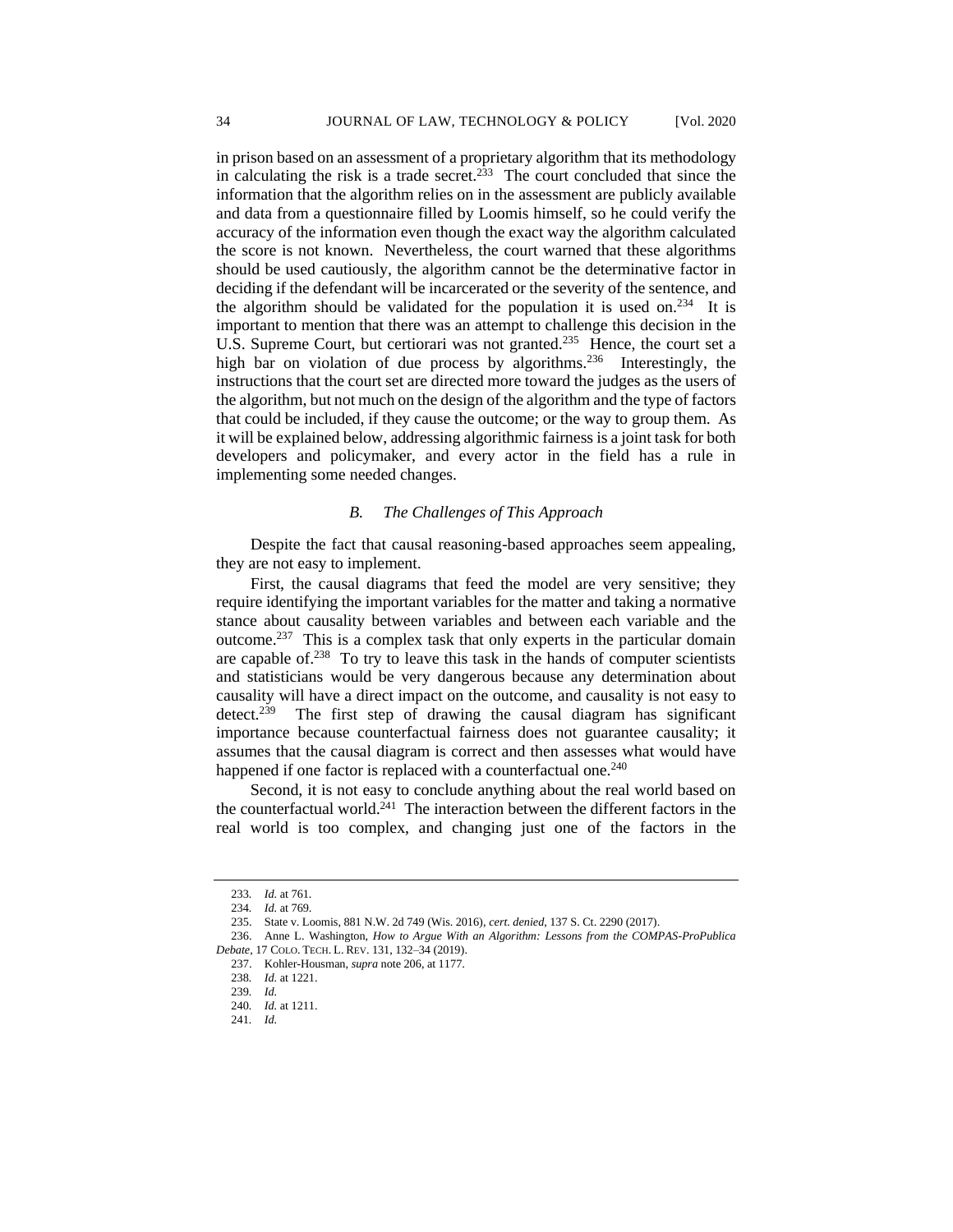counterfactual world will not necessarily lead to fairer results in the real world.<sup>242</sup>

Third, according to counterfactual causality, race can be manipulated only if the manipulation does not change other aspects of the life of the individual, however . . . the term 'race' cannot refer to an attribute, a genetically produced trait, or a signifier—level of melanin in skin, phenotype, distinctive names or speech—that people just have and thereby obviously belong to a designated racial group. The term references a complexly constituted social fact, whereby material and dignitary opportunities are organized such that certain physical and cultural signifiers become the salient markers of consequential cultural categories, and those categories are constituted by a constellation of social relations and meanings with a definite content and organization.<sup>243</sup>

Fourth, discrimination is a "thick ethical concept" that requires "complex social knowledge in order to be used and decoded."<sup>244</sup> In order to evaluate if a particular action is discriminatory, we would need to have a comprehensive knowledge about institutional and cultural facts, and take a normative stance about the way those institutions operate. $245$  We would need to have sociological and anthropological knowledge about race and its implications, and about what is considered fair and just in society.<sup>246</sup>

Fifth, counterfactual studies that audit the racial component do not measure discrimination properly because different people may value race differently and associate it with different qualifications.<sup>247</sup> Imagine, for example, that an identical job application was sent to different employers: One applicant has a white-sounding name and the other a black-sounding name. One employer may value the achievements of the candidate regardless of race, and appreciate the fact that he built a successful career despite growing up in a low-income neighborhood and going to a very low-rated high school. Another employer might look down at the candidate based on the connotations associated with his name and see the achievements as merely the expensive cost of affirmative action. Therefore, it is very hard to measure the effect of race.

# V. INTERIM SUMMARY

Before turning to the part that discusses the practical implications of choosing one fairness notion over the other for both policymakers and developers, the table below summarizes the fairness notions discussed above as well as their applicable legal mechanism; and an example of a policy domain that they could be suitable for. It is important to mention that each one of the fairness notions can be the subject of a whole paper; and that the policy domains were discussed only on a high level of generality. When conducting a deeper

<sup>242</sup>*. Id.* at 1205.

<sup>243.</sup> Kohler-Housman, *supra* note 206, at 1170.

<sup>244</sup>*. Id.* at 1221–22.

<sup>245</sup>*. Id.* at 1171.

<sup>246</sup>*. Id.* at 1176–77.

<sup>247</sup>*. Id.* at 1211–12.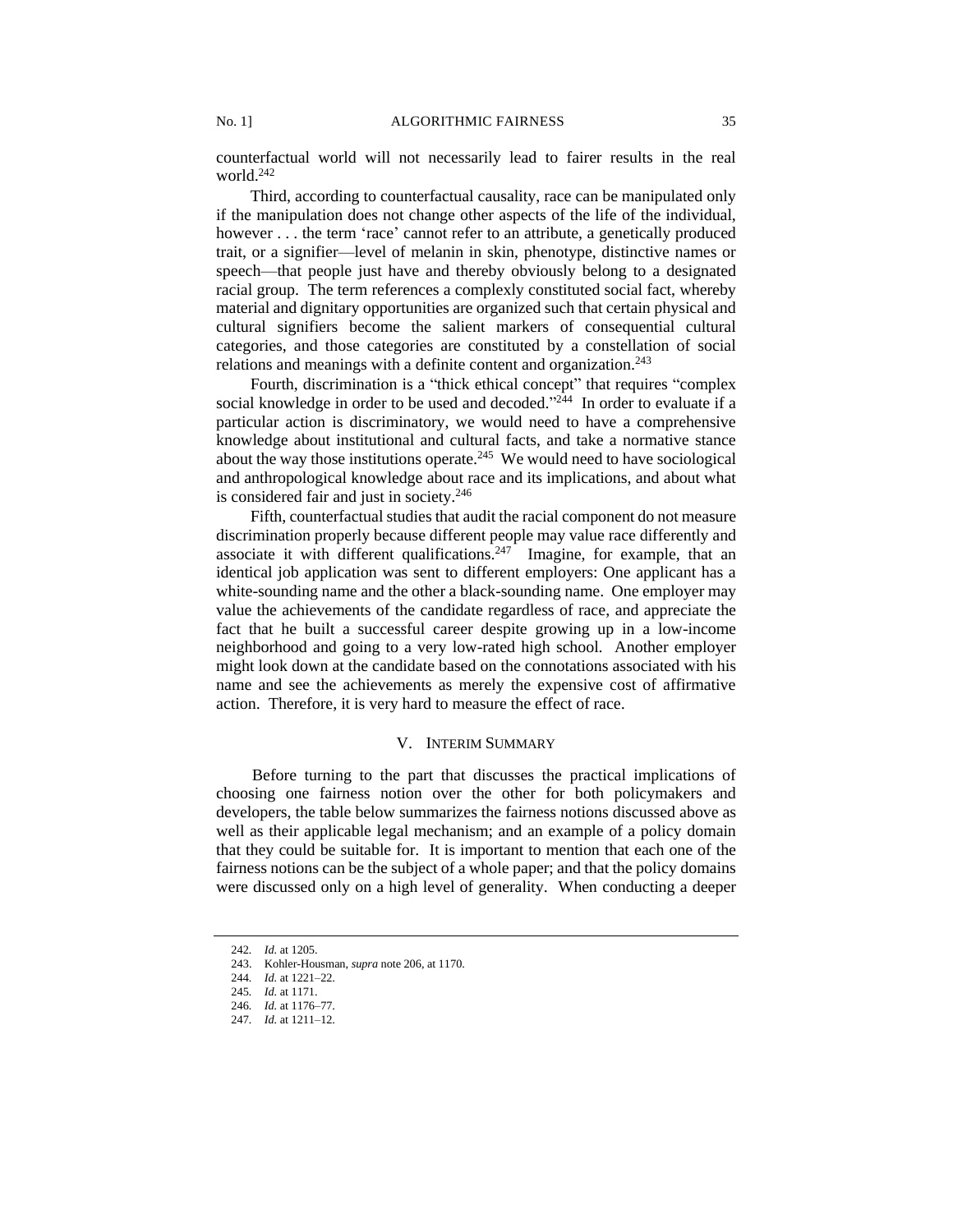analysis of a certain policy domain, attention to specifics would matter for the chosen notion of fairness. For example, in the context of criminal justice, it is highly plausible that a different notion of fairness will be suitable for different stages, such as pretrial, sentencing, and parole. But the goal of the typology presented in this paper is to provide a flexible framework for the discussion about the matching between the notion of fairness, the legal mechanism and the policy domain at stake.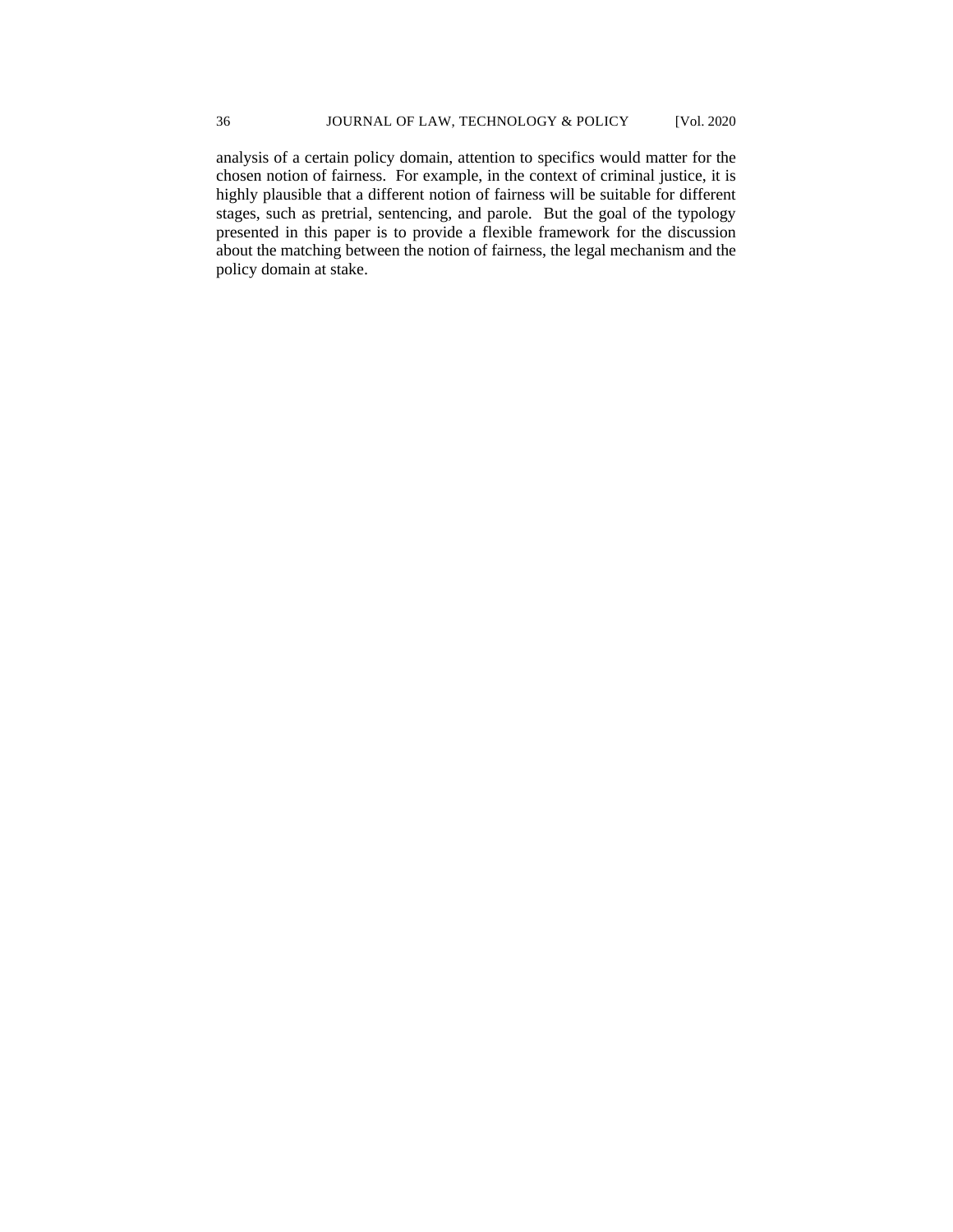| Notion              | Sub-notion                           | <b>Corresponding Legal Mechanism</b>                                                       | <b>Example of an Implementable Case</b>                                                                              |
|---------------------|--------------------------------------|--------------------------------------------------------------------------------------------|----------------------------------------------------------------------------------------------------------------------|
| Individual fairness | The unaware approaches               | Equal opportunity as colorblindness                                                        | When the population is homogeneous like in<br>marketing a luxury product                                             |
|                     | Fairness through awareness           | Equal opportunity based on similarities, and<br>levels of scrutiny                         | A variety of high-stakes cases like criminal justice<br>and credit scoring but only if the metric is agreed<br>upon  |
| Group fairness      | Decoupling                           | Affirmative action (as separate but<br>equal)                                              | unique characteristics like women in the criminal<br>When the minority group is very small and has<br>justice system |
|                     | Statistical or conditional<br>parity | Affirmative action (preferably through<br>critical diversity)                              | Cases where affirmative action was approved by<br>law like in hiring and school admissions                           |
|                     | Equal opportunity                    | Affirmative action (via equality of<br>opportunity)                                        | When fixing the outcome is sufficient and does not<br>require fixing the process that led to this outcome            |
|                     | Equalized odds                       | Achieving equality by equalizing false<br>positive and false negative errors               | When it is possible to achieve the right balance<br>between the two types of errors                                  |
|                     | Calibration                          | Achieving equality by statistical<br>significance                                          | High-stakes cases that society is willing to give up<br>on equalizing the error rates                                |
|                     | Multicalibration                     | Achieving equality by statistical<br>significance, and accounting for<br>intersectionality | Pretrial, but it should be applied cautiously since it<br>is a new notion                                            |
| Causal reasoning    | Counterfactual fairness              | Disparate treatment and disparate impact<br>analysis                                       | Where the counterfactual factors are traceable and<br>do not significantly impact other factors                      |

Table 2: Notions of fairness and summary of their corresponding legal mechanisms.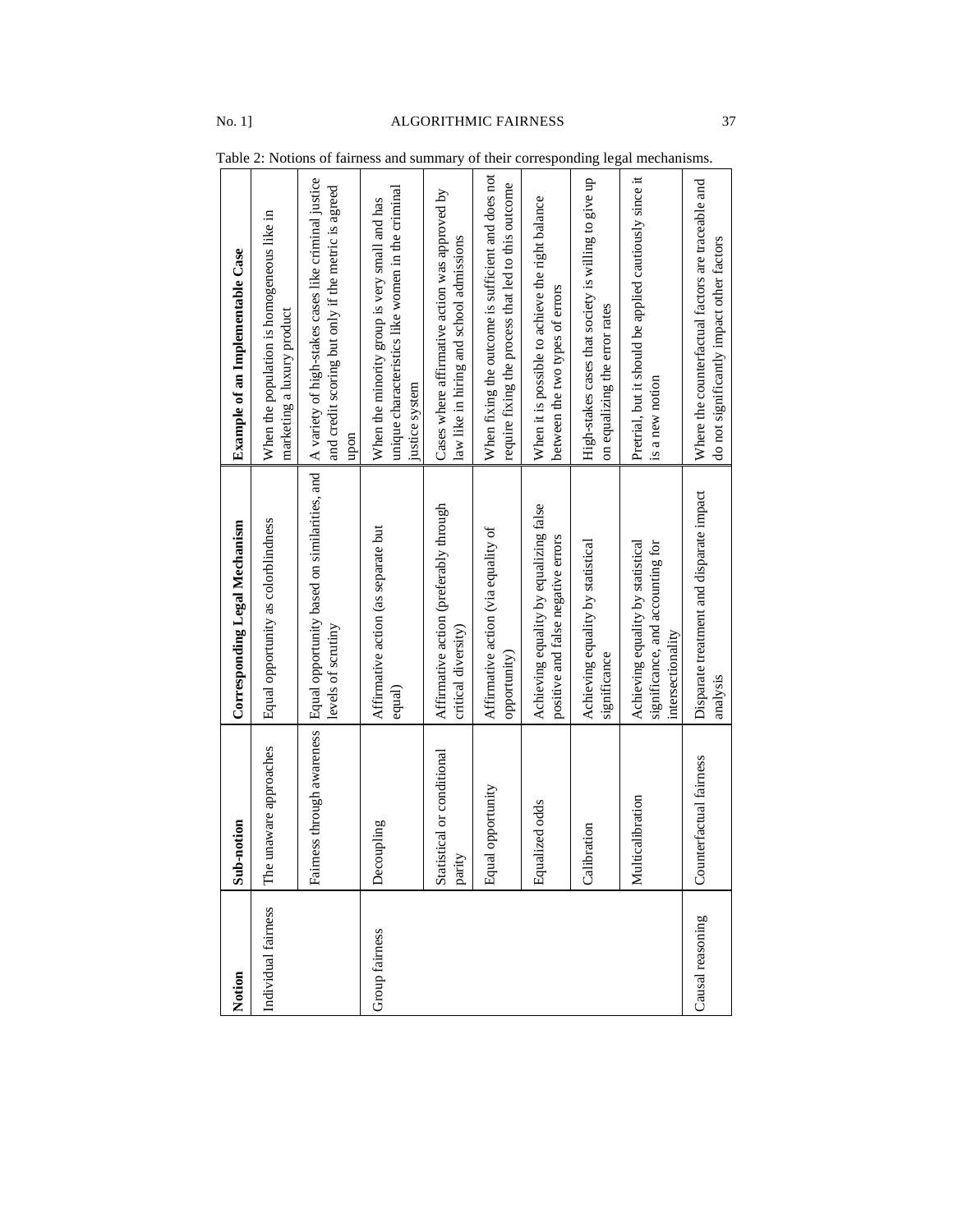#### VI. BALANCING BETWEEN DIFFERENT NOTIONS OF FAIRNESS

It should not come as a surprise that, from both a policy and technical perspective, satisfying several notions of fairness simultaneously is mutually incompatible. 248 In the same manner that it is not possible to maximize profit for borrowers and open new doors for historically disadvantaged minorities, or to keep every defendant behind bars in the name of public safety and respect for individual justice principles, it is also not possible to satisfy statistical parity and fairness through awareness at the same time, or to satisfy equalized odds and calibration simultaneously. Choosing one notion of fairness over the other has a direct impact on the case of the individual as well as far-reaching policy implications.

The goal of this section is to go back to the COMPAS example mentioned in the introduction and use pretrial as a case study for illustrating the implications of applying each one of the notions of fairness discussed in this paper in this domain.

# *A. The COMPAS Example*

COMPAS is an empirical risk and needs assessment tool integrated in the Northpointe Suite, a web-based assessment and case management system for criminal justice practitioners.<sup>249</sup> COMPAS is being used by criminal justice agencies in different stages of criminal justice such as pretrial, sentencing, jail placement, probation, and parole.<sup>250</sup> Based on a combination of dynamic and static factors for each defendant, COMPAS provides a risk score on a scale of low to high, and this score represents the likelihood that the defendant will recidivate.<sup>251</sup> COMPAS was developed by the for-profit company Northpointe, today doing business as Equivant.<sup>252</sup> The software operates as a black box, meaning that the inner workings of the algorithm, as well as the way the score is calculated, are not known to the public or to defendants.<sup>253</sup> The news outlet ProPublica obtained the risk scores assigned by COMPAS to more than 7,000 people arrested in Broward County, Florida and examined the fairness of COMPAS classifications.<sup>254</sup> ProPublica looked at how many defendants were charged with new offenses after two years of their release.<sup>255</sup> ProPublica concluded that COMPAS is biased because the false positive rate was much higher among black defendants.<sup>256</sup> The algorithm falsely labeled black defendants as future criminals twice as much as it did so for white defendants.<sup>257</sup>

<sup>248.</sup> Berk et al., *supra* note 10, at 1; Chouldechova, *supra* note 10, at 153–54; Friedler et al., *supra* note 10, at 329; Kleinberg et al., *supra* note 10, at 40; Narayanan, *supra* note 10.

<sup>249.</sup> EQUIVANT, *supra* note 1, at 1.

<sup>250</sup>*. Id.*

<sup>251</sup>*. Id.* at 1–2.

<sup>252</sup>*. Id.* at 2.

<sup>253.</sup> Angwin et al., *supra* note 2.

<sup>254</sup>*. Id.*

<sup>255</sup>*. Id.*

<sup>256</sup>*. Id.*

<sup>257</sup>*. Id.*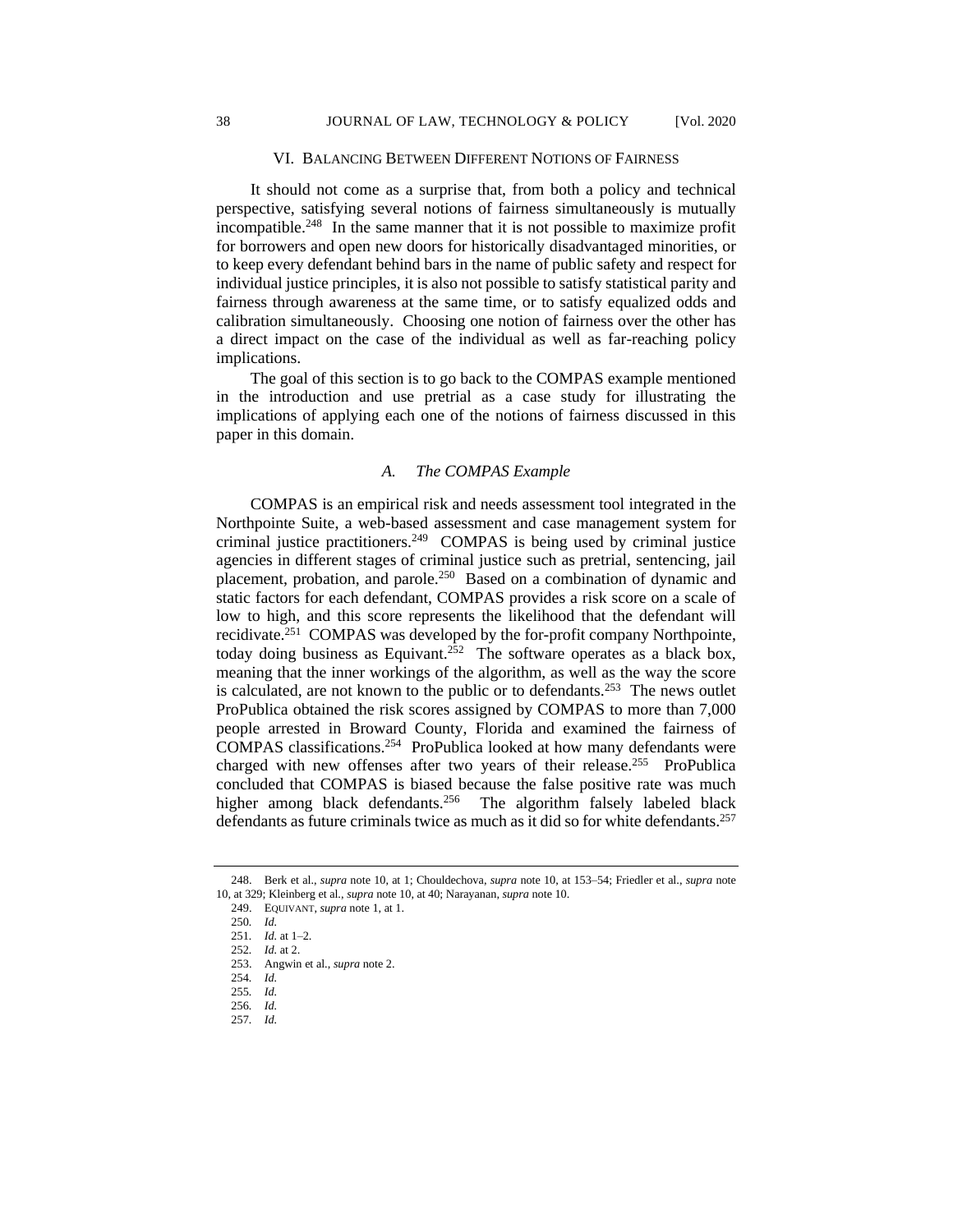Among black defendants, 42% of those who were released from jail and did not commit any future crimes were wrongly labeled high-risk, while among white defendants the algorithm made the same mistake in only 22% of cases.<sup>258</sup> In other words, examining the accuracy of COMPAS's classifications after two years revealed that the algorithm made classification errors among both blacks and whites and unnecessarily labeled defendants as high-risk even if they were not. However, the mistakes occurred for black defendants twice as much as compared to white defendants.<sup>259</sup> ProPublica also identified false negative errors, meaning that COMPAS falsely flagged white defendants as low-risk (although the exact percentage was not mentioned in the article). $260$ 

Northpointe dissented from the findings, and published their own investigation showing how COMPAS is equally fair to black and white defendants.<sup>261</sup> The rebuttal attracted the attention of many academics and other news outlets.<sup>262</sup>

In the center of the debate was a disagreement about fairness definitions. ProPublica claimed that COMPAS is biased because ProPublica believes in the fairness definition of equal opportunity.<sup>263</sup> They perceived as unfair that lowrisk black defendants did not get an equal opportunity to be labeled as such.<sup>264</sup> According to ProPublica, it is not fair that COMPAS makes this serious error more frequently for one race group than for another.<sup>265</sup> To the contrary, Northpointe claimed that their algorithm is calibrated, meaning that each one of the scores from  $1-10$  given by COMPAS actually reflects equality.<sup>266</sup> For example, among defendants who were scored a 7, 60% of white defendants and 61% of black defendants recidivated.<sup>267</sup> In addition, Northpointe claimed that COMPAS is fair since, as directed by the law, it does not take into account race explicitly.<sup>268</sup> Lastly, Northpointe pointed out that, given the different base rate of black and white defendants, the gap that ProPublica referred to will always exist regardless of COMPAS.<sup>269</sup>

As explained above, it is not possible to satisfy both notions of fairness simultaneously.<sup>270</sup> Neither ProPublica nor Northpointe are addressing the problem of the different base rate among black and white defendants. If ProPublica is vouching for equal opportunity, that still does not guarantee equality to high-risk defendants who might also be wrongly classified; if the results are not calibrated this might lead judges to treat black and white

<sup>258</sup>*. Id.*

<sup>259.</sup> Corbett-Davies, *supra* note 4.

<sup>260.</sup> Angwin et al., *supra* note 2.

<sup>261.</sup> DIETERICH ET AL.,*supra* note 5, at 2–4.

<sup>262.</sup> Corbett-Davies, *supra* note 4; Flores et al., *supra* note 6, at 39–40.

<sup>263.</sup> Corbett-Davies, *supra* note 4.

<sup>264</sup>*. Id.*

<sup>265</sup>*. Id.*

<sup>266</sup>*. Id.*

<sup>267</sup>*. Id.*

<sup>268</sup>*. Id.*

<sup>269</sup>*. Id.*

<sup>270.</sup> Friedler et al., *supra* note 10, at 329; Berk et al., *supra* note 10, at 1; Kleinberg et al., *supra* note 10, at 40; Chouldechova, *supra* note 10, at 153–54; Narayanan, *supra* note 10.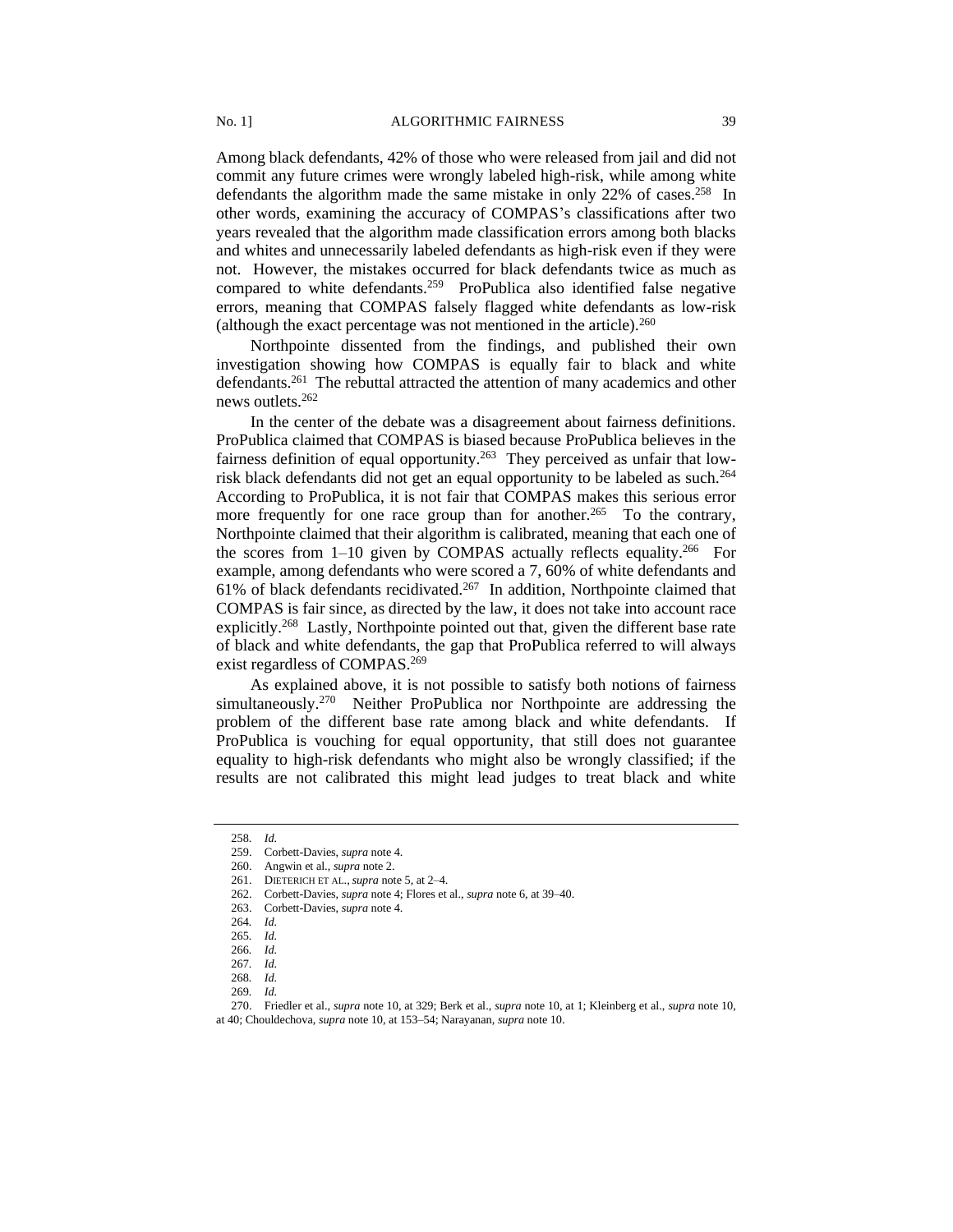defendants differently and to not trust the algorithm. As for Northpointe, their defense is centered on the legal requirement to not explicitly consider race, on technical errors made by ProPublica, and on the general statistical validity of all score levels.<sup>271</sup> Northpointe derives the COMPAS score from a questionnaire that includes more than 130 questions and goes into in-depth details about the defendant's life and family.<sup>272</sup> It is highly feasible that if the questions were tuned to be more inclusive and race sensitive, the results would be fairer; since unfairness in machine learning could occur not only because of the way the algorithm is designed but also because of the way data is being collected.

# What Would Have Been the Outcome if COMPAS Used Different Fairness Notions?

It is hard to know exactly what would have resulted if Northpointe chose to implement a different definition of fairness in COMPAS. Below is an estimation of the potential practical impact of each fairness notion discussed in this paper.

**The unaware approach—**COMPAS does not take race into account given the legal prohibition on doing so, but that does not mean that COMPAS is satisfying individual fairness.<sup>273</sup> The questionnaire used to generate COMPAS's score reveal many factors that can be a proxy for race. For example, the questionnaire asks defendants if one of their family members or friends have ever been sent to jail or prison.<sup>274</sup> Given the over-representation of black defendants in the criminal justice system and the vicious circle of poverty among black communities, it is plausible to assume that the answer to such a question and many others will be a proxy for race. Removing all the questions that can serve as a proxy for race from the questionnaire is nearly impossible since, as mentioned earlier, race is a complex social fact that affects all life experiences and even questions that on their face do not seem associated with race can be a proxy. 275 Nevertheless, even if all proxies can be removed, it is not possible that in bail determination the groups of individuals that we are comparing amongst will be homogenous. The severity of the crime on its own is a very dynamic factor that requires treating different groups of individuals differently.

**Fairness through awareness—**This could be an interesting case study that might enhance fairness. ProPublica found that only 20% of people predicted to commit violent crimes went on to do so.<sup>276</sup> The idea of having the severity of the crime as a criterion for classification could be factored in the metric. It would be interesting to compare defendants who commit similar crimes or have similar priors and observe whether the results of a metric taking these factors into consideration would be fairer. Other factors that the metric might flag could be age or gender. One option is to frame the discussion about the metric around

<sup>271.</sup> DIETERICH ET AL.,*supra* note 5, at 23–31,

<sup>272.</sup> Angwin et al., *supra* note 2.

<sup>273.</sup> Corbett-Davies, *supra* note 4.

<sup>274.</sup> Angwin et al., *supra* note 2.

<sup>275.</sup> Kohler-Housman, *supra* note 206, at 1170.

<sup>276.</sup> Angwin et al., *supra* note 2.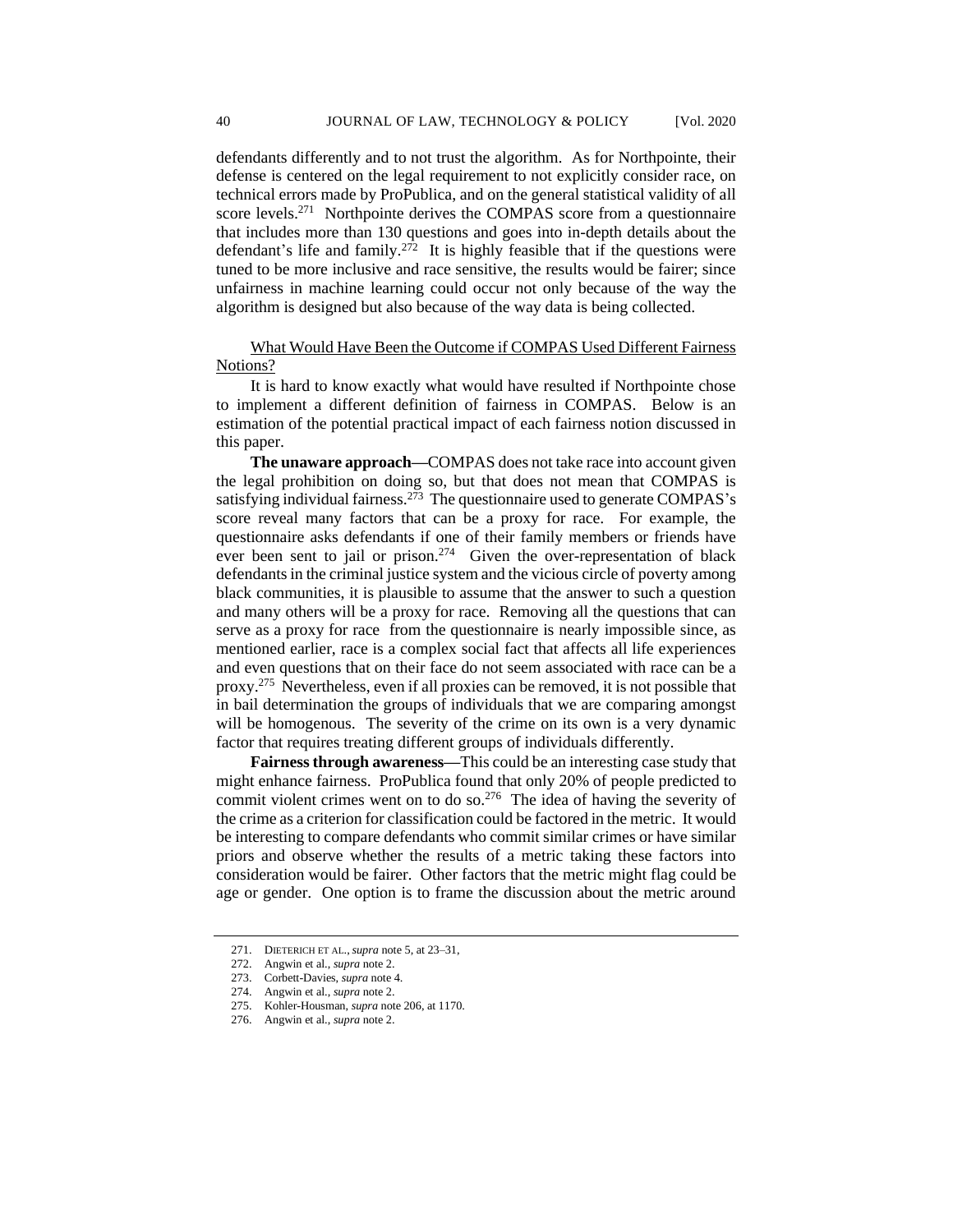the levels of scrutiny and to say for example that the severity of the crime could always be included but criteria like gender and race will be subject to approval by a higher authority at the criminal justice agency and the court should be notified about the use. In any case, this will spark a heated debate about the differences and similarities between individuals in order to determine the metric. Such debate needs to take place publicly among experts in the field and not behind the closed doors of Northpointe. The metric has to be open and public, even though this goes against the business model of Northpointe, which benefits from a proprietary algorithm.<sup>277</sup> A middle ground solution could be to make the metric public but allow the inner workings of the algorithm to remain proprietary.

**Decoupling—**In pretrial, decoupling would mean that just as there is COMPAS Women, there will be COMPAS Black and COMPAS White. The question is whether we would allow this as a society. First, given the ruling in *Loomis* that classification on the basis of gender does not constitute violation of due process, it is not clear if racial classification would be viewed in the same way.<sup>278</sup> Second, although classification on the basis of race could seem like an explicit discrimination, as described above, not every use of race constitutes disparate treatment.<sup>279</sup> Racial discrimination permeates the criminal justice system at all stages. Black Americans are getting arrested three times more than would be expected based on their percentage of the population; in plea bargaining, black defendants achieve fewer reductions in their sentences compared to white defendants, convicted black defendants are more likely to receive longer sentences, and black Americans are much more likely to experience police brutality.<sup>280</sup> Decoupling aims to create a separate mechanism for providing a more fair recidivism score for black defendants. Nevertheless, flagging black defendants as a troubled community that require separate treatment could easily broaden the gap between the majority group and minorities and will not yield a positive outcome, neither rhetorically nor practically. In addition, intersectionality will make it hard to determine how to classify defendants and which algorithm to apply to their case if they belong to more than one minority group or if they do not associate themselves with the group they are classified under. The example of jury verdicts illustrates some of the negative consequences of differential treatment. Research show that white jurors are not the only ones more likely to find a black defendant guilty compare to a white defendant—even though jurors are tempted to be unjustifiably more lenient when both the defendant and the jurors are of the same race, and differences due to the victim's race have also been reported.<sup>281</sup> In other words, differential racial treatment can also cause divergence from the rule of law.

<sup>277.</sup> Corbett-Davies, *supra* note 4.

<sup>278</sup>*. See generally* Jason R. Bent, *Is Affirmative Action Legal?*, 108 GEO. L.J., at 55 (forthcoming 2020) (discussing the legality of algorithmic based affirmative action); Angwin et al., *supra* note 2.

<sup>279</sup>*. See supra* Section III.C.

<sup>280</sup>*. The Color of Justice*, CONST. RIGHTS FOUND., https://www.crf-usa.org/brown-v-board-50thanniversary/the-color-of-justice.html.

<sup>281.</sup> Norbert L. Kerr et al., *Defendant-Juror Similarity and Mock Juror Judgments*, 19 LAW & HUM. BEHAV. 545, 545–46, 555 (1995).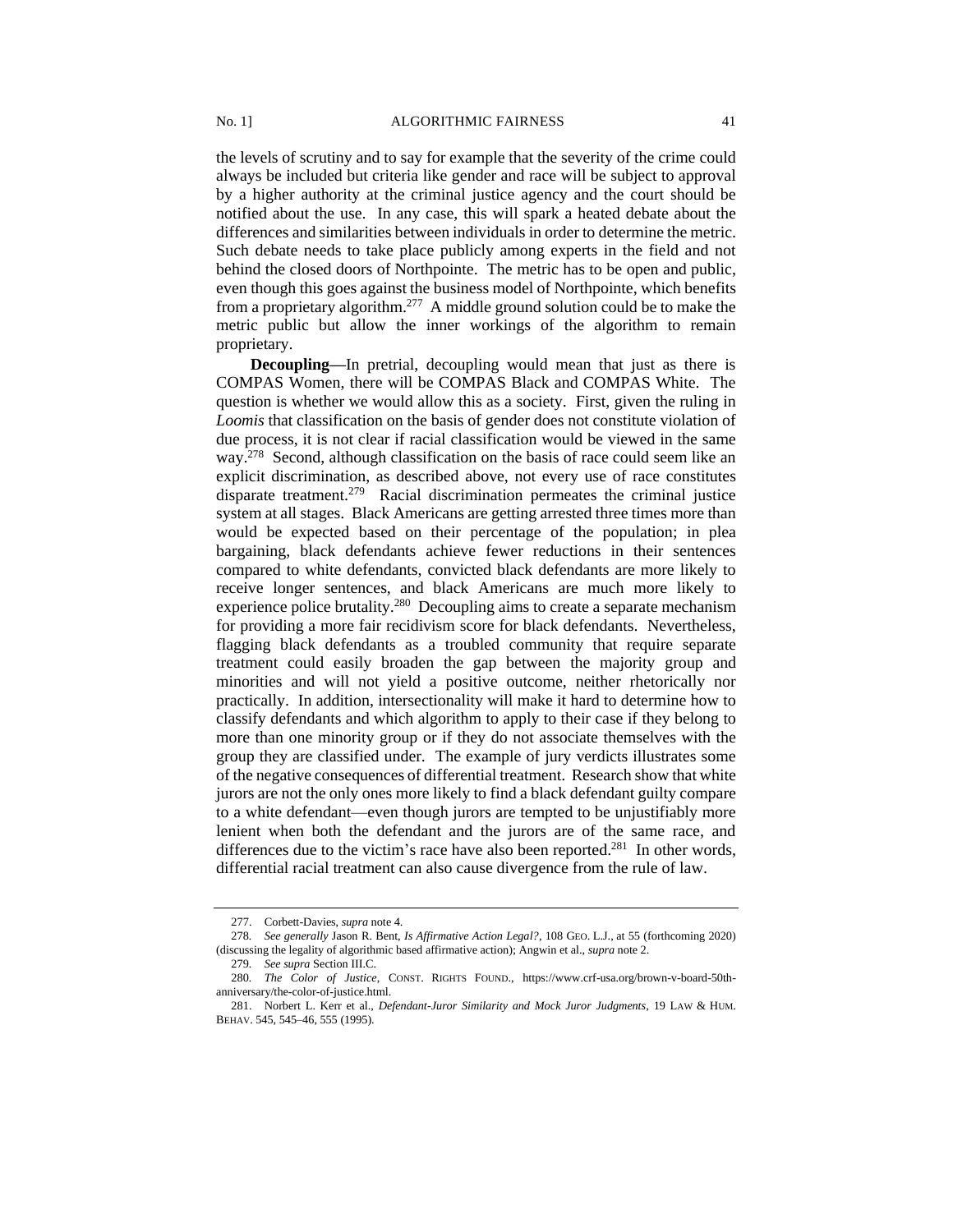**Statistical parity and conditional statistical parity—**Aiming for affirmative action in the context of criminal justice is problematic. As described above, at the core of a fair law enforcement system is individual justice.<sup>282</sup> Being more lenient toward black defendants at the "expense" of white defendants means technically having different thresholds for release for black and white defendants, an outcome that goes against basic principles of equal justice.<sup>283</sup> It is not possible to decide for example, that in order to have an equal number of black and white defendants released in pretrial, black defendants that are ranked by COMPAS below level 6 will be released while among white defendants only those ranked below 8 will be released. In other words, since the base rate of those groups is not equal, statistical parity is hard to achieve without harming the other community, and in the context of COMPAS, harming means unnecessarily putting someone in jail or releasing a risky defendant.

**Equal opportunity—**This notion ensures that only defendants that are low-risk will have an equal chance to be classified as a low risk. The most vulnerable segment of defendants is comprised of those who will be wrongly classified as high risk due to the negative ramifications of spending unnecessary time in jail. Thus, practically speaking, this notion is undesirable in the context of pretrial, since it does not address the needs of high-risk defendants to be classified correctly. In the criminal justice system, favoring false positives over false negatives or vice versa is not plausible because both are equally important.<sup>284</sup>

**Equalized odds—**This is the notion that ProPublica was arguing for, equalizing the error rates that COMPAS makes among black and white defendants. As mentioned before, despite its appeal, applying this notion in pretrial is not an easy task since policymakers will have to quantify the line between public safety and individualized justice. What is the threshold that our society is willing to tolerate? This is a decision that policymakers and judges, rather than Northpointe, should make. In an interesting experiment, researchers attempted to implement the Blackstone ratio—better ten guilty men go free than one innocent person suffer, and equalize it for both blacks and whites.<sup>285</sup> The result is that yet again, we end up with different thresholds for the two groups, while white defendants get jailed for a risk score of 7, black defendants who are scored 7 are being released. $286$  To that we should add the fact that Blackstone ratio on its own compromises public safety significantly.<sup>287</sup> Currently, for black defendants the error rate of the algorithm is 42% and for white defendant the error rate is 22%.<sup>288</sup> If we were to equalize the error rates, it would have to be

<sup>282</sup>*. See supra* Section VI.C.

<sup>283</sup>*. See* MacCarthy, *supra* note 11, at 115–22 (detailing an overview of philosophical theories relating to distributive justice)*.*

<sup>284</sup>*. See* Bowers, *supra* note 226, at 247–50 (discussing the problems associated with false positives and false negatives).

<sup>285.</sup> Karen Hao & Jonathan Stray, *Can You Make AI Fairer Than a Judge? Play Our Courtroom Algorithm Game*, MIT TECH. REV. (Oct. 17, 2019), https://www.technologyreview.com/s/613508/ai-fairer-than-judgecriminal-risk-assessment-algorithm/.

<sup>286</sup>*. Id*.

<sup>287</sup>*. Id*.

<sup>288.</sup> Corbett-Davies, *supra* note 4.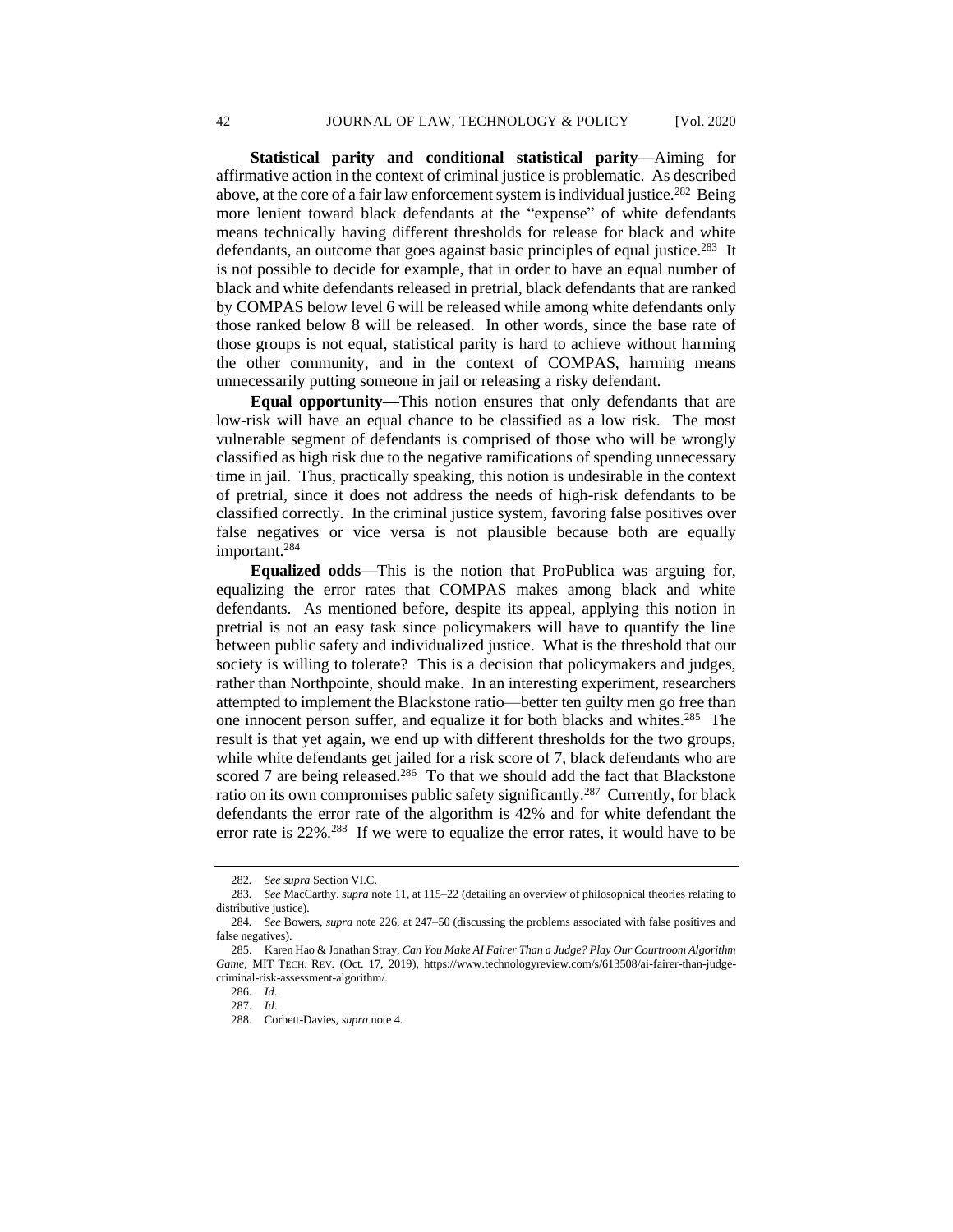at the expense of calibration. If the algorithm is not calibrated and suppose it provides a more accurate predictions for white defendants, judges will learn not to trust the algorithm when it comes to predictions about black defendants.

**Calibration—**This is the notion that Northpointe is actually satisfying, making sure that in each score level the percentage of black and white defendants that are recidivating is equal.<sup>289</sup> These examples show that calibration is important but not sufficient.<sup>290</sup> Since the base rate is different, and black defendants have a higher recidivism rate on average, calibration is not sufficient to prove that the algorithm is not biased; and this was causing the difference in the error rate.<sup>291</sup>

**Multicalibration—**This could be a notion that balances properly between individual and group fairness. It will make sure that all risk levels are calibrated, and by using decoupling and creating slightly different thresholds for different groups, it will attempt to ensure that intersectionality is being respected and each individual's special characteristics are calibrated.

**Causal reasoning—**In order to satisfy this notion, Northpointe has to be very explicit about the factors that are taken into account in COMPAS and also explain what purpose each question in the long questionnaire is serving. While this might add some clarity to the overall outcome and might spark a debate about the necessity of certain questions, this will also not be sufficient because, as described above, it is hard to measure causality and to track down the counterfactual impact of significant factors such as race and gender.

In conclusion, the example of COMPAS illustrates that all notions of fairness come at a price. The disparities draw attention to where bias might exist and force us to have a conversation about what kind of tradeoffs we are willing to make. The fact that multicalibration might be the most appropriate solution in this particular case does not imply that other notions of fairness are not valid. For each policy domain, it is important to do this type of exercise and assess what the most suitable notion of fairness is given the legal and social framework. In addition, criminal law enforcement is very decentralized in the United States and policies and regulations are different across jurisdictions; and those differences could impact the chosen notion of fairness.<sup>292</sup> For example, unlike most jurisdictions where in the pretrial stage judges are required to take into account the risk that the defendant will commit another crime and the risk that they will not attend their trial, in New York the only factor that judges are allowed to consider is the risk of failure to appear for the trial.<sup>293</sup> Therefore, the notion of equalized odds for example will be easier to implement there since it is clear what should be favored when balancing public safety and individual justice. This exercise of finding the right notion of fairness should include the

<sup>289</sup>*. Id*.

<sup>290.</sup> Sam Corbett-Davies & Sharad Goel, *The Measure and Mismeasure of Fairness: A Critical Review of Fair Machine Learning*, ARXIV 1808.00023 1, 16–17 (2018).

<sup>291</sup>*. Id*.

<sup>292</sup>*. See* Angwin, *supra* note 2 (discussing the different ways risk assessment is used throughout the United States).

<sup>293.</sup> Kleinberg et al., *supra* note 183, at 246.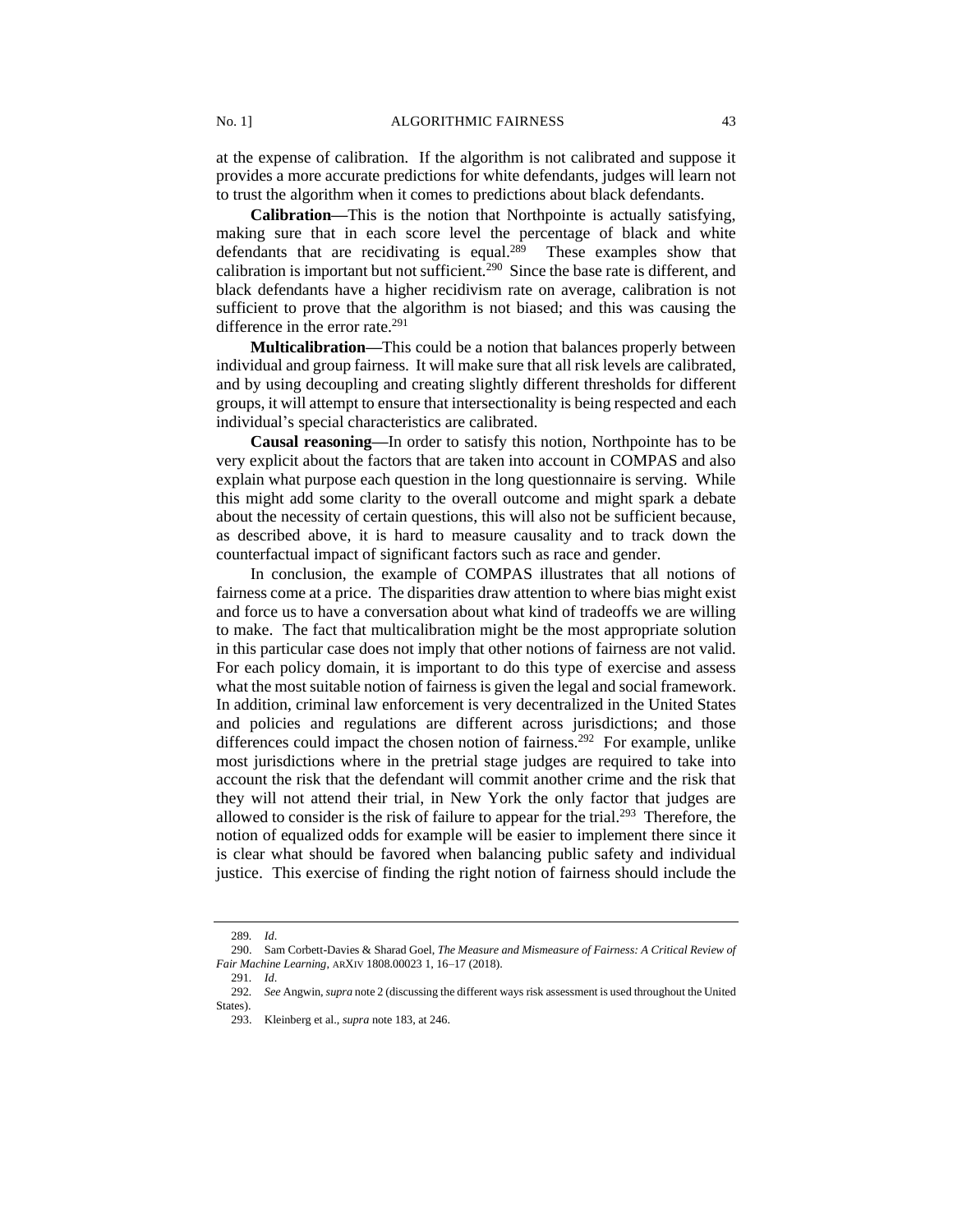# *B. Implications for Developers*

## *1. Clarifying Their Approach to Fairness*

It was not until ProPublica published its story that Northpointe released its technical paper, which shed some light on the validity of COMPAS.<sup>294</sup> Nevertheless, Northpointe does not explicitly mention their notion of fairness, and most of the paper is devoted to technical mistakes made by ProPublica.<sup>295</sup> Being explicit about the notion of fairness implemented in the algorithm, or even better, detailing if other notions were tested before the current one was chosen and what the impact is of each notion on different segments of society, will help all actors in the field in determining its applicability.<sup>296</sup> Many validation techniques have been developed in computer science literature in order to minimize the gap between accuracy and fairness.<sup>297</sup> Such methods are meant to deal with some of the causes of unfairness in the algorithms, for example, the fact that the training data does not represent the whole population.<sup>298</sup> It is very important that techniques for detecting and avoiding bias be implemented in all the validation processes, starting from the testing phase to the formal verification phase.<sup>299</sup> If possible, developers should publicly communicate the precautionary measurements related to fairness that are taken in each phase of the development of the algorithm. To date, validation of the machine learning algorithm often refers to the level of accuracy that the model performs—the error rate of the machine learning model—but an accurate model is not necessarily a fair model.<sup>300</sup>

Another approach that big tech companies are taking is developing meta tools for enhancing fairness, preventing, and mitigating bias.<sup>301</sup> For example, IBM offers a service that runs on the IBM cloud, which provides customers with insights about the decision-making process of the algorithm; it explains which factors influence the decision and assesses the level of accuracy and fairness of

<sup>294.</sup> DIETERICH ET AL., *supra* note 5.

<sup>295</sup>*. See id.* at 13–14 (discussing mistakes made by the ProPublica article concerning COMPAS risk scales and its impact on accuracy equity).

<sup>296.</sup> Nicholas Diakopoulos & Sorelle Friedler, *How to Hold Algorithms Accountable*, MIT TECH. REV. (Nov. 17, 2016), https://www.technologyreview.com/s/602933/how-to-hold-algorithms-accountable/.

<sup>297.</sup> Ajitesh Kumar, *Machine Learning: Validation Techniques*, DZONE (Feb. 12, 2018), https://dzone.com/articles/machine-learning-validation-techniques.

<sup>298</sup>*. Id*.

<sup>299.</sup> Ian Goodfellow & Nicolas Papernot, *The Challenge of Verification and Testing of Machine Learning*, CLEVERHANS-BLOG (June 14, 2017), http://www.cleverhans.io/security/privacy/ml/2017/06/14/ verification.html.

<sup>300.</sup> Aaron Roth, Institute for Advanced Study, *Quantifying Tradeoffs Between Fairness and Accuracy in Online Learning: Computer Science/Discrete Mathematics Seminar I*, YOUTUBE (Jan. 30, 2017), https://www.youtube.com/watch?v=tBpd4Ix4BYM.

<sup>301.</sup> Kyle Wiggers, *IBM Announces Cloud Service to Help Businesses Detect and Mitigate AI Bias*, VENTUREBEAT (Sept. 19, 2018), https://venturebeat.com/2018/09/19/ibm-announces-cloud-service-to-helpbusinesses-detect-and-mitigate-ai-bias/.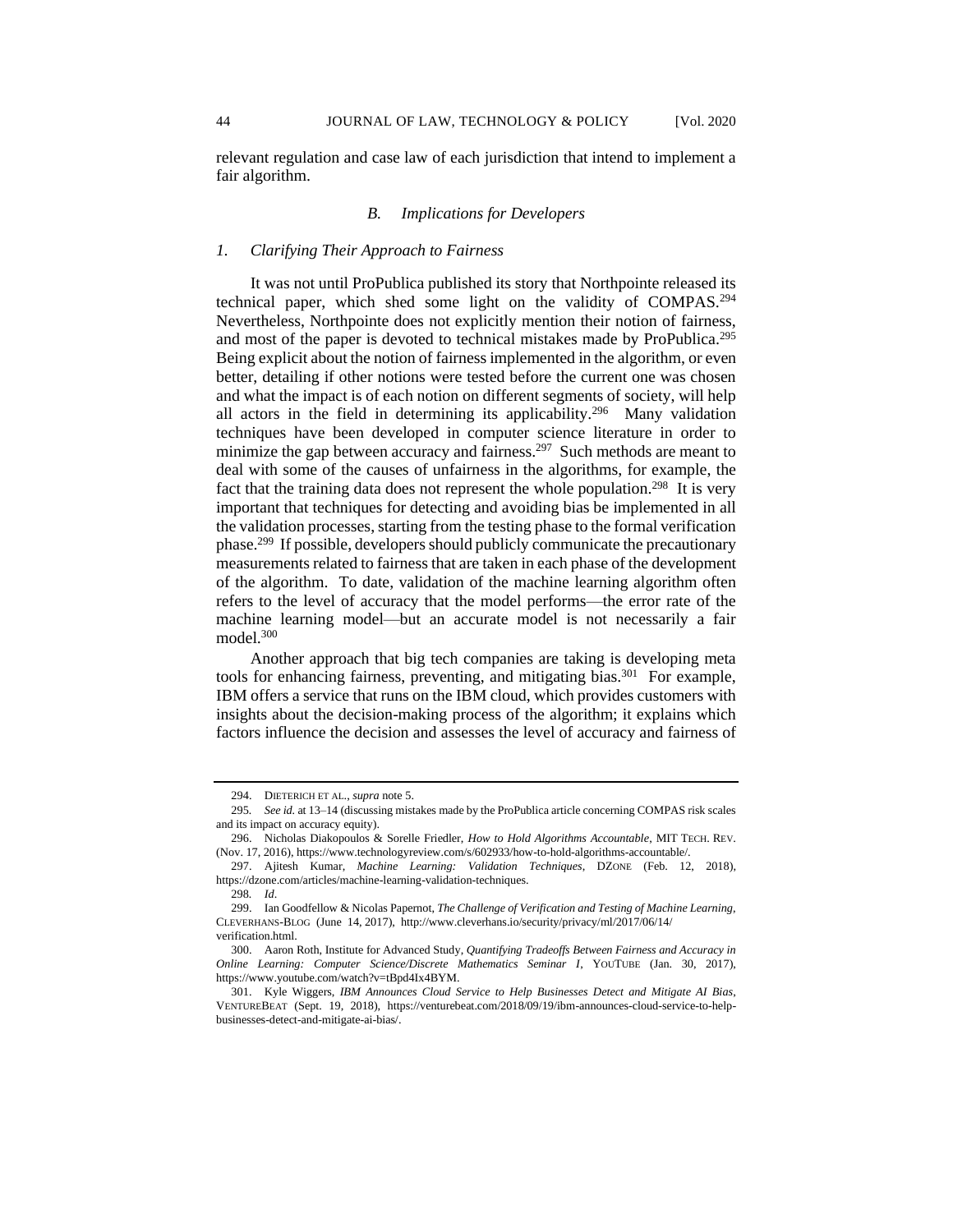the algorithm.<sup>302</sup> Facebook and Microsoft offer similar services that aim to automatically detect bias and alert data scientists to any potential biased behavior of the algorithm.<sup>303</sup> In addition, there are many educational sources that are meant to assist developers in detecting biases.<sup>304</sup> While these tools could be useful and might be able to point out potential problematic behavior of algorithms, they cannot be used alone, and should be taken with a grain of salt because mitigating bias cannot be fixed by a miracle. Every algorithm that is implemented to solve a social problem is operating in a complicated environment and affected by many different aspects. The way to detect bias in the medical sphere is probably not the same as detecting bias in the criminal justice system, and the implications of fairness in each context are different. Any bias-detecting tool lacks the complete context and broader picture, so it will not be able to detect certain biases. For example, Neil and Winship show how the methods used to determine whether the police discriminate on the basis of race do not produce valid inferences and they may indicate discrimination when it is not present or vice versa.<sup>305</sup> The most commonly used tests for discrimination are the benchmarking test and the outcome test.<sup>306</sup> According to the benchmarking test, we should compare the frequency in which different races experience discriminatory police contact such as stops, searches, or arrests.<sup>307</sup> The outcome test measures the rates in which contraband is found across races, and if contraband is found among one race at a significantly low rate, this implies that their search threshold is lower.<sup>308</sup> The problem with those tests is that they have the potential of simplifying the assumptions made about police behavior, and such simplification could undermine the validity of the conclusion about discrimination.<sup>309</sup> In the context of police behavior, stops are a function of who is on the street, at what time of day, where the search is taking place, and which crimes are the target of the police. If we are focusing on stop and frisk of pedestrians, it is safe to assume that the poor often cannot afford owning a car, so they will walk more and be exposed to more stops compared to the wealthy, who will not be within the radar. Similarly, if the police focus on high-crime neighborhoods where the distribution of the population is not equal, then statistically, more black people will be arrested.<sup>310</sup> Of course, there are discriminatory reasons that lead certain groups of the population to be poor, to live in high-crime neighborhoods, or to be unable to afford a car; these historical and systemic reasons will affect the outcome.<sup>311</sup> The study by Neil and Winship

<span id="page-44-0"></span><sup>302</sup>*. Id*.

<sup>303.</sup> Dan Robinski, *Microsoft Announces Tool To Catch Biased AI Because We Keep Making Biased AI*, FUTURISM (May 25, 2018), https://futurism.com/microsoft-announces-tool-catch-biased-ai.

<sup>304.</sup> Roland Neil & Christopher Winship, *Methodological Challenges and Opportunities in Testing for Racial Discrimination in Policing*, 2 ANN. REV. CRIMINOLOGY 73, 157 (2019).

<sup>305</sup>*. Id.* at 74–75.

<sup>306</sup>*. Id*.

<sup>307</sup>*. Id*.

<sup>308</sup>*. Id*.

<sup>309</sup>*. Id.* a[t 308](#page-44-0)*.*

<sup>310</sup>*. Id.* at 78[, 308.](#page-44-0)

<sup>311</sup>*. Id.* at 78.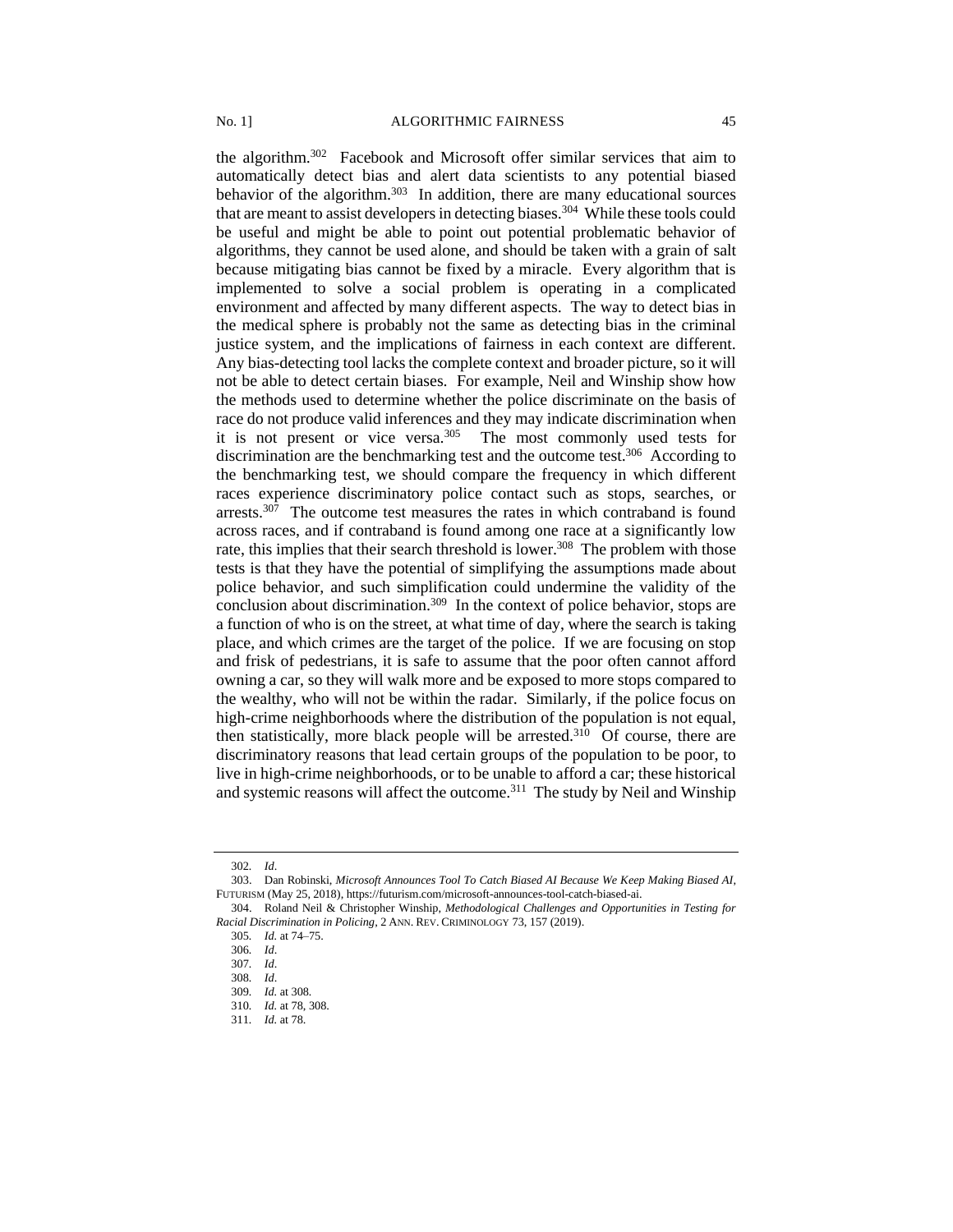illustrates nicely the limitations of a very well-used statistical test.<sup>312</sup> The social problems that we are deploying algorithms in have many layers of complexity that a simple statistical test will not be able to detect. This is not to say that we should give up on the benchmark or the outcome tests, rather we should learn how to exploit their strengths and be aware of their vulnerabilities. If the algorithm shows that the police stop and search disproportionately more blacks than whites, we should dig deeper into the problem and try to understand the reasons as well as the findings.

One way to compile all the different tools for mitigating bias and augmenting fairness is by creating a questionnaire or impact assessment tool, similar to the Privacy Impact Assessment process that companies has to publish if their products entail risk to the right for privacy. In fact, the Canadian government is in the process of developing and implementing an Algorithmic Impact Assessment tool  $[AIA]$ <sup>313</sup> The tool aims to "help institutions better understand and mitigate the risks associated with Automated Decision-Making Systems by providing the appropriate governance, oversight, and audit requirements."<sup>314</sup> The tool consists of a questionnaire of 57 questions about the business process, system design and data maintenance.<sup>315</sup> It takes approximately 35 minutes to complete and designers are allowed to fill it as many times as needed throughout the design process in order to make sure that they end up with the best product.<sup>316</sup> Upon completion, the tool scores the algorithm on a scale of 1–4, and the higher the score there will be more requirements on the developers to fulfil before the algorithm can be used.<sup>317</sup> The tool measures the impact of the algorithm on legal and ethical issues including procedural fairness and the impact on individuals as well as groups.<sup>318</sup> The tool has been improved constantly and its implementation is in its early phase, so it is not possible yet to assess its effectiveness but the government of Canada has been soliciting interdisciplinary feedback in order to make it as useful as possible for all.<sup>319</sup> As the tool will be more developed, more questions related to fairness can be added and this could be an interesting way to demand more transparency from developers about the chosen notion of fairness that they implemented in the algorithm and its applicability to equal protection and due process. A similar regulatory effort, although much narrower in its scope, is making its way in the U.S. Congress.<sup>320</sup> The Algorithmic Accountability Act, introduced in April

<sup>312</sup>*. Id.* at 159.

<sup>313.</sup> Michael Karlin & Noel Corriveau, *The Government of Canada's Algorithmic Impact Assessment: Take Two*, MEDIUM (Aug. 7, 2018), https://medium.com/@supergovernance/the-government-of-canadasalgorithmic-impact-assessment-take-two-8a22a87acf6f.

<sup>314</sup>*. Id*.

<sup>315.</sup> ALGORITHMIC IMPACT ASSESSMENT (ARCHIVED), GOVERNMENT OF CANADA DIGITAL PLAYBOOK (DRAFT), GOVERNMENT OF CANADA, https://canada-ca.github.io/digital-playbook-guide-numerique/viewsvues/automated-decision-automatise/en/algorithmic-impact-assessment.html (last visited Nov. 29, 2019).

<sup>316</sup>*. Id*.

<sup>317.</sup> Karlin & Corriveau, *supra* note 313.

<sup>318</sup>*. Id*.

<sup>319</sup>*. Id*.

<sup>320.</sup> Joshua New, *How to Fix the Algorithmic Accountability Act*, CENTER FOR DATA INNOVATION, (Sept. 23, 2019), https://www.datainnovation.org/2019/09/how-to-fix-the-algorithmic-accountability-act/.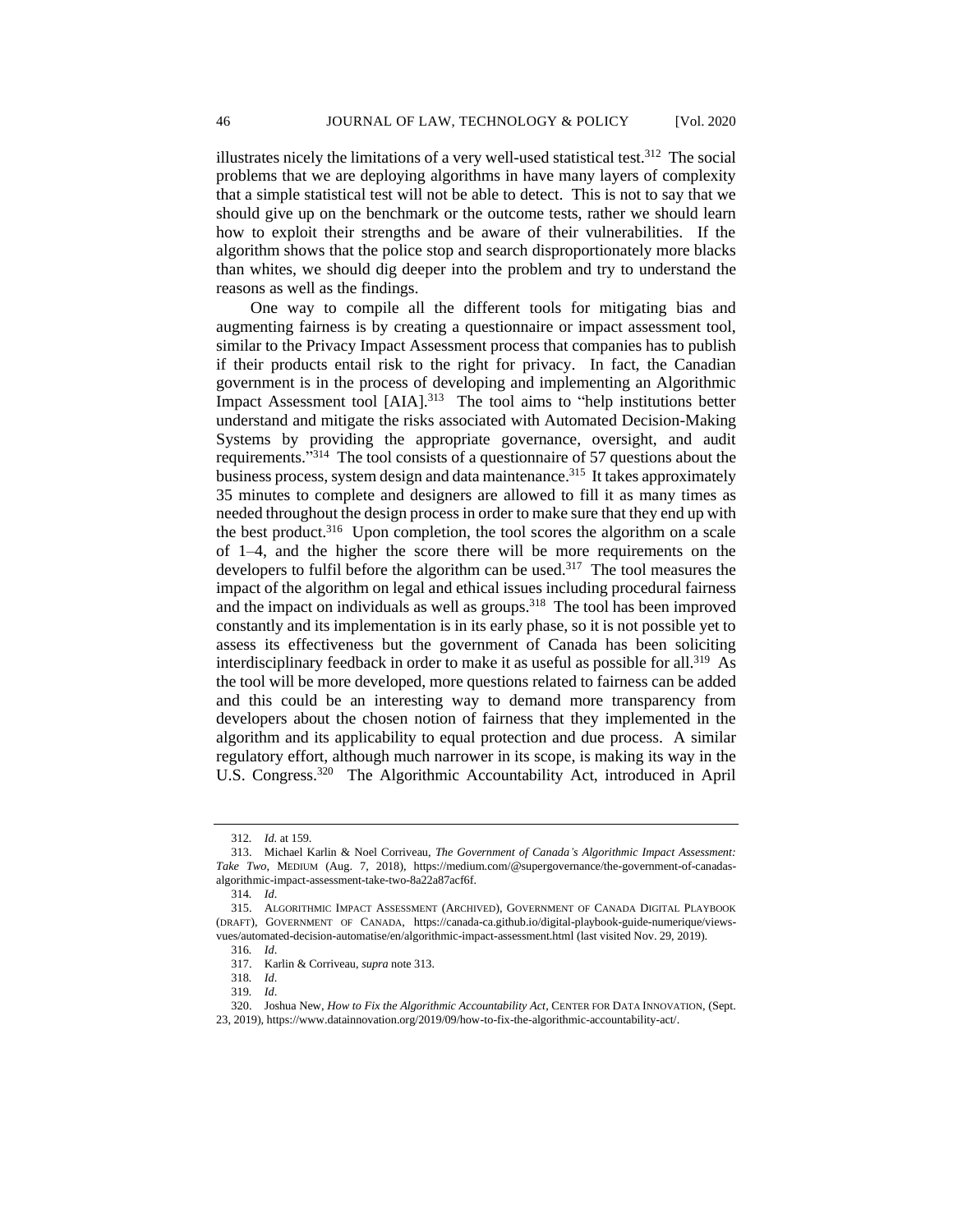2019, would authorize the FTC to develop regulations that require companies to conduct impact assessment if they create algorithms that pose high risk automated decision systems.<sup>321</sup> The act is meant to address some of the concerns that algorithmic decision making are raising, and to mitigate bias and discriminatory impact.<sup>322</sup> However, unlike the Canadian regulation, there is no guidance on the type of the impact assessment that should be conducted, and there is no one questionnaire that all companies will be subjected to. In addition, the focus here is only on big companies that pose high-risk and the companies will not be required to disclose the assessment.<sup>323</sup>

#### *2. Increased Social and Cultural Understandings*

According to some research, without prior exposure to different philosophical approaches, most people will be utilitarianists by default because of the tendency to link utilitarianism with wealth production.<sup>324</sup> But when looking closer at ethical dilemmas arising in the interaction between humans and machines, different geographical-based preferences can be observed.<sup>325</sup> A group of researchers from the MIT Media Lab surveyed more than two million participants from more than 200 countries, presenting them with different variations of the trolley problem, where a driverless car has to choose between two fatal options.<sup>326</sup> The study pointed to some consensus in regard to public principles of favoring human life over the life of an animal, and choosing to preserve the lives of more people rather than a few.<sup>327</sup> However, the study also highlighted significant differences between countries and geographical regions.<sup>328</sup> For instance, in the eastern cluster of countries (including Asian countries), people preferred to preserve the life of the elderly, in comparison with the western cluster of countries where there was a clear tendency to favor younger people.<sup>329</sup> In addition, countries belonging to the southern cluster (Latin American countries and countries with French influence) preferred to preserve females' lives over males.'330

The study demonstrates how moral preferences differ across cultures, and how certain norms that seem obvious for one culture are valued less by others.<sup>331</sup> People in individualistic cultures might value privacy more than people in collectivistic cultures, and they might favor individual fairness notions over group fairness notions. These things should be taken into account by the

<sup>321</sup>*. Id*.

<sup>322</sup>*. Id*.

<sup>323</sup>*. Id*.

<sup>324.</sup> Emanuelle Burton et al., *Ethical Considerations in Artificial Intelligence Courses*, 38 AI MAG. 22, 26–28 (2017).

<sup>325.</sup> Edmond Awad et al., *The Moral Machine Experiment,* 563 NATURE 59, 61 (2018).

<sup>326</sup>*. Id*. at 59.

<sup>327</sup>*. Id.* at 60. 328*. Id.* at 62.

<sup>329</sup>*. Id.*

<sup>330</sup>*. Id.*

<sup>331</sup>*. Id.*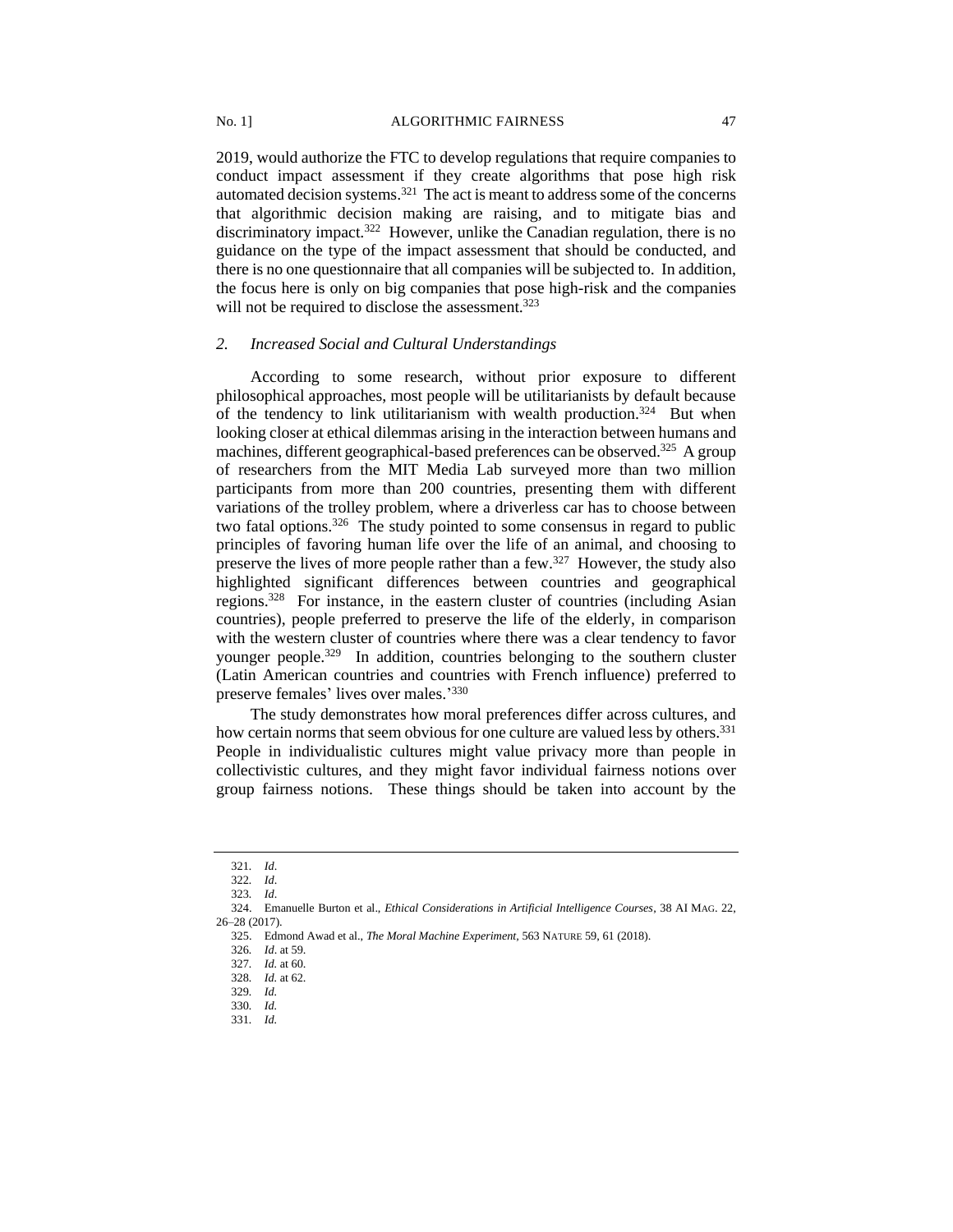algorithm.<sup>332</sup> The values which societies and their members subscribe to are different, and what is deemed moral or ethical in one society might be considered the total opposite in another. Although equal opportunity and due process are recognized as important values in all democratic societies, their implications might be different. This is important, as the legal and social standing point in regard to a particular case will determine the fairness-correcting method that we will choose.<sup>333</sup> Each one of the legal mechanisms discussed in this paper is designed to achieve a certain policy goal. For example, as it can be inferred from the discussion about group fairness above, the common denominator of notions in this group is their connection with affirmative action, a mechanism for improving the position of historically disadvantaged minority groups in society. As the hiring example in statistical parity demonstrate, most developers who lack legal knowledge would understand affirmative action in a narrow way, as a mechanism that requires quotas and urge employers to hire unqualified women. However, as explained, there are many different ways of achieving affirmative action. Understanding the legal and social circumstances that the algorithm will operate in would tilt a better balance between short- and longterm policy goals.

Grasping a basic understanding of different philosophical theories will broaden the toolkit of computer scientists and will ensure that the algorithms that we increasingly implement in our daily life are better aligned with our social and cultural norms. But this too has to be done cautiously as philosophers such as Aristotle and Rawls did not build theories for understanding fairness or justice at a level as narrow as a particular algorithm.<sup>334</sup> Philosophical theories usually refer to the structure of the social, political, and cultural systems, and applying a general theory to a very particular case could be tricky.<sup>335</sup> However, familiarizing developers with different theories of philosophy and applying them to the particular domain of the algorithm could be beneficial.

In light of recent scandals involving unethical use of technology, there is a growing recognition of the need to incorporate more ethical, legal, and social understandings into the curricula of computer science programs and job training for engineers; and we can only hope that those initiatives will continue to grow.<sup>336</sup> There has been a traditional separation between disciplines considered to heavily implicate ethics and therefore demand ethical training, such as the job of philosophers, and fields like computer science, traditionally viewed as needing training for ethics-devoid tasks like building models and making sure

<sup>332.</sup> Jess Whittlestone et al., *The Role and Limits of Principles in AI Ethics: Towards a Focus on Tensions*, AIES '19: PROCEEDINGS OF THE 2019 AAAI/ACM CONFERENCE ON AI, ETHICS, AND SOCIETY 195, 197 (2019).

<sup>333.</sup> Reuben Binns, *Fairness in Machine Learning: Lessons from Political Philosophy*, 81 PROCS. MACHINE LEARNING R., CONF. FAIRNESS, ACCOUNTABILITY & TRANSPARENCY 1, 1–2 (2018).

<sup>334</sup>*. See id.* at 2 (noting that "it is therefore unsurprising that attempts to formalise fairness in machine learning contain echoes of these old philosophical debates").

<sup>335</sup>*. See id.* at 3 (describing how "political philosophy" is currently referred to as "inspiration" only "in a limited and somewhat ad-hoc way" in current studies of machine learning and fairness, which suggests that making such connections can be difficult).

<sup>336.</sup> Casey Fiesler, *What Our Tech Ethics Crisis Says About the State of Computer Science Education*, BERKMAN KLEIN CENTER (Dec. 5, 2018), https://howwegettonext.com/what-our-tech-ethics-crisis-says-aboutthe-state-of-computer-science-education-a6a5544e1da6.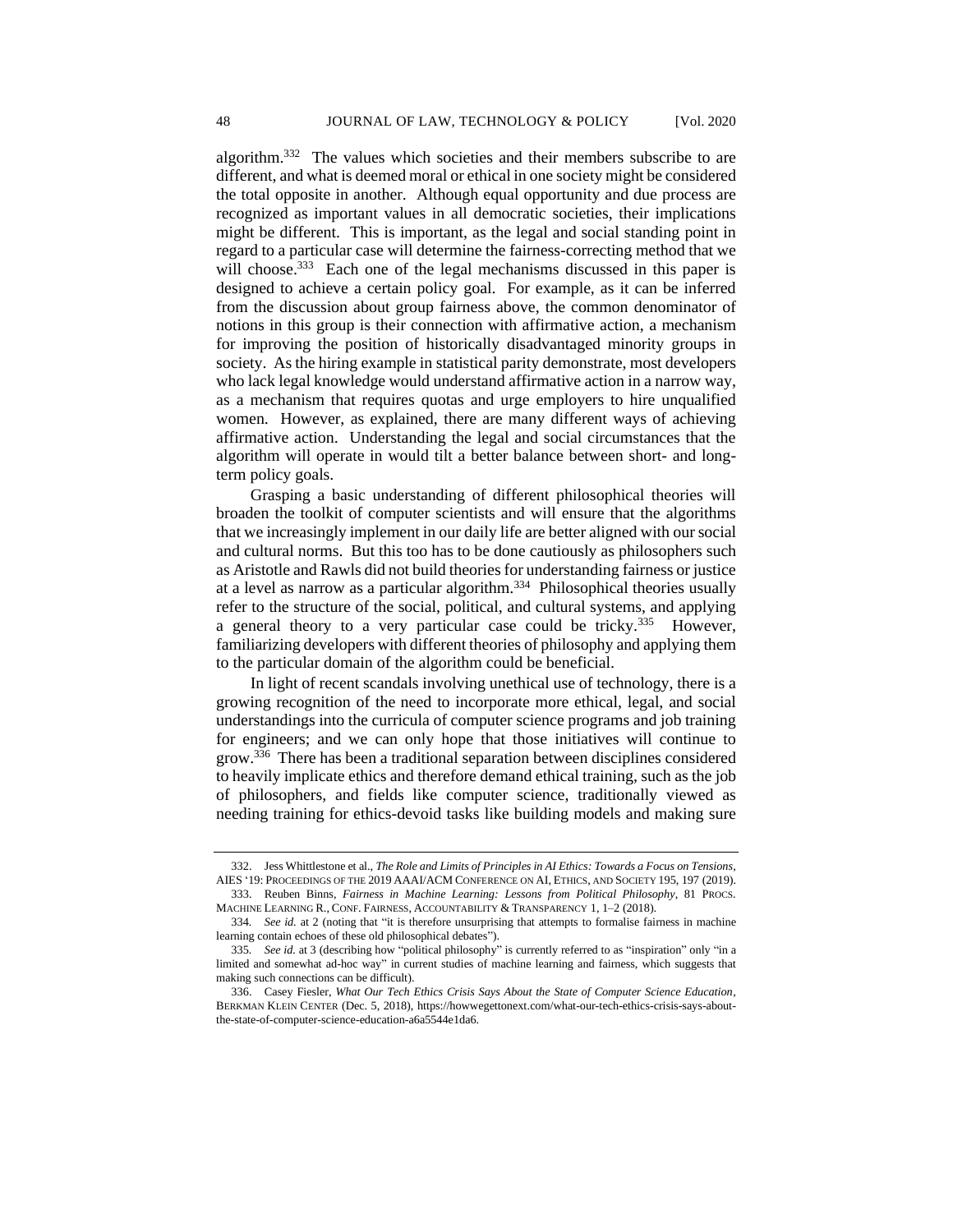that they work properly.<sup>337</sup> In the course of a computer science education, ethics is usually taught as a stand-alone course toward the end of the degree after the students have acquired most of the needed technical knowledge.<sup>338</sup> However, this model of teaching reinforces the idea that ethics is a separate matter for others to worry about.

It is important to bear in mind that philosophy is one tool among many that computer scientists need to have in their toolbox while designing an algorithm. Law, public policy, economics, political science, and others are equally important. Engineers are not expected to become lawyers, policymakers, or economists, but having a full picture of the social and cultural implications of the algorithm is very important.

# *C. Implications for Policymakers*

#### *1. Clarifying the Laws and Policies*

There is an inherent difference between the way machine learning-based algorithms operate and the way regulation is designed. Most machine learning algorithms that exist today fall in the category of narrow AI and are taskspecific.<sup>339</sup> While they can generalize pattern recognition to some extent, their capabilities are not even close to those of the human mind or what researchers call Artificial General Intelligence, the futuristic type of algorithms that will be capable of sophisticated decision making and reacting to unexpected and complex environments.<sup>340</sup> Narrow AI algorithms perform best when we define, in as many details as possible, the future outcome that the algorithm is expected to predict. Contrarily, laws and policies are designed to be broad and flexible enough in order to be applicable for a wide variety of cases, and to adapt to the changing needs and circumstances of society. Regulation often represents a balance between competing values of different actors in the field.<sup>341</sup> This makes it challenging to give computer scientists clear instructions on how to design algorithms and incorporate decision-making in them.

One of the unique characteristics of regulation and policy is the built-in room for discretion. Laws and policies leave significant room for discretion in order to allow public officials to enhance individual justice and achieve a more just result that matches the facts of the case to the requirements of the law. Discretion allows public officials the power to interpret the existing laws in order to achieve societal goals and to provide solutions to cases where the law is silent.<sup>342</sup> The room for discretion allows public officials to utilize their

<sup>337</sup>*. Id.*

<sup>338</sup>*. Id.*

<sup>339.</sup> Peter Voss, *From Narrow to General AI*, MEDIUM: INTUITION MACHINE (Oct. 4, 2017), https://medium.com/intuitionmachine/from-narrow-to-general-ai-e21b568155b9.

<sup>340</sup>*. Id.*

<sup>341.</sup> Neil Gunningham & Darren Sinclair, *Smart Regulation*, *in* REGULATORY THEORY: FOUNDATIONS AND APPLICATIONS 133, 133–34 (Peter Drahos ed., 2017).

<sup>342.</sup> Charles H. Koch Jr., *Judicial Review of Administrative Discretion*, 54 GEO. WASH. L. REV. 469, 475 (1985).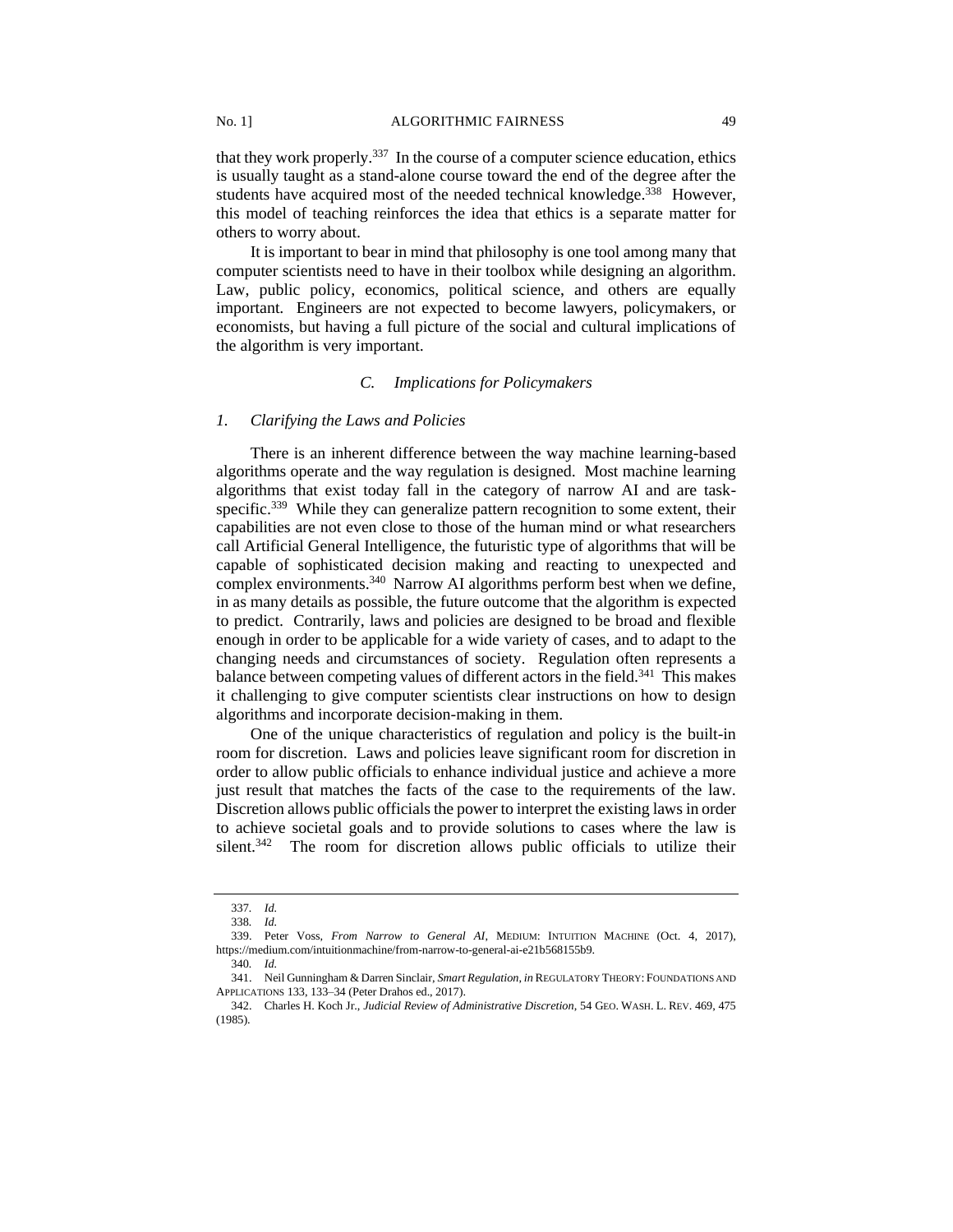experience and professional intuition in order to weigh in on and achieve a more just result. However, discretion does not lead to only positive interventions, public officials can also use their discriminatory power to reinforce biases, stereotypes, and prejudices. For example, studies show that when judges rely on their intuitions, they do not use information reliably; they may assign weight to items that are in fact not predictive, or they may be overly influenced by causal attributions.<sup>343</sup> This is not to say that judges are being explicitly discriminatory. The human brain is a black box, and psychology research shows that people who discriminate are often not aware of it because there are rapid automatic responses that the brain generates before conscious can intervene.<sup>344</sup>

Replacing the traditional decision-making process with an algorithm or deploying an algorithm to assist the decision makers raises several concerns.

First, a preliminary discussion about whether each particular decision can be altered with AI should take place, and the answer will not always be yes.<sup>345</sup> The examples discussed in this paper lead to the conclusion that if AI is to be used for making binding determinations, it can only be done where the laws and regulations are detailed and clear, or when we are confident that computing the rules will work well. In cases where there is a lot of room for tacit knowledge retained by experienced decision makers, we cannot replace them with AI; at most we can use AI to assist them. Thus, when the fairness notion that we are following is statistical parity, conditional statistical parity, or any notion that defines a clear-cut number (in the outcome), automating the decision is somewhat easier because we are leveraging the strength of machine learning, and providing an outcome based on a precise process. However, in cases where the chosen notion of fairness leaves difficult social and moral questions open, such as where to draw the line between public safety and individual fairness, AI should be used more carefully and automation can happen only after clarifying those questions.

Second, as of now, it remains an open question whether AI will have discretionary power. On one hand, the algorithm performs some decision making and choosing one outcome over the other might be viewed as discretionary.<sup>346</sup> On the other hand, the level of intelligence involved in the decision making is minimal, and if only math is behind the algorithm, it could seem like no discretion is involved at all, but in fact the engineers building the system are functionally making many discretionary decisions.<sup>347</sup> The regulation and policy surrounding each one of the policy domains should address this issue. In addition, if by design there is certain room for discretion in the algorithm, the implications of such discretion have to be understood. Some questions that will

<sup>343</sup>*. See* Stephen D. Gottfredson & Laura J. Moriarty, *Clinical Versus Actuarial Judgment in Criminal Justice Decisions: Should One Replace the Other?*, 70 FED. PROB. 15, 15–17 (2006) (discussing how probation officers and correctional treatment specialists are affected by universal human decision-making flaws which statistical methods of prediction are not affected by).

<sup>344.</sup> Jon Kleinberg et al., *Discrimination in the Age of Algorithms* 10–11 (Nat'l Bureau Econ. Research, Working Paper No. 25548, 2019).

<sup>345.</sup> Whittlestone et al., *supra* note 332, at 6.

<sup>346.</sup> CHARLES E. HARRIS JR. ET AL., ENGINEERING ETHICS: CONCEPTS AND CASES (5th ed. 2013).

<sup>347</sup>*. Id.*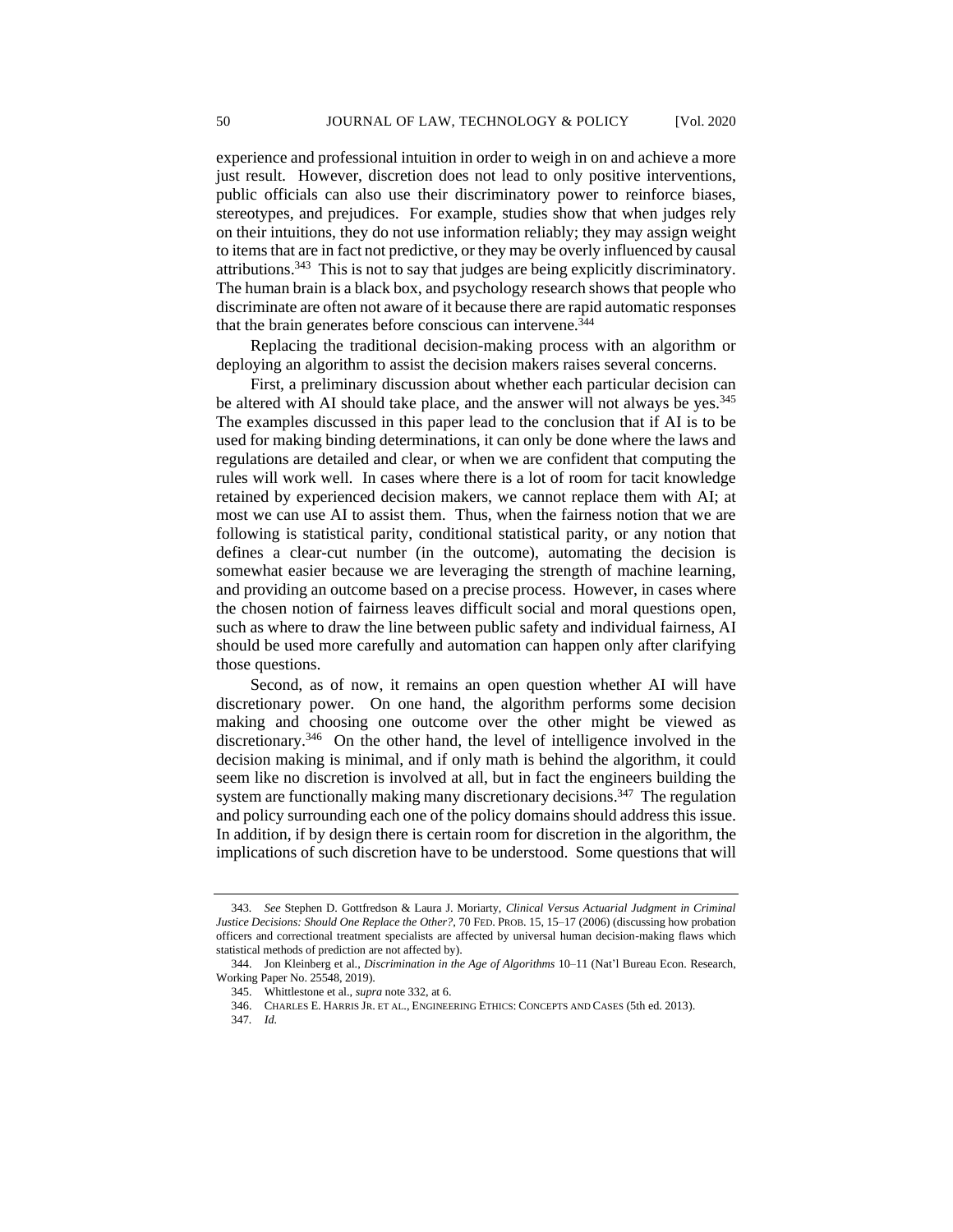help us determine if AI is discretionary or not include: Given that the set of factors remain the same, and the weight that we give to each factor is also fixed, in regard to person X, will the algorithm always provide the same result? If the answer is yes, then no discretionary power is likely involved. But given that one important component of AI is to learn, the algorithm for the same inquiry today might not lead to the same result a month later. If that is the case, can we say that AI retains discretionary power? How can we know whether the change is the result of learning or of pure inconsistency? And how is this different from inconsistencies in human decision making? Research shows, for example, that fingerprint examiners who were faced with the same evidence at two different times reached different results. $348$  In the same manner that we learn to accept inconsistency in human decisions, regardless if they are the result of an error or more educated outcome, will we treat AI decisions similarly, or will we hold AI to a higher standard? Consider another scenario where the factors that the AI considers are known, but the algorithm decides, each separate time, the weight to give to each factor; is this discretion? And will we allow it?

Third, algorithms do not operate in a vacuum, and an interesting question is how the output of the algorithm impacts the administrative discretion of the public agent. If the agent complies with the algorithm's recommendation 100% of the time, there is no effective oversight mechanism. Will we have to decide on a certain percentage of cases in which decision makers are expected to diverge from the algorithm's decision? And how can we know that when the agent diverges from the decision of the algorithm, that it is not in order to reinforce internal bias, but rather out of appropriate exercise of discretion? Regardless of the chosen notion of fairness, the important question is how the final decision of the judge/administrative agent that encapsulate the algorithm's output in it, impacts the individual's right to due process. In order to ensure that due process is respected, transparency as for the way the algorithms was used is required. Both the decision to embrace the outcome or diverge from it could be valid decisions that the judge or administrative agent can take within their discretionary power. However, if the individual does not know in their specific case, if the algorithm was used and how, it will be harder to properly appeal the decision and assess if its fair. Ensuring that the algorithm itself does not reinforce systemic biases and that it leaves ample room for appropriate discretionary action, is an issue that policymakers need to take into account in translating regulation to computer language. Among the advantages that AI offers is increasing responsiveness and enabling the public to hold administrators accountable for their decisions. $349$  The accountability mechanisms that are being developed for AI-based algorithms require policymakers to specify the policy explicitly, open it up for public examination,

<sup>348.</sup> Itiel E. Dror et al., *Cognitive Issues in Fingerprint Analysis: Inter- and Intra-Expert Consistency and the Effect of a "Target" Comparison*, 208 FORENSIC SCI. INT'L 10, 13 (2011).

<sup>349</sup>*. See Artificial Intelligence for the American People*, WHITE HOUSE, https://www.whitehouse.gov/ai/ (last visited Jan. 21, 2020) ("The Summit highlighted innovative efforts at Federal agencies that have already adopted AI, and looked ahead to future transformative AI applications that will make government more effective, efficient, and responsive.").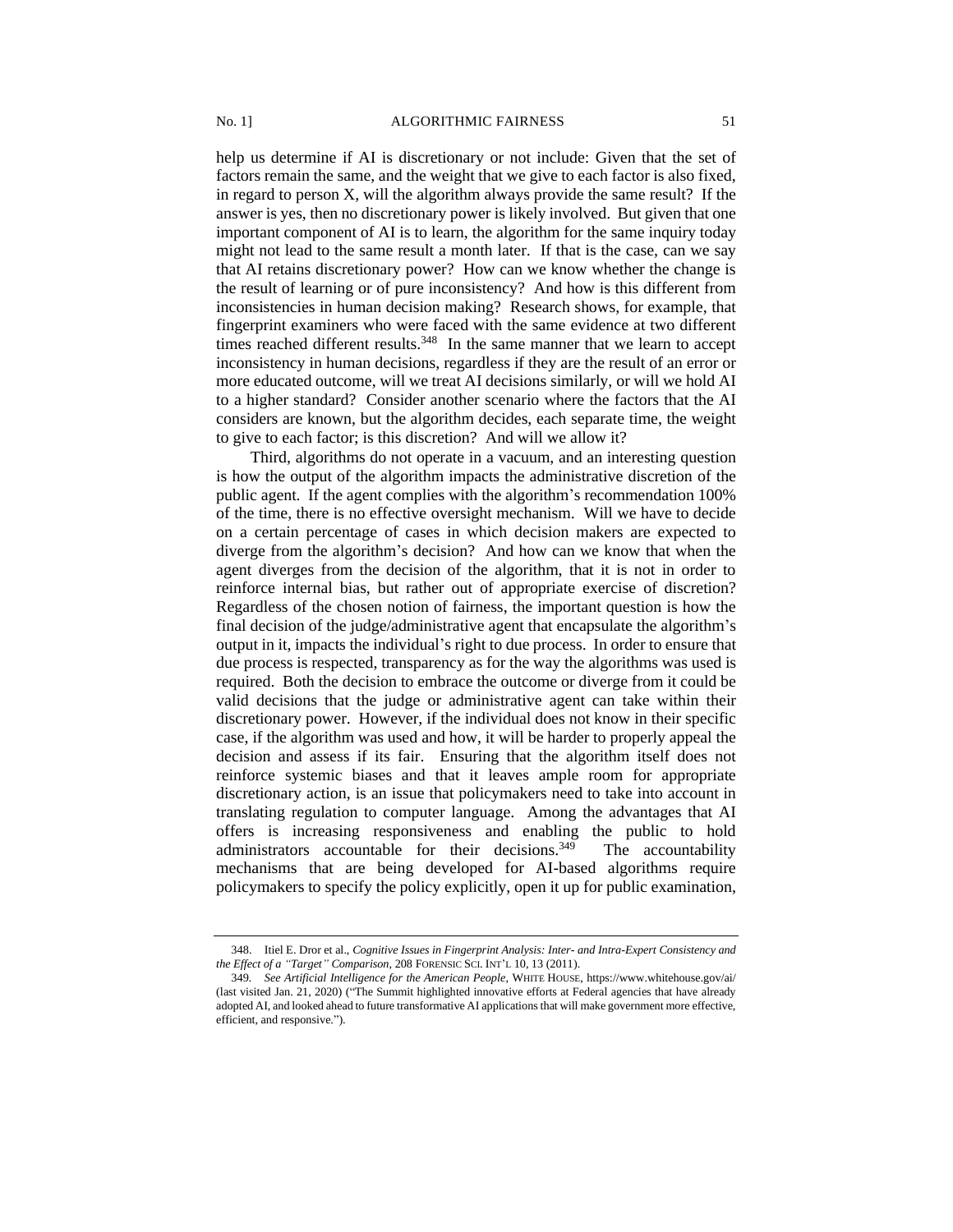and call for detailing and documenting all steps taken to control discretionary power, so that it might be easier to track and oppose the misuse of discretionary power.<sup>350</sup>

## *2. Auditing*

All notions of fairness discussed in the paper aim to embody fairness in the early stages of the creation of the algorithm; in the design, training, and operation of the algorithm. Auditing takes a bird's-eye view of the process and assesses afterward if the process and outcome are fair. Auditing could be done for direct influence, meaning examining the effect of a specific factor or few factors on the outcome; whether racial considerations affect an arrest decision, for example. Auditing can also be done to detect indirect influence, meaning examining the effect of a specific factor and its proxies.<sup>351</sup> As part of developing a policy for governing the use of algorithms in any policy domain, it is beneficial to write down an auditing checklist for each one of the stages in the life cycle of the algorithm. If done correctly, auditing can help in detecting and proving discrimination. Regulating the process in which algorithms are designed, requiring that all data will be stored and examined, questioning the objectives selected in the training, and examining the outcomes are all auditing methods that can help identify discrimination if it exists, and also help in solving it.<sup>352</sup>

Another advantage of auditing is that it enables policymakers to assess all types of algorithms, including black boxes.<sup>353</sup> Analyzing the output of the algorithm as well as the process, allows policymakers to focus on the important question: whether the algorithm de facto discriminates against a certain minority. Given that governmental institutions usually do not have a practice of collecting high quality data for building and training the algorithm early on, auditing enables continued validation of the algorithm for the particular society, and it deals with any attempts to cheat or overfit the data.<sup>354</sup> Auditing is the only way to prove that the chosen notion of fairness accomplishes its task and that the algorithm is fair toward the individual and the group of individuals it is acting upon.

Legally, auditing can also satisfy the constitutional due process requirement, so long as the process of auditing is detailed, it can help to shed some light on the validity of the algorithm. For example, if we suspect that the algorithm is racially biased or discriminates on the basis of gender, this can be effectively examined in the auditing process.

<sup>350.</sup> Thomas J. Barth & Eddy Arnold, *Artificial Intelligence and Administrative Discretion: Implications for Public Administration*, 29 AM. REV. PUB. ADMIN. 332, 336–37 (1999).

<sup>351.</sup> Philip Adler et al., *Auditing Black Box Models for Indirect Influence*, 54 J. KNOWLEDGE & INFO. SYS. 95, 96–97 (2017).

<sup>352.</sup> Kleinberg et al., *supra* note 344, at 2–3.

<sup>353.</sup> James Guszcza et al., *Why We Need to Audit Algorithms*, HARV. BUS. REV. (Nov. 28, 2018), https://hbr.org/2018/11/why-we-need-to-audit-algorithms.

<sup>354.</sup> Iyad Rahwan, *Society in the Loop: Programming the Algorithmic Social Contract*, 20 ETHICS & INFO. TECH. 5, 11 (2018).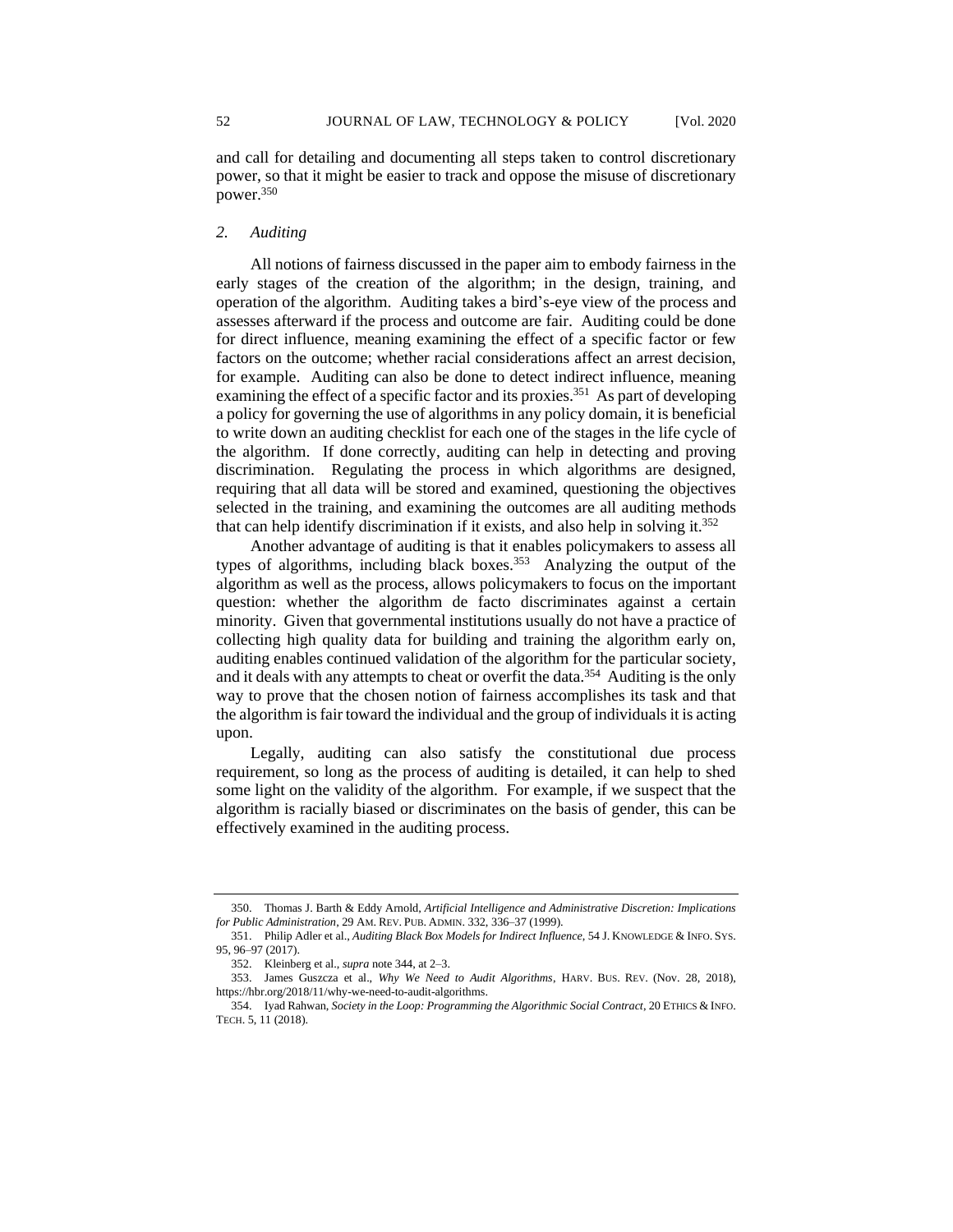It is important to mention that auditing as a mechanism cannot stand on its own; it can supplement the chosen notion of fairness and assist in investigating whether this notion of fairness produces good results. Thus, it is recommended that auditing will be implemented in the impact assessment process. Auditing helps in building trust in the algorithm and in starting a conversation about potential changes that need to be made.<sup>355</sup>

## *D. Encouraging Interdisciplinarity*

Perhaps the most important factor to be taken into account both by policymakers and developers is enhancing interdisciplinarity or multistakeholder involvement. As this paper has illustrated thus far, the successful creation and implementation of algorithms in our daily life raises countless concerns that could be addressed properly only if experts from different disciplines join forces and bring their unique point of view.<sup>356</sup> Interdisciplinarity in this context means two different things. First, interdisciplinarity means "honoring other expertise" and bringing experts from different disciplines to the table.<sup>357</sup> Second, interdisciplinarity urges all those who were brought to the table to have a basic understanding of the cultural and social background of the problem that the algorithm is intended to solve, and to acknowledge the challenges and limitations of other disciplines that have been more involved in the field longer.<sup>358</sup> For example, in order to build an algorithm that accurately and fairly predicts the risk of recidivism, criminologists, psychologists, prosecutors, defense lawyers, court representatives, correctional officers, computer scientists, and perhaps even other types of professionals need to be involved. It is very important that all participants are familiar with critical and non-trivial perspectives such as black, feminist, and queer views.<sup>359</sup>

## VII. CONCLUSION

The statistician George Box is known for his famous quotation: "All models are wrong, but some are useful."<sup>360</sup> This quote is used in statistics classes to teach students that every model is, in some sense wrong because it represents a simplified version of reality. Each model has its own downside, it ignores certain aspects of reality, or it aims to equalize one side of the equation.<sup>361</sup> The goal of this paper is to offer a translation of this quote into something like, "most

<sup>355.</sup> Jessi Hempel, *Want to Prove Your Business is Fair? Audit Your Algorithm*, WIRED (May 9, 2018), https://www.wired.com/story/want-to-prove-your-business-is-fair-audit-your-algorithm/.

<sup>356.</sup> MEREDITH WHITTAKER ET AL., AI NOW REPORT 2018 36–37 (Dec. 2018), https://ainowinstitute.org/ AI\_Now\_2018\_Report.pdf.

<sup>357</sup>*. Id.* at 36.

<sup>358</sup>*. Id.*

<sup>359.</sup> Paul Dourish et al., *Reflective HCI: Towards a Critical Technical Practice*, Proceedings of CHI '04 Extended Abstracts on Human Factors in Computing Systems 1727, 1727–28 (Apr. 2004) https://doi.org/ 10.1145/985921.986203.

<sup>360.</sup> Edward H. Field, "*All Models Are Wrong, But Some Are Useful*,*"* 86 SEISMOLOGICAL RES. LETTERS 291, 291 (2015).

<sup>361</sup>*. Id.* at 292.